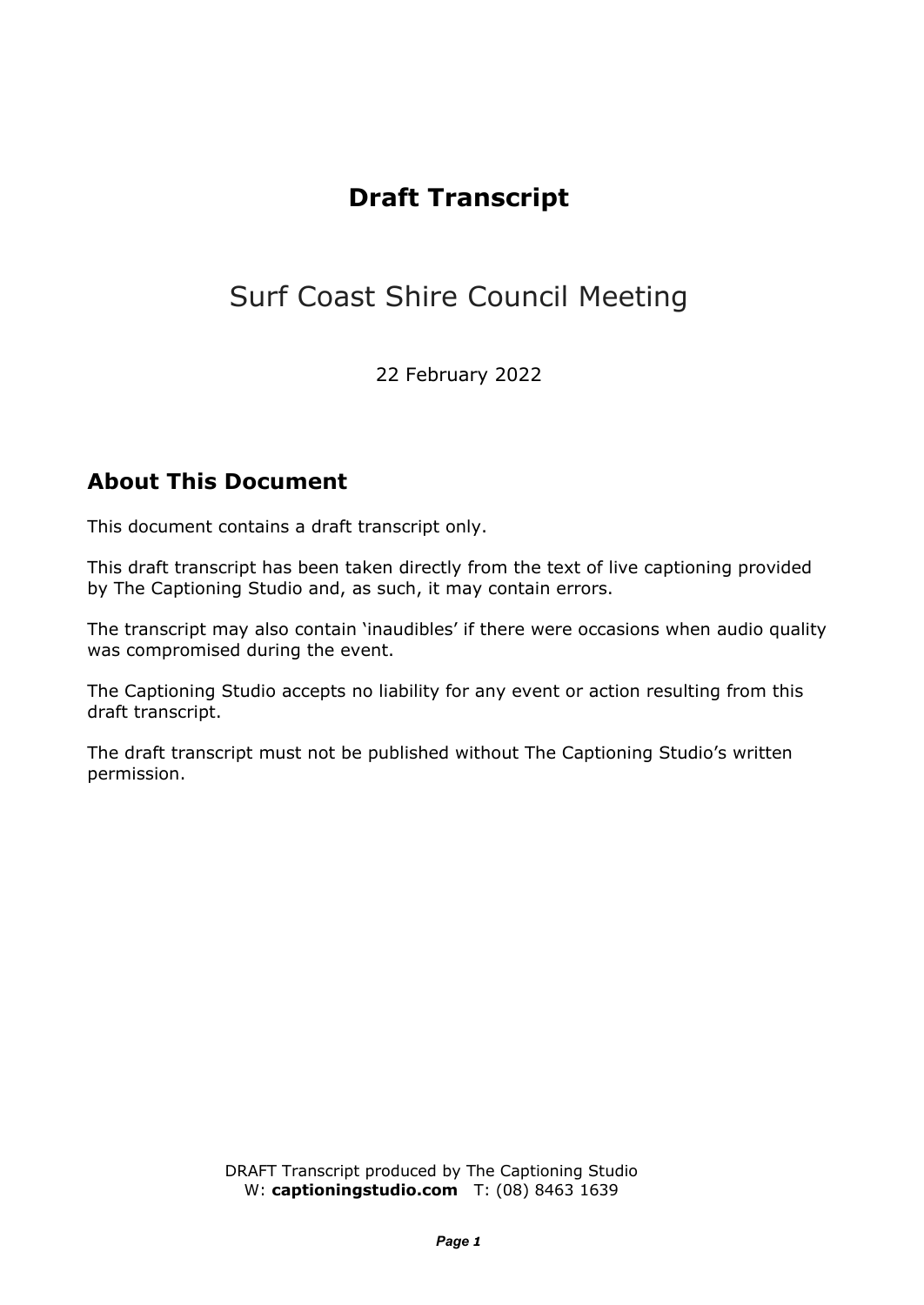MAYOR STAPLETON: Good evening. I'm Mayor Libby Stapleton and I would like to welcome everyone watching this Council meeting tonight. Unfortunately, due to the current circumstances, we are unable to have members of our community in the gallery, so we once again share our decisions via livestream. This meeting will be recorded and posted on Council's website. However, given recent announcements regarding the easing of COVID restrictions, we are very hopeful that we will be back in the Council Chamber shortly, perhaps as soon as our March meeting, and that the community will be able to attend in person, so we are definitely working towards that outcome. The Surf Coast Shire local government area spans the traditional lands of the Wadawurrung people and the Gadubanud and Gulidjan people of the Maar Nation, and the main council offices in Torquay are on Wadawurrung country. I'm coming to you tonight from Aireys Inlet, which is traditionally known as Mangowak. The Wadawurrung people have nurtured and protected these lands and waterways for thousands of generations and I'm so grateful for the opportunity to live and to work in such a beautiful part of the world. We also wish to acknowledge the traditional owners of the lands on which each person is attending, acknowledge any Aboriginal people who may be viewing the meeting tonight and pay respect to Elders past, present and future. Surf Coast Shire is committed to walking with the traditional owners of these lands on a journey of genuine reconciliation. I would like to thank our Deputy Mayor, Councillor Pattison, for chairing last month's meeting in may absence, and I did very much appreciate the opportunity to have some time away with my family. So thank you for that. And it's been a busy and exciting month since Council last met, with a number of events and community activities showcasing our region. We have also experienced our fair share of challenges in that time and I would like to acknowledge the recent storm event that occurred last month, with Anglesea and Aireys Inlet recording 115 millimetres and 89 millimetres of rain respectively over a 24-hour period. The storm impacted our drainage system, roads were covered with water and some areas lost power. So I want to thank all the shire staff, the SES crews and everyone who was involved in responding to this event and I hope that members of our community who were impacted have recovered or are working with Council to resolve any outstanding issues. There was a very special event in Winchelsea this month, with the formal reopening of the Winchelsea Shire Hall and this much-loved Shire Hall has entered an exciting new chapter, incorporating the Winchelsea community house and we anticipate it will return to being a vibrant community hub. We look forward to seeing people of all ages, abilities and walks of life coming together for events, exhibitions, children's story time, youth drop-ins and so much more, and while in town, a few of us also had the pleasure of an informal walk around the Winchelsea Common, which has also recently reopened, to provide the community with safe access to this beautiful, natural environment, and it is indeed beautiful. So I encourage everyone and anyone to get out there and have a look and a walk around the common. I would also like to let you know that our youth lounge is open again for 2022. It's located in Torquay at the KMCC and the lounge is available for young people to pop in after school, play table tennis, having something to eat and just hung out. It's a terrific facility open every Monday, Wednesday and Friday from 3 to 5pm. I know that many in our community took the opportunity to see Icehouse, Missy Higgins and Birds of Tokyo perform at the Torquay Common earlier this month, and the By the Sea event was a sellout, and it's really great to see major events happening again in our region. Look out next month for the Lorne Sculpture Biennale, which kicks off on 12 March. While on the topic of live music, from 1 March local artists will be able to access grants of up to \$3,000 through Surf Coast Shire's Arts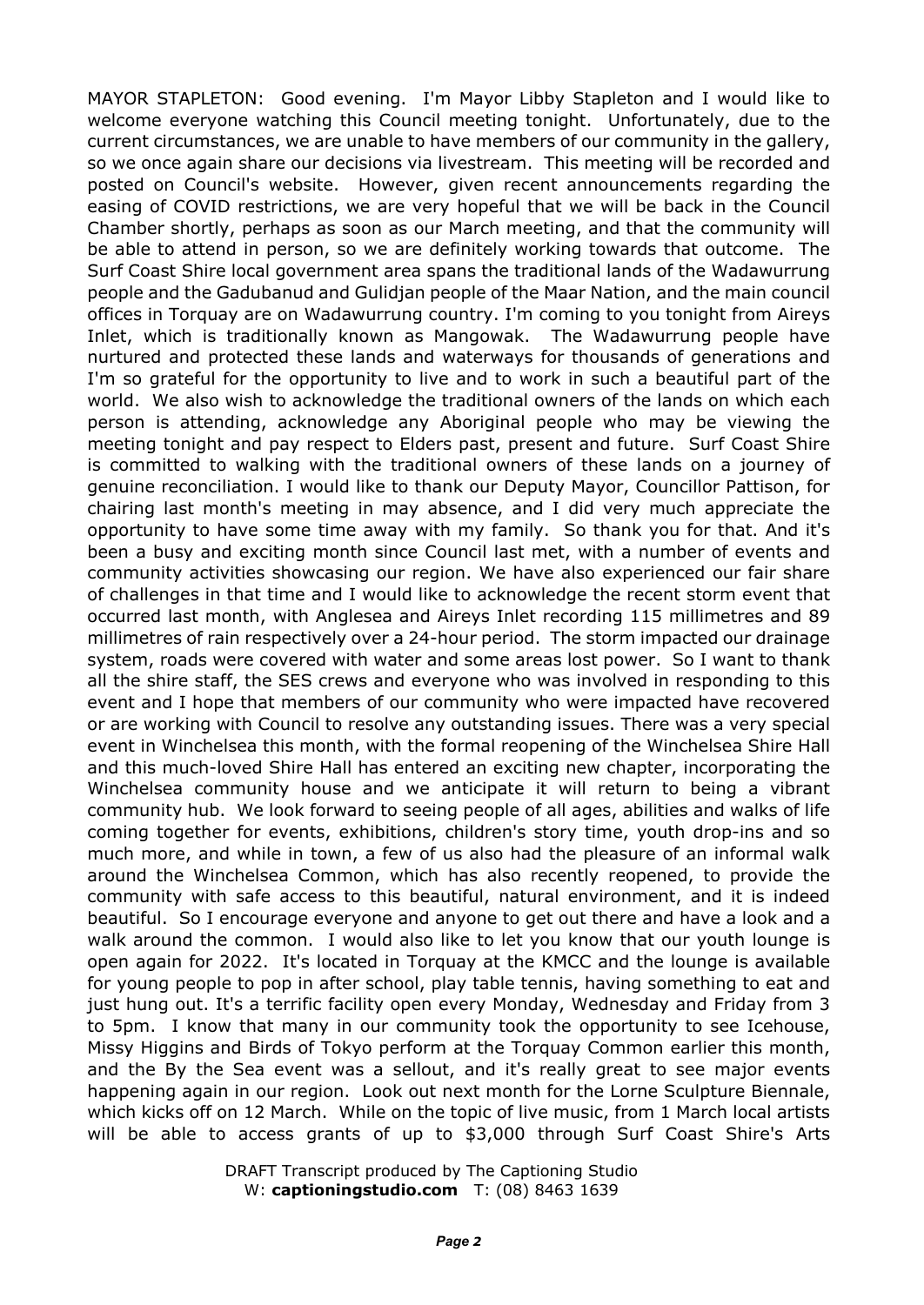Development Seed Fund. This is a really great opportunity to receive support while recovering from the impacts of the pandemic. The fund will help our artists to develop work for an exhibition, performance or recording. So if you're interested in applying, please make sure you visit our website and look up grants. Finally, you may have noticed that we now have live captioning. This follows a recommendation from Council's community-based all abilities advisory committee. Our new captioning service has dialogue being captured by a real person, which ensures far more accuracy than using computer-generated captions. This will help ensure that everyone can access and be informed about Council issues, discussions and decisions, and we're really pleased to be able to offer this service to our community. Before we get started on the agenda items for tonight, I will remind viewers that if Council experiences any technical problems or if at any time a quorum is not met, the meeting will be adjourned and we will aim to resume tonight, but if these problems cannot be resolved within 30 minutes the meeting will need to be adjourned to a later date. I understand that virtual meetings can be tiring, if they continue for an extended period, so I will use my discretion and temporarily suspend the meeting for a short amount of time if needed so we can have a quick break. The community should be aware that Council meetings operate according to our adopted Governance Rules which include the following procedures. During the meeting, the mover of a motion or an amendment may speak for a maximum of five minutes to open the debate and then a further two minutes to make a closing statement. Any other Councillor, including the seconder, may speak to a motion for no more than three minutes. If Councillors would like to ask a question or to move, second or speak to a motion, please physically raise your hand and keep it raised until I acknowledge you. There is a clock on the screen to help you and those watching track the speaking time and if anyone goes over time, I will raise my hand just to indicate that it's time to wrap up and finish speaking. Please remain on mute when you're not speaking to help the meeting to run as smoothly as possible. I'd like to remind our viewers that as Councillors, we are bound by the behaviour and obligations of our code of conduct and we perform our duties with integrity, working collaboratively to achieve the best results to the Surf Coast Shire. We are committed to our roles, accountable to the community, and at all times we aim to be respectful and ethical in all that we do. And our decisions and debate will adhere to these values and principles. With that in mind, and in line with our Governance Rules, I would like to recite the pledge as a sign of to our commitment. As Councillors, we carry out our responsibilities with diligence and integrity and make fair decisions of lasting value for the wellbeing of our community and environment. At tonight's meeting, we will be discussing many issues of interest to the community, including the Australian National Surfing Museum, a potential new Cultural Centre for the Surf Coast. Looking at some exciting funding opportunities. There are various planning considerations and an update on our Climate Emergency Response Plan, along with a range of administrative and policy decisions. I note that there are no apologies for this meeting as all Councillors are here, so Councillors, can I please have a mover and a seconder to note the minutes of the Council meeting held on 25 January 2022 as a correct record of the meeting. Councillor Hodge and Councillor Barker, thank you. And are there any leave of absence requests from Councillors? No. Thank you. And conflicts of interest - so if a Councillor has a conflict of interest, they must declare it now and do so again just prior to the item being discussed. And the Councillor would be removed from the meeting by the host and placed in a virtual waiting room whilst the matter is being considered. Once the matter is resolved, the Councillor will be returned to the meeting. Are there any declarations of conflicts of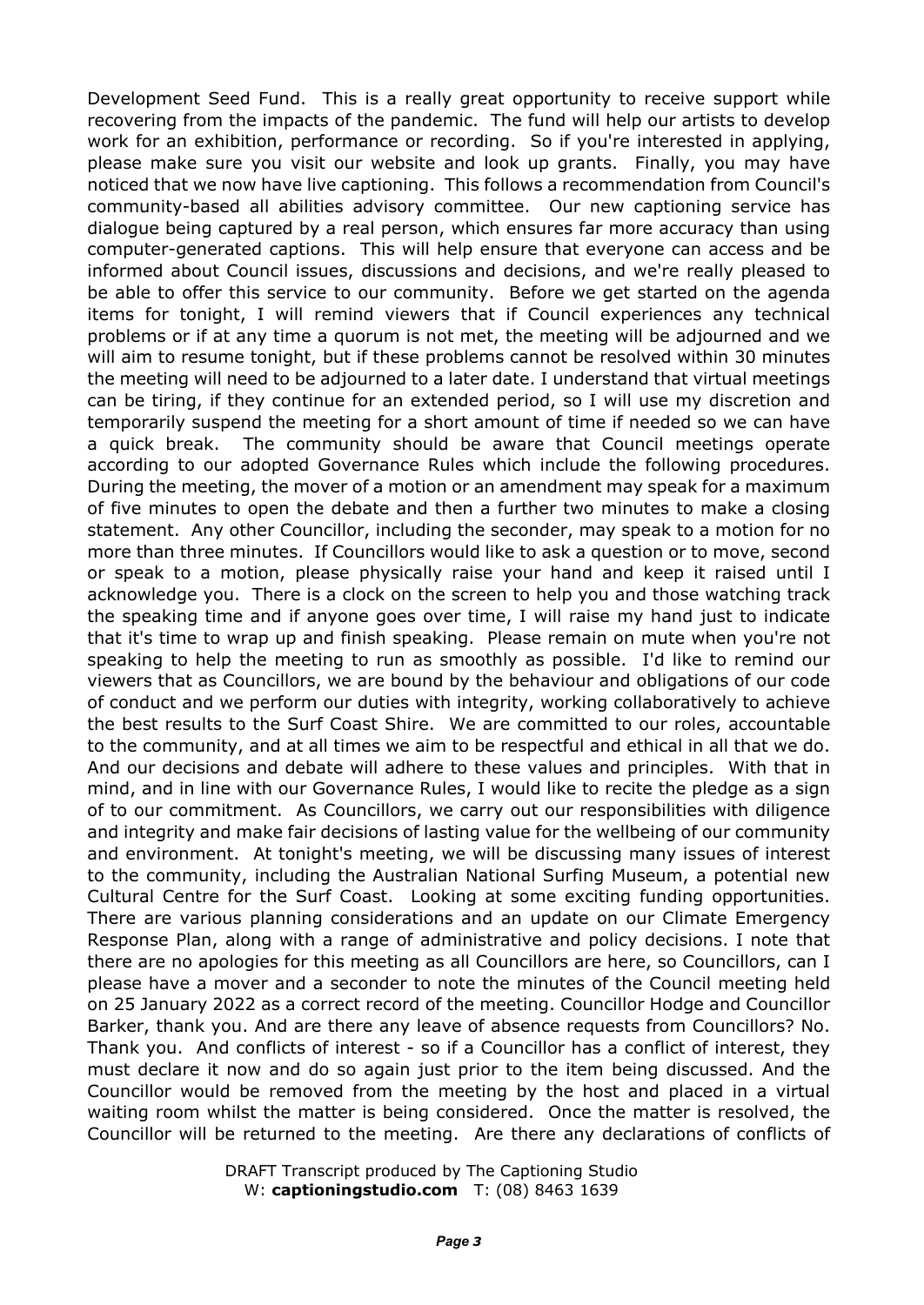### interest? Councillor Barker?

CR BARKER: Councillors received independent advice which has confirmed I do not have a conflict of interest on agenda item 6.1.

MAYOR STAPLETON: Thank you for confirming that, Paul - Councillor Barker, sorry. Are there any presentations from Councillors? Councillor Schonfelder.

CR SCHONFELDER: On behalf of the Council, I would like to acknowledge the passing of Kevin Bennett, a former President of the Winchelsea RSL and long-term member of the RSL and esteemed member of the Winchelsea community. I would like to convey deepest condolences to the Bennett family. Thank you.

MAYOR STAPLETON: Thank you for that, Councillor Schonfelder, and apologies, Councillors, I realise that I flew through the confirmation of minutes and getting a mover and a seconder I failed to call for a vote. So just to confirm, can I please have all those in favour to confirm the minutes to raise your hand. And that's for the minutes of 25 January, 2022. Thank you, Councillors. And we are now up to public question time. So members of the public who wish to ask a question to Council are able to submit their written question in accordance with Council's Governance Rules and we've had five community members submit questions to be read out tonight. As the meeting is virtual, I'll read out each of these questions in turn. It's probably worth - well, it's definitely worth noting that we have received a number of questions from the Torquay community in relation to the potential sale of Cypress Lane and I would like to thank the community for these questions. This is listed as item 8.1 on our agenda tonight and as it will be debated shortly, it would be inappropriate for Councillors to comment on questions in relation to this matter during public question time, as Councillors are required to approach all items on the agenda with an open mind and to ensure we do not have a predetermined view. It's a very important part of the decision making process and so I will be asking our Acting General Manager Brendan Walsh to provide a response to these questions tonight. I would also like to take the opportunity to acknowledge that we have received numerous emails from the community in regard to this particular agenda item and, although we may have not yet had an opportunity to respond to them all, there has been potentially some misunderstanding about the process and the decision before Council tonight, so I would like to clarify that we are not considering a planning application tonight in regard to Cypress Lane and that the item on the agenda is to consider in principle support for the potential sale of the land in order to progress consideration of the planning application. But there will be further discussion to take place during that agenda item and I would like to reassure all the submitters that we have received and read your questions and are very much aware of your concerns. And given the public interest in item 8.1 on Cypress Lane, I will be calling for a procedural motion after item 3 to move that this report be considered earlier in the meeting. But now back to the public questions. I will read out each question that has been received in turn. Firstly, we have two questions from Mark Matthews of Torquay. Question one: the trigger for this agenda item to discuss selling public land in Cypress Lane was the planning permit application for a high-density retirement village on the subject and surrounding land. The outcome statement in the included report on page 713 does not go into any detail at all on the benefit or otherwise of the high-density retirement village proposed for the site. The community has not been engaged on the land sale and has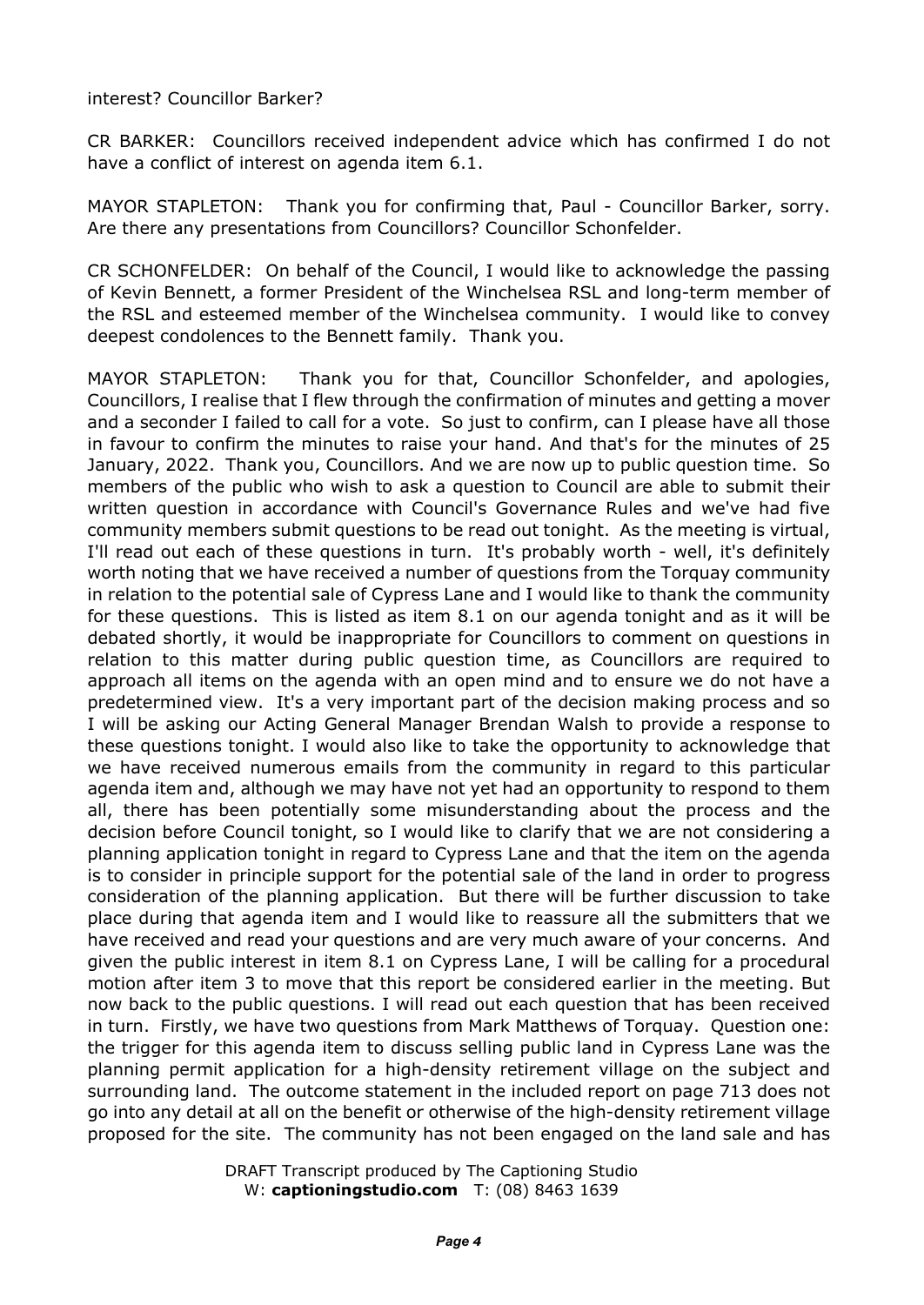not been engaged for consultation on the planning application. For alternative option 1 to not sell the land, the report states the option is not recommended by the officers as Council has no use for the land and there is no benefit in keeping the land. There are many uses for the land, the road reserve is still required, including still using it for low-density residential lots. Why does the shire recommend the sale of the land to the developer without a full and detailed assessment of what will happen on the site after the land is disposed of or consider the alternative uses? Is the only consideration the revenue from the sale and the small savings in annual maintenance? And I will now ask our Acting General Manager for Place Making and Environment, Brendan Walsh, to provide a response. Thanks, Brendan.

MR WALSH: Thank you, Mayor Stapleton. Thank you for the intro as well. As you said, this is an agenda item on the agenda today and it will be well debated so I'll be brief with these responses. The process to give in principle support for the sale of the land is largely procedural and it's to allow the planning permit process to continue, allowing the process to continue will allow for potential amendments to the current permit, further opportunity for the community to have their say, including a likely hearing of submissions process, and a decision to refuse or grant a permit to be made by Council. Regarding the use of the land, the review of Council's strategic and open space plans including the social infrastructure plan currently in development did not identify any future uses for these pieces of land. Any decision made by Council tonight does not lock Council into selling the land to the developer. This will be resolved a future Council meeting depending on the outcome of the planning permit application. Regarding a further community engagement, if Council were to approve a planning application in the future, the sale of land would be subjected to the requirements of section 114 of the Local Government Act 2020, which requires, amongst other things, public consultation.

MAYOR STAPLETON: Thank you, Mr Walsh, and the second question from Mark Matthews reads: it feels like the Councillors vote tonight on the selling of the Cypress Lane public land is a proxy vote for whether the Councillors will support the high density retirement village that is proposed in planning application 21/0333. Can the Shire please reassure the ratepayers and community that this is not the case by detailing the steps that will be taken, including appropriate community engagement, before any final decision is made on the planning application and the disposal of the public land? And I will again refer to Mr Walsh, our Acting General Manager, to provide a response.

MR WALSH: Thank you, Mayor. So I think I have detailed that in the response earlier, so it's really an opportunity to keep that planning process moving. The community will be able to engage in the planning process again before it's decided upon, including the likely hearing of submissions, and as I mentioned, there will be community engagement as part of a future land sale, so if that was the direction that we went.

MAYOR STAPLETON: Thank you. Next we have two questions from Darren Brown of Jan Jup. The first question from Darren is: the officer report on the proposed sale of Cypress Lane and reserve number 3 says Council's Engineering, Environment and Social Infrastructure Planning departments have reviewed the site and do not object to the potential sale of land. Can Council please detail how each of these Departments determined that it is acceptable to sell these parcels of land?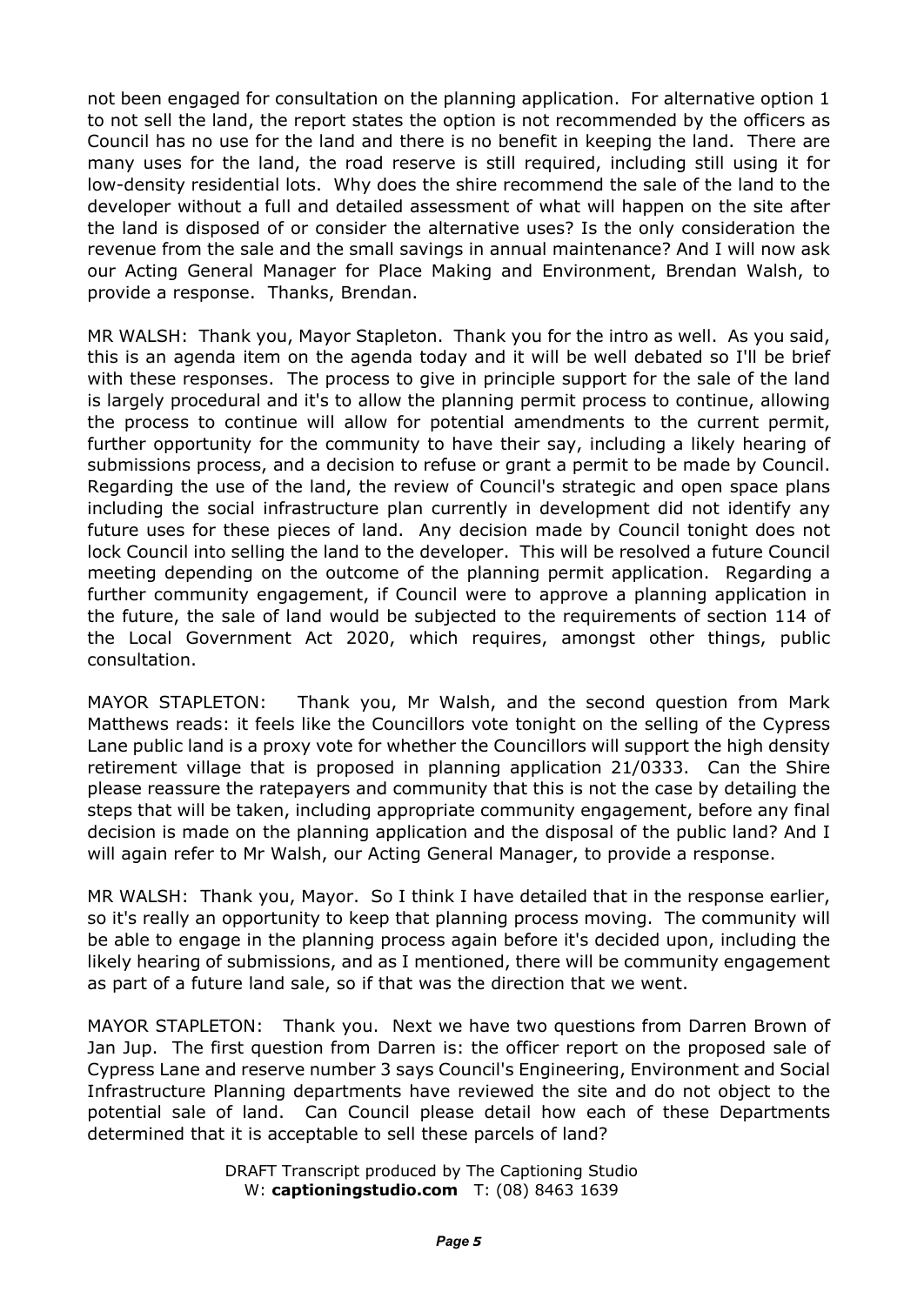MR WALSH: Thank you. So as mentioned earlier, Council officers reviewed our existing strategic and open space plans including the social infrastructure plan currently in development and did not identify any future use for these pieces of lands.

MAYOR STAPLETON: Thank you, and Darren's second question, in future when planning applications are for proposed that include public land in addition to private land, would it be possible for Council to determine whether or not the public land will be sold to the developers first prior to putting the planning application out for community consultation? This would and would have prevented a lot of community concern, disruption, time and money, not only with this application but also with the five storey hotel application on the corner of Bell Street, Torquay.

MR WALSH: Thank you. So Council encourages all developers, big or small, to have pre-application meetings with our planning team and that's to identify any issues there may be with regard to the scheme or the things they are proposing. However, this is not a compulsory requirement, so we can't force people to go through this process, and they can submit applications without needing to go through this.

MAYOR STAPLETON: Thank you. Next we have two questions from Rita Christophe of Torquay. Rita's first question: why is it only now that the Council are recommending in principle support to sell Cypress Road and the adjoining public reserve land? Is the Council's decision to sell public land directly connected to the planning application for retirement village on the corner of Coombes Road and Cypress Lane and to therefore facilitate a high density development in a low density zoned area?

MR WALSH: Thank you. This is more of a procedural requirement that we talked about in an earlier question but it really does allow for consideration of the planning application. So something the future use of the land will be determined through that planning process.

MAYOR STAPLETON: Thank you. And Rita's second question. Why is the Council discussing the sale of valuable public land, Cypress Lane and adjoining reserve, prior to open and transparent consultation with the local community, and what is the point of engaging in community consultation after the Council makes its own decision in principle support to proceed with the sale of the land in question?

MR WALSH: In this one I can refer to my earlier responses about the future process and the couple of opportunities that will exist there for further community input.

MAYOR STAPLETON: And next we have two questions from Sue O'Shannessy from the 3288 Residents Association of Torquay. Question 1 from Sue: the report by Sincock Planning which forms part of the planning application 21/0333 at 5 Coombes Road, states that prior to the application being lodged, the applicant was advised by a Shire officer that Cypress Lane and the public open space that joins it to public reserve number 3 was not required for their Council's purposes. Do Councillors believe that Council officers should tell a developer that Council-owned land is not required for their purposes as stated in the report prior to an application being submitted and prior to Councillors being aware of the application?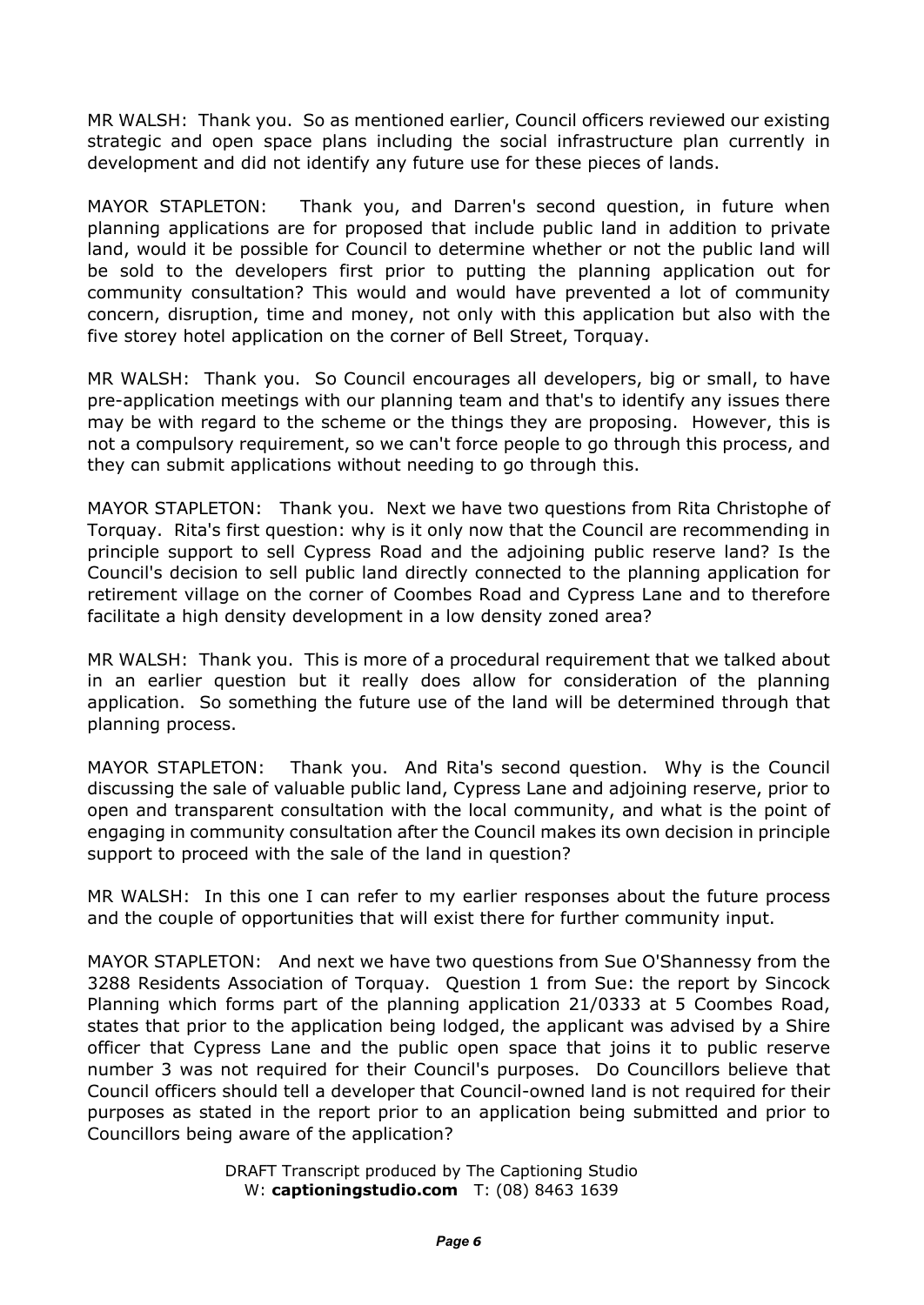MR WALSH: As I mentioned before, Council is unable to respond to this one as the matter is listed on the agenda but I do refer to my responses earlier in relation to the future use of the land regarding our review of existing plans and policies about those areas.

MAYOR STAPLETON: Thank you. And the next question: the agenda item 8.1 says that the owner is seeking in principle support for the closure and sale of Cypress Lane and an adjacent section of reserve prior to progressing a planning permit application, which suggests that the application will again be considered prior to a decision on the sale of the land. We believe that the correct procedure for sale of Council-owned land is for the required consultation to be undertaken before Council then decides how to proceed. Doesn't Council giving in principle support to the sale of Council-owned land pre-empt the final decision about the sale and the application and make the consultation a waste of everybody's time?

MR WALSH: Thank you. So as I mentioned before, the in principle approval is really a procedural step to allow that planning process to occur. As mentioned earlier as well, if Council were to approve a planning application in the future, the sale of the land would be subject to the requirements of section 114 of the Local Government Act, which does require public consultation.

MAYOR STAPLETON: Thank you, Mr Walsh. And, finally, we have two questions from Tim McKervale of Torquay which are in relation to a different matter. So Tim's first question is: who can help us put a stop to LFN, which is low-frequency noise, doof doof which travels through the ground via speakers that are placed directly onto the ground with no acoustic dampening measures in place in a building. Both the EPA and police tell us that it is a Council matter. The Council tell us it is an EPA matter and police matter, and after requesting the business reducing the LFN, it refuses to turn the bass done, which would, and does, reduce the problem.

MR WALSH: Thank you, Mayor. I'll take this one as well. Look, we've been working really hard with the residents at this location and the business to try and come to a resolution to keep the community's amenity in check. But to answer the question specifically, the EPA are the responsible authority for music noise from commercial industrial premises. Council officers are actively working with the EPA officers on this matter. The business owner has been requested by various parties to reduce the noise. Police are there to assist with any after-hours noise reports and, as I said, Council officers continue to work really hard to protect the amenity of these impacted residents. This includes enforcement notices to prevent two events that were - they were not approved to occur in this zone from taking place over the past weekend.

MAYOR STAPLETON: Thank you. And the second question from Tim is: why are we told by Shire officers that our amenity is not considered in daytime or evening hours? It is only applicable if it is happening after 11pm or midnight and then we should contact 000?

MR WALSH: Yes, there might be a misunderstanding. So noise has to be maintained at safe levels at all times. Noise restrictions are clearly stronger in the night time than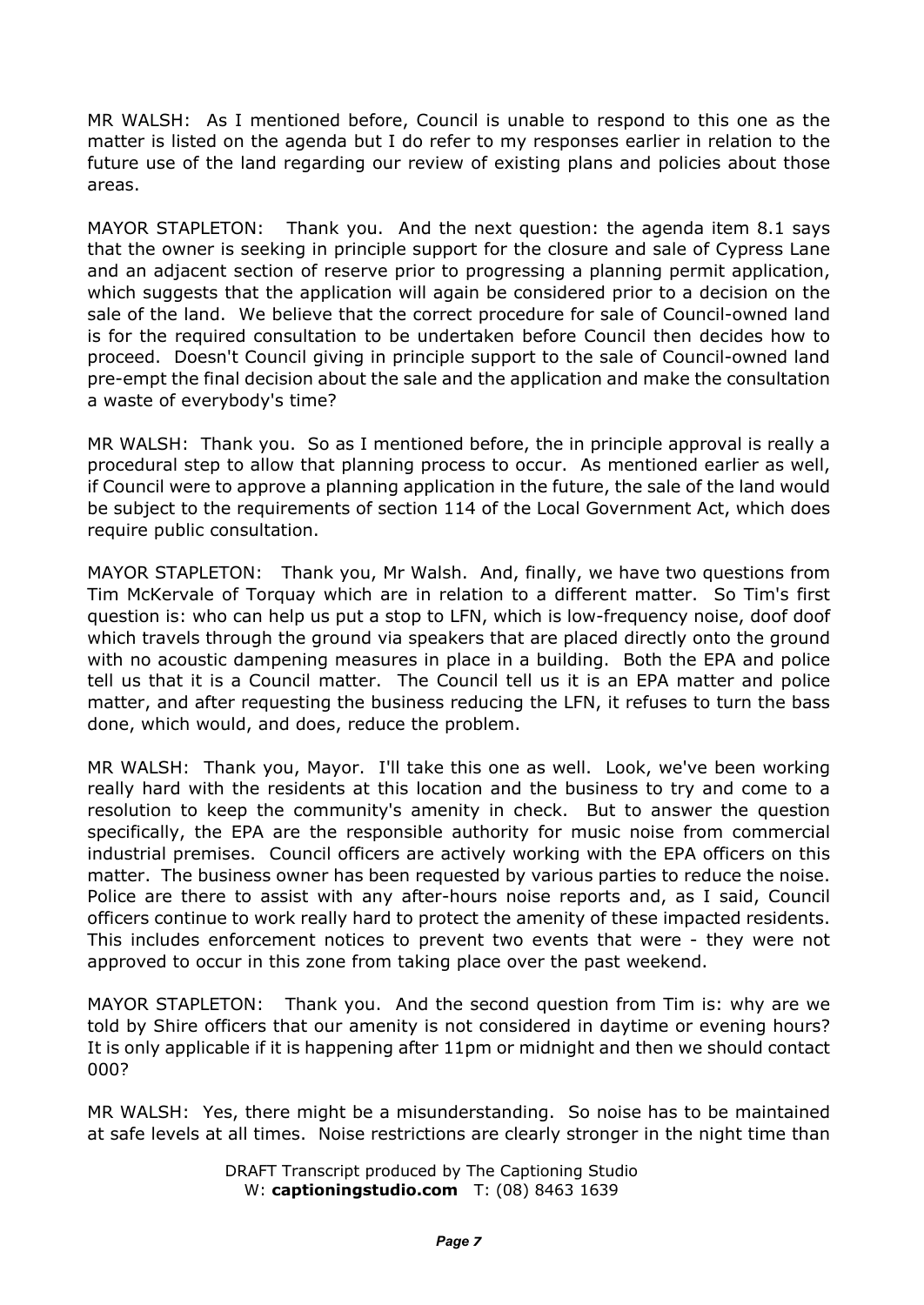the day time to protect residents' amenity. Council officers are able to continue attending to reports of unreasonable noise during the day and liaise with the EPA to resolve those issues, and as mentioned before, the police can assist with any after-hours noise reports.

MAYOR STAPLETON: Thank you, Mr Walsh, and that is the end of the public questions for this evening. We'll move on to item 2.1, which is petition and it's an objection to planning application 21/0248-5 at Kurzmans Road in Bellbrae, and a petition has been received from the community in relation to this planning application, and the recommendation in front of Council is to receive and note the petition and to refer it to the General Manager of Place Making and Environment so that it can be included as a formal submission. Do I have a mover and seconder for the recommendation? Councillor Barker, is that as per the recommendation?

CR BARKER: Yes, Mayor.

MAYOR STAPLETON: And seconded by Councillor Hodge. Thank you. Councillor Barker, would you like to speak to the motion?

CR BARKER: No, thanks, Mayor.

MAYOR STAPLETON: And Councillor Hodge? You're on mute Councillor Hodge?

CR HODGE: Apologies, Mayor, no, just laying it on the table for the officers to do.

MAYOR STAPLETON: Thanks, Councillor Hodge, and did any other Councillors want to speak to the motion? No. So I will now put the motion to a vote. All those in favour of accepting, please raise your hands. The motion is carried unanimously. Thank you, Councillors. There being no notices of motion tonight, I will now move to the next item. Actually, as we have two items of strong community interest on the agenda tonight, items 6.1 in relation to the Surf Coast Cultural Centre and item 8.1 for the potential sale of Cypress Lane, can I please have a mover and a seconder to move both these items earlier up in the agenda to be considered now? Councillor Hodge and Councillor Allen, thank you. And all those in favour of moving the items up? Thank you, Councillors. So we'll start with item 6.1, which is the Surf Coast Cultural Centre concept design and business case. The Surf Coast Cultural Centre is a significant project for our community and the item before us tonight is to consider endorsing a concept design and business case. The concept design contains a redeveloped Multi Arts Centre and a new Australian National Surfing Museum, visitor experience centre, arts spaces and a new library. Council has received reports on this project over the past 12 months. Back in September last year, we decided to deliver the project in two stages and we agreed to put in applications for various grant programs to start the process of securing funding for this very ambitious project. We also agreed to nominate the new Multi Arts Centre, also known as the MAC, based in the former sport and rec centre for a Federal Government program so that we could develop the facility to secure its future for the next decade. And we received the news first-hand from Minister Sussan Ley just yesterday that \$1.4 million has been made available for that MAC upgrade, which was terrific news. As I said, this report before us tonight updates us on the project and represents a significant milestone. The finalisation of concept designs and the business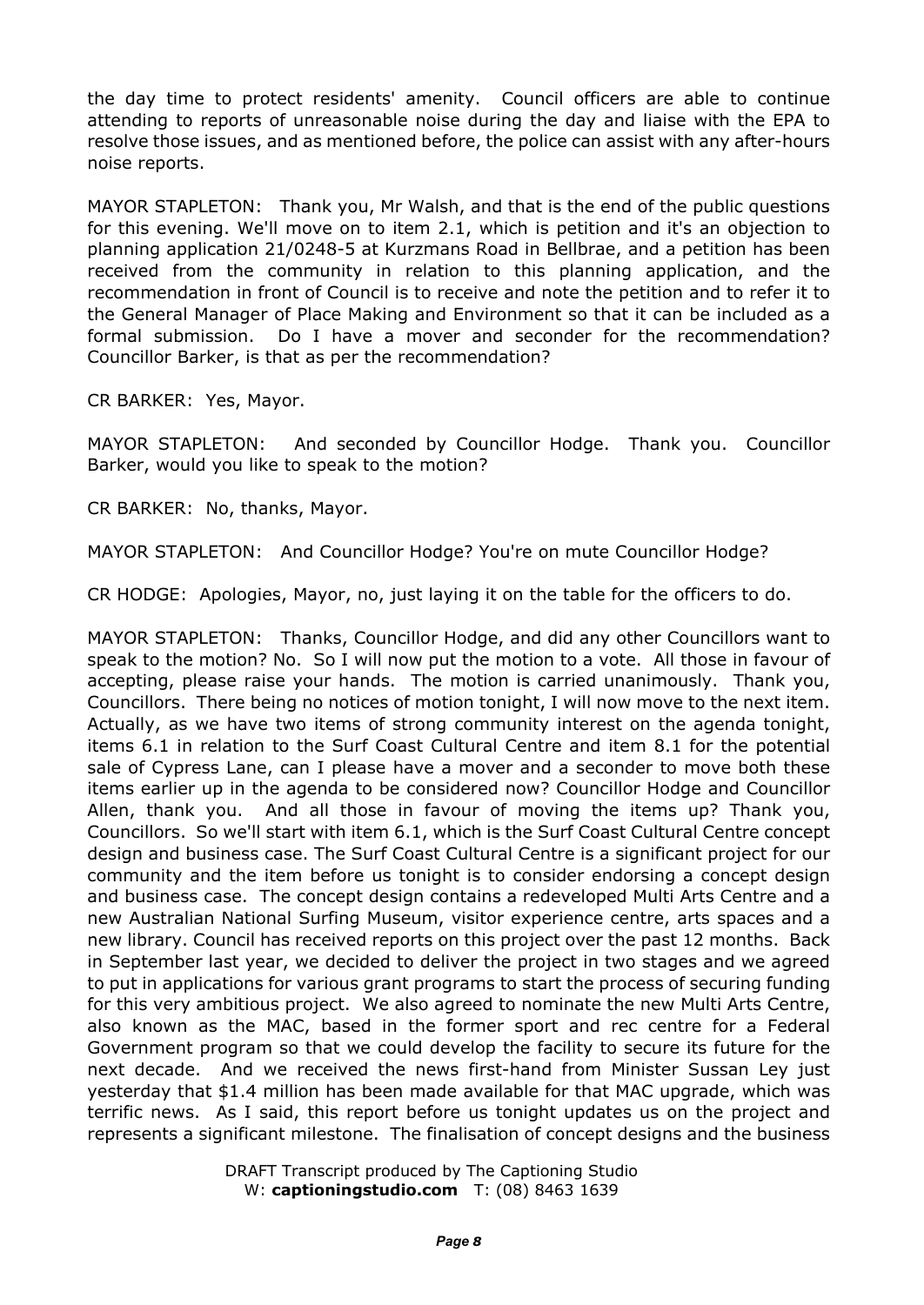case. Like all concepts, there are inevitably further phases of planning and design becoming increasingly detailed and specific as the project progresses. We know the project is of high interest to many in our community and we appreciate that there has been significant input so far from a wide variety of current and potential users, both on the layout of the facility and on its operating models. This will need to continue in any detailed planning and design phases in coming months and, of course, years. We also know this project is attracting significant interest from both state and Federal Governments. So to the item before us, Councillors, do I have a mover of a motion? Councillor Barker, is that as per the recommendation?

CR BARKER: No. I just did want to highlight that I reference the potential conflict of interest. I would like to make a comment that I don't have a conflict of interest with this item, even though I have announced as a Federal candidate. I'm yet to nominate. Therefore, under section 129A of the Local Government Act 2020, an interest is so remote or insignificant that it could not be reasonably regarded as capable of influencing my actions or decisions.

MAYOR STAPLETON: Thank you, Councillor Barker, and apologies I didn't flag that at the beginning of that agenda item, because you had indicated it at the start, that that was the case. Now, with regard to the recommendation, we have - it is quite a detailed recommendation before us and this afternoon we did receive a revised recommendation from our General Manager, Chris Pike, just taking into account the fact that Minister Ley had made the announcement around the \$1.4 million, which was detailed in the recommendation. So I might ask Mr Pike just to clarify that for us with regard to the new recommendation that's being provided.

MR PIKE: Thanks, Mayor Stapleton. Through you, there's one edit to the recommendation and one additional point. So I'll cover the edit first. It would currently be point 9 in the current recommendation, and this updated point notes that Council has received confirmation that the \$1.4 million Multi Arts Centre redevelopment project will now be funded by the Federal Government local groups and community infrastructure project and the project will commence as soon as the funding is executed so that reflects that latest information that you provided a moment ago in relation to the announcement. It's also become clear that the officer recommendation previously failed to acknowledge the input that we received from community and other project stakeholders, so there is a point which becomes point 6 in the revised recommendation that reads as follows. Acknowledges the input of community and other project stakeholders that has informed the concept design and business case, and notes further input will be essential in later phases of planning and design.

MAYOR STAPLETON: Thank you, Mr Pike for the clarification there.

CR WELLINGTON: I was going to ask whether the revised recommendation could be screen shared. I think people in the community - if we were in the chamber, they would be able to see it, so I think as a matter of principle, we should be putting those recommendations on the screen so people can read them as well as hear them explained.

MAYOR STAPLETON: Thank you, Councillor Wellington. I'll ask governance if they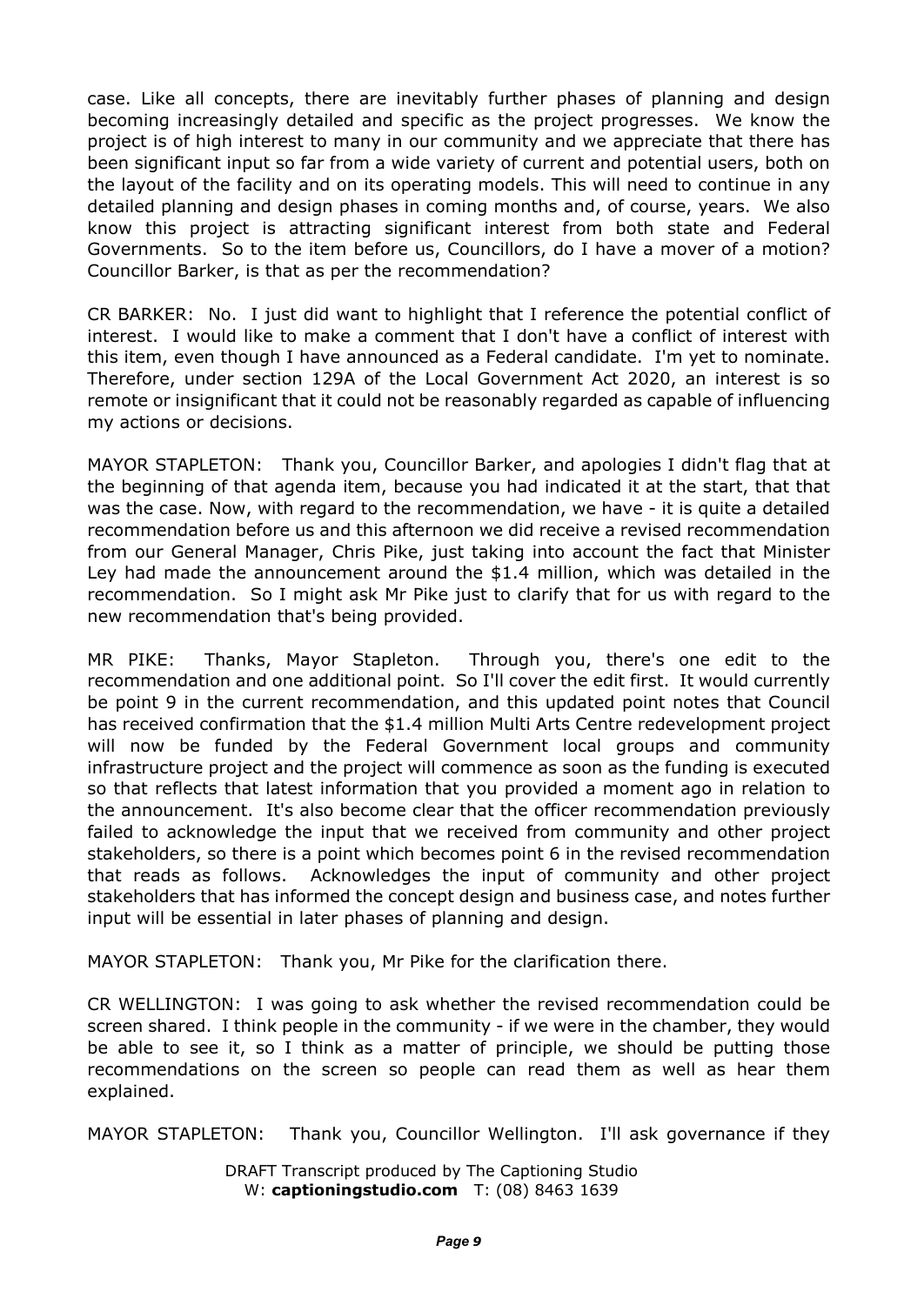have captured those revisions to the recommendation and whether they're able to share that on the screen for the community to have a read through. (Pause). So governance - that recommendation will obviously also be captured in the minutes and thank you, Councillor Wellington, for the suggestion to share it. Hopefully that's given everybody enough time to have a read through the recommendation or the changes. So Councillors, do I have a mover of this motion? Councillor Pattison, is that as per the revised recommendation?

CR PATTISON: The further recommendation that was on the screen a moment ago.

MAYOR STAPLETON: Thanks, Councillor Pattison. As a seconder? Councillor Schonfelder, thank you. And Councillor Pattison, would you like to speak to the motion?

CR PATTISON: Yes, I would, yes, thank you. So it's really exciting to be endorsing the Cultural Centre concept and business case. I think this is a great opportunity for our community and one that really needs our community support going forward, as we can see from what's put on the table, there's a big funding commitment that's required and so I really encourage our community to get behind this. It's a great opportunity. For those that aren't aware, it's an important piece of social infrastructure to cater for the diverse interests and needs of our community. It's an expanded library facility. The redevelopment of the Australian National Surfing Museum, maker spaces and rehearsal spaces, office spaces for Surfing Victoria, visitor experience spaces - otherwise known as visitor information, but visitor experience sounds much more fun - cafe and obviously the external landscaping. So this is the stage 1. And it does require significant funding commitment and then obviously down the track there is stage 2 for 2030, which has - that's the redevelopment of the MAC but it's great as we've identified for one of our recommendation points around that there's now funding put forward and being committed for the Multi Arts Centre redevelopment, which will really carry the Multi Arts Centre forward until the stage 2 can happen. So there is obviously an ongoing cost around the operations for this. However, we do have those ongoing costs anyway with our library and surfing museum and the like, and if we look at the overall benefits for the community, it's much more favourable cost benefit to progress with this wonderful cultural facility once we get the funding that is needed. So it's a very, very detailed recommendation which you've all had an opportunity to have a look at but there's great opportunities for our community and endorsing the business case and the concept design is a wonderful way forward and I'm really excited to be endorsing that. And I encourage the other Councillors to do the same. Contemporary libraries and cultural facilities, they're places for meetings, sharing ideas and knowledge, accessing technology and fostering creativity. The current building that we have for our library, it just can't deliver that and so as our community grows and evolves, this cultural facility is so important for the whole Surf Coast community. Thank you.

MAYOR STAPLETON: Thank you, Councillor Pattison, and Councillor Schonfelder, did you wish to speak to the motion?

CR SCHONFELDER: I wish to formally second the motion and just state that it's a very exciting proposal and hopefully coming out of the pandemic it will lift spirits in the community and the artistic and arts community are a very important part of our society and, in a way, not on the same scale and not exactly the same obviously, but it is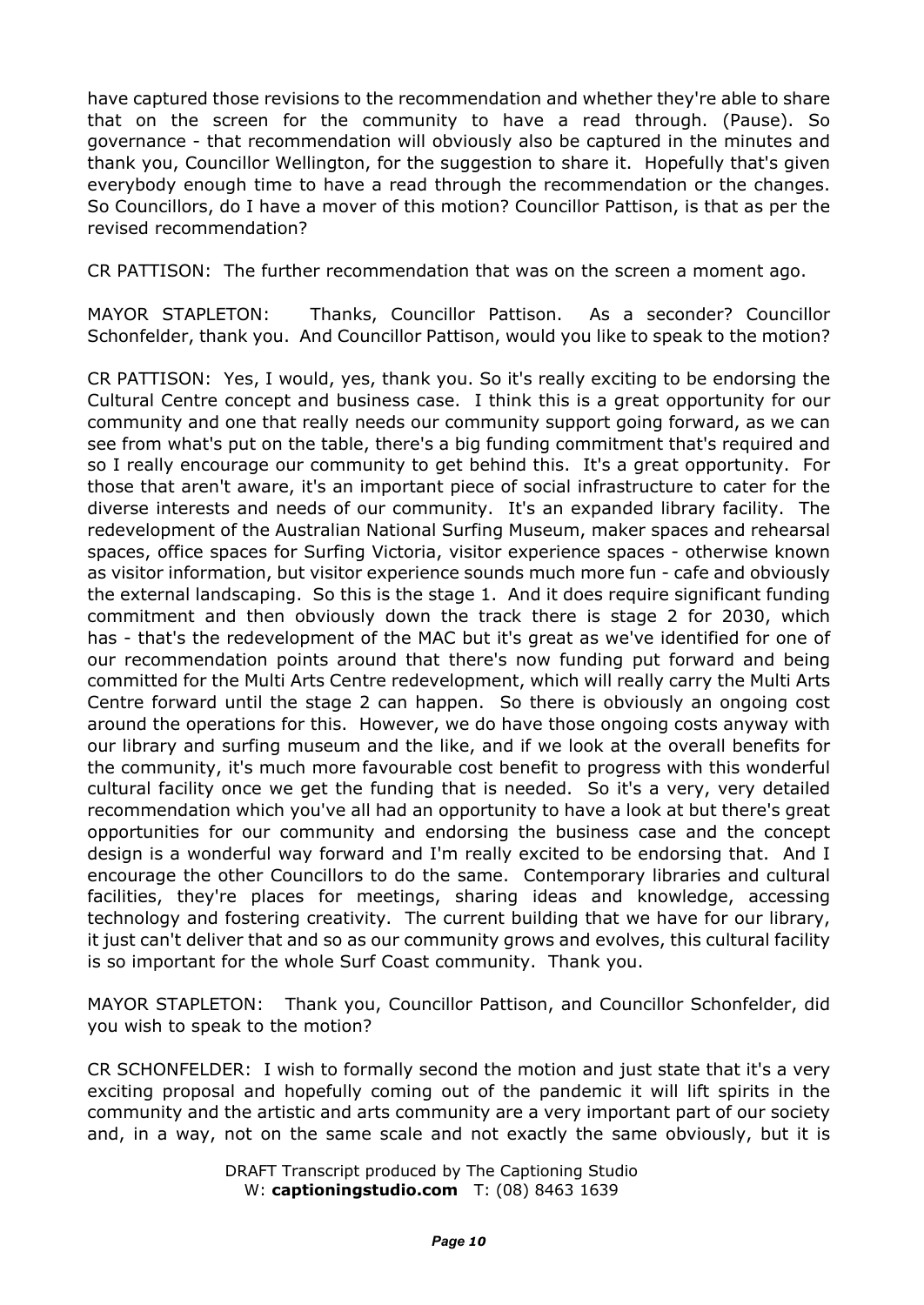possibly going to be our equivalent of Federation Square, which I find really exciting. Thank you, Mayor.

MAYOR STAPLETON: Thank you, Councillor Schonfelder. And would any other Councillors like to speak to this motion? Councillor Allen?

CR ALLEN: Thank you, Chair. In supporting this motion, I recognise all of the economic and social benefits to the Torquay community and to the broader Shire of this project, as outlined in the report. I thank the officers for their commitment to this project and for the enormous amount of work that has gone into finalising this concept plan for stage 1 of development. I was particularly excited by the announcement yesterday by the Federal Minister that we have been granted \$1.4 million for the redevelopment project, which budgeted for the \$300,000 previously allocated partly by the Council and partly by RDV, which will ensure that the Multi Arts Centre will become a viable facility within a year or two. I have confidence that all the parties to this staged development will be widely consulted in the detailed design stages and, like other Councillors, I have a special interest in making the different spaces accessible to not for profit organisations, and I might add so do the officers. It is difficult for smaller regional centres to attract funding for the arts, particularly the performing arts, so this 1.4 million is a really welcome boost. We are now all recognising the importance of the arts as we recover from the pandemic, but what is not so widely appreciated is that the theatre is one of the last bastions of free speech. The freedom to express and say pretty much what you want without being confined by the ever-increasing restrictions of what can be said is now very rare. It is something that we must nurture and treasure. I fully support the recommendation.

MAYOR STAPLETON: Thank you, Councillor Allen, and I have Councillor Hodge next.

CR HODGE: Thank you, Chair. Yes, I just want to say I really hope the people of the area really get behind this bigger space now. The Torquay Theatre Troupe has The Kitchen Sink on, their next play, and of course the art group now, you can go in on a Friday but please check before you go. I think this has been a long time coming and the patience of the Torquay Theatre Troupe and the other not-for-profits have been absolutely extraordinary and the work that they've put in. And also the foresight of years ago putting in the Torquay and Jan Jup developer contribution plans, and we've collected \$8 million along the way for that from our contribution to it all. But like Councillor Allen, very appreciative of the grant yesterday, and hopefully with a state and a federal election looming, this absolute concept plan will be able to, as the Mayor and the Deputy Mayor and officers advocate for us, for some more funding on this which would make it even an quicker fix-out. I look forward to the next productions by the Theatre Troupe and the art group and I hope the community get behind them. Thank you.

MAYOR STAPLETON: Thanks, Councillor Hodge. Any other Councillors? Councillor Bodsworth?

CR BODSWORTH: Thanks, Mayor. There's two things that I'd like to stress in talking about this. One is that it's a very complex report. It takes a lot of getting through and I sort of sympathise with people in the community who are going to be hugely interested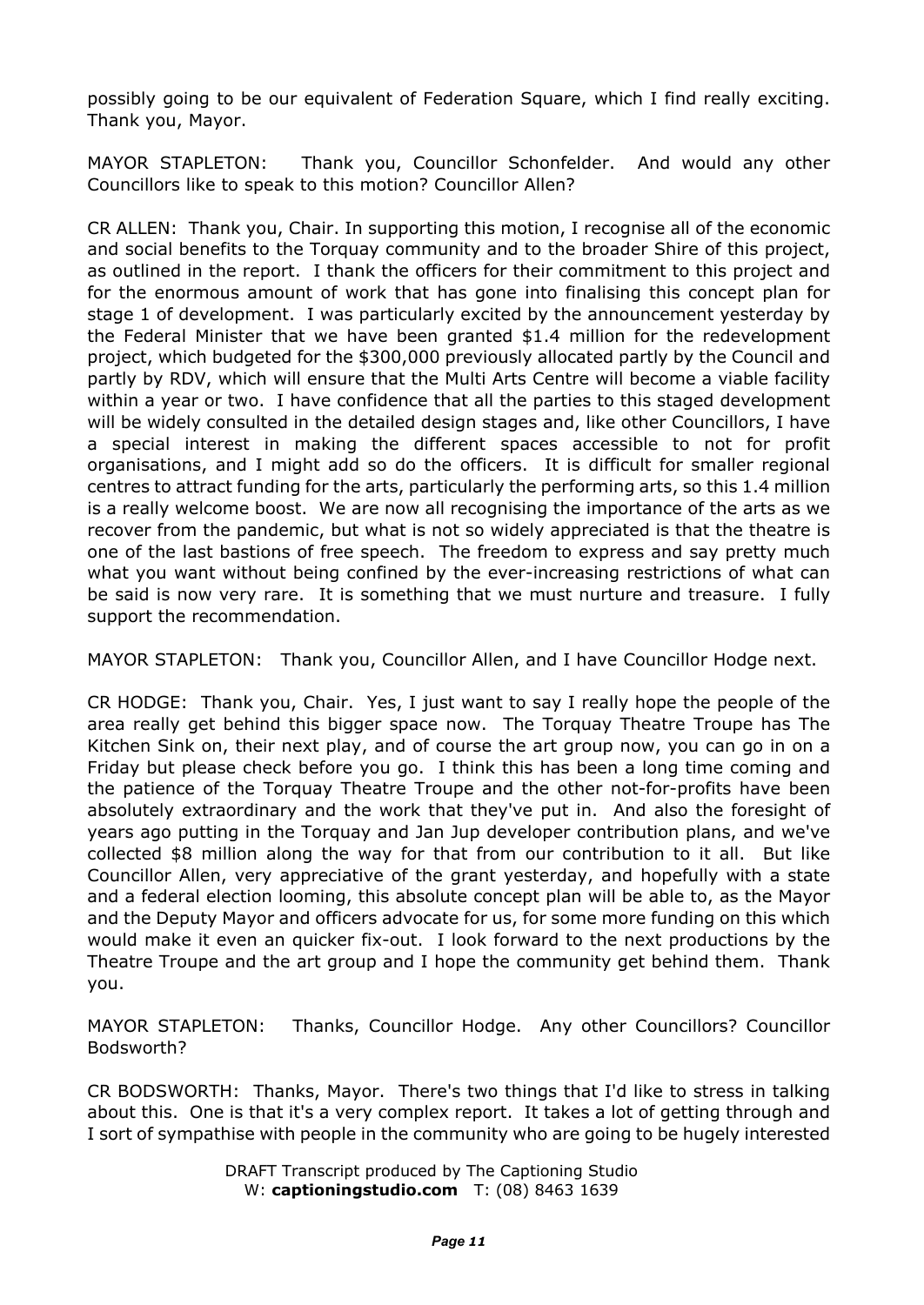in this project, not least because it's so expensive. It's such a big commitment for the Council, but there's so much really valuable detail in there and I've really appreciated having that to work through leading up to tonight's meeting. And I so appreciate the work that's gone into it from Council officers, from members of the community who've been passionately involved in this effort, and there's a big challenge for us in trying to resource the project, but having gone through I guess as a design professional, having gone through the design aspect of the project, I'm really excited about what it can deliver and the kind of liveliness that it can bring. In fact, to me it's the kind of - it's difficult for us to deliver because it's the kind of quality and presence that would befit a city. It's a great facility that's sort of fitting for a small city but our funding base is more like a town's funding base and it's difficult for us to resource it. We're going to have to all sort of pull together. We're going to need those connections with community groups and arts groups so much. So I'm looking forward to us all working together on that challenge and another thing that occurs to me from the design perspective is that with such a big investment, it's so important for it to be busy and I think as we go forward, we all have an opportunity to bring ideas into the process that are going to enliven this place, and when I say "we", I'm talking about the community as well. There's going to be all sorts of ideas out there the design team can use to maximise the liveliness of this facility in the end and to make it a really pumping part of Torquay that also provides great value for everybody in other parts of the Shire. So I'm 100% behind this. I don't know at this stage how we're going to achieve it but I'm really committed to working with everybody to go for it. Thanks.

MAYOR STAPLETON: Thanks, Councillor Bodsworth. Councillor Wellington?

CR WELLINGTON: Thanks, Mayor. Yes, I think - I certainly want to support this. I think that the design - the concept design is fabulous actually and it will be a really impressive feature of the Torquay sort of built form when it's completed, no doubt about that. I think this is very much the start of the journey. The total cost of stage 1 is around \$40 million I think and we've got about - I think Council has committed about \$8 million and we've now got an extra 1 million towards that, and a bit, so we're a long way from all the funding for stage 1 yet at the moment, let alone for stage 2, so I agree with what others have said about needing to - there's going to need to be a lot of external support, either private or philanthropic or public support, in order to get this concept realised, but the arts are really important to a community's wellbeing and Torquay is going to be a city of 45,000 people or so as the longer term plan, so certainly at that size, a facility of this will be - a facility like this will be exceptional but not unreasonable in my view, and with the visitor economy through Torquay and along the Great Ocean Road, the potential for this to really maximise use through visitors as well, as well as local use, is really significant. Obviously the MAC needs to be involved in great detail. There needs to be very good communication between Council and the MAC to make sure that the initial stage that we're able to do is done in accordance with that community's needs, but I think it is an exciting project and we will need to work together to achieve it. We also need to be cognisant there will be an ongoing drain on Council's budget to support it, along with the aquatic centre, we're going to have some considerable financial challenges supporting this sort of infrastructure into the future, but at this point it is factored into the long-term financial plan and I'm happy to support the concept and efforts to get funding to deliver it. Thank you. Or further funding to deliver it.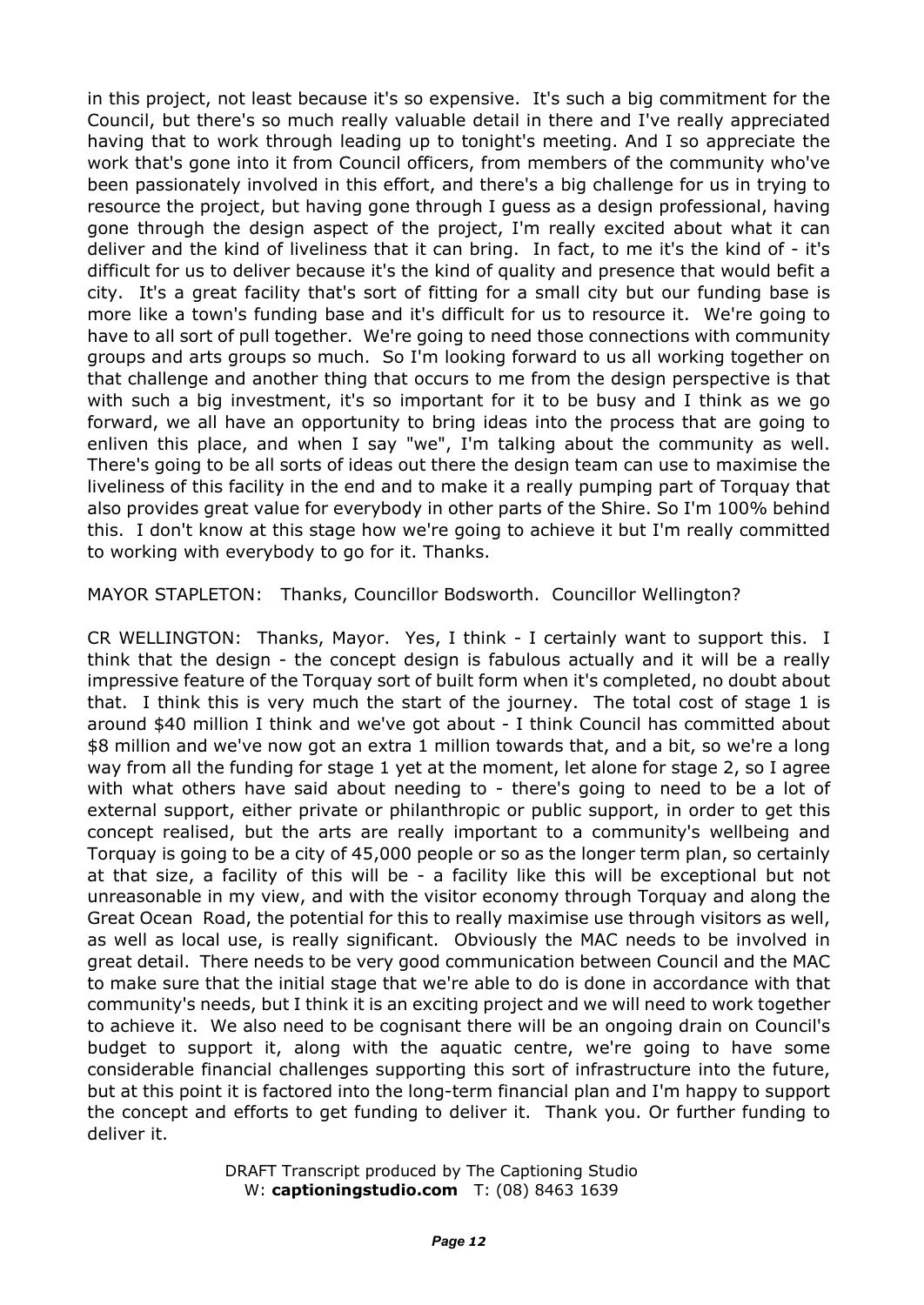MAYOR STAPLETON: Thanks, Councillor Wellington. And Councillor Pattison, did you want to make any closing comment? Sorry, Councillor Barker, did you want to speak to the motion?

CR BARKER: Yes, Mayor. I concur with Councillor Allen and Councillor Wellington that the performing arts are one of the last bastions of free speech, though they're not the only ones, and that the performing arts and arts in general are an incredible and incredibly valuable asset to community. I do think that we do need to live within our means and aim to build a library and associated facilities with what we can afford now without being so reliant on other levels of government. I don't doubt that the economic returns from the concept coming to a reality are good but there's always trade-offs that come with funding from other sources and at this point in time I don't think - even though the design is phenomenal and would obviously bring great benefits to the region - I don't think that we should be engaging in this sort of debt funding.

MAYOR STAPLETON: Thank you, Councillor Barker. And Councillor Gazzard?

CR GAZZARD: I would just like agree with most of the Councillors that this is such a worthy project and looks sensational in the design and thanks to everyone who has been involved in it. I think we are due for an expanded library facility as well as the maker space and the rehearsal space and the external landscaping looks excellent as well, with native planting palettes: wouldn't it be amazing if we're not only known as a surfing area and tourism area but also known for our arts and culture? Thanks:

MAYOR STAPLETON: Thanks, Councillor Gazzard. And Councillor Pattison, would you like to make any closing comments?

CR PATTISON: It's been great hearing everybody's support for this wonderful project. I just wanted to really remind the community that we really need our community to get behind this project so that our state and Federal politicians understand just how important this Cultural Centre is for our community and also it was great that Councillor Wellington raised around the philanthropic donations. As far as I'm aware, the Shire is open to philanthropic donations for this project. We really want to get this project up and running so let's all get behind this great project.

MAYOR STAPLETON: Thank you, Councillors. I will now put the motion to a vote. All those in favour, please raise your hand. And all those against? Thank you. And the motion is carried 8/1. Thank you, Councillors. We'll now move to item 8.1 on the agenda, which is the potential sale of Cypress Lane in Torquay. Again, I want to thank the community for their comments and feedback regarding this item and I hope that Mr Walsh's earlier comments have helped with any confusion regarding this matter. Again, just to confirm, we are not considering a planning application. This is to consider in principle support for the potential sale of land in order to progress the planning application. Because of the feedback we have received from the community, officers have prepared an alternative recommendation which Councillors have seen and this recommendation has the same intent and meaning as the recommendation that was provided in the printed agenda but includes steps to clarify and help everyone understand the actual process involved. I might ask governance if we could share the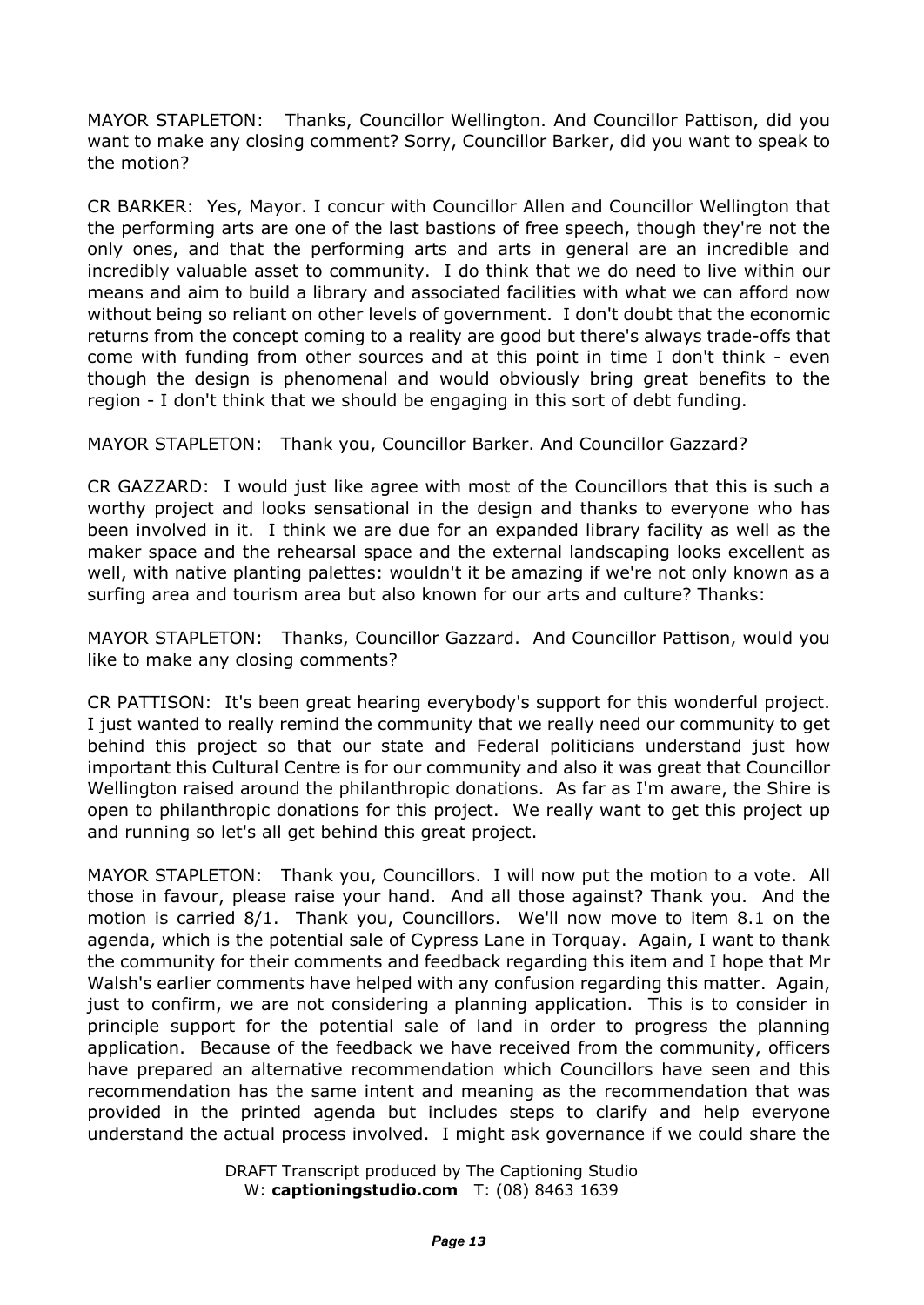updated recommendation that officers have provided, just for the benefit of the community. And while governance is doing that, I note Councillor Wellington, you've got your hand up.

CR WELLINGTON: Thank you. I just wondered if we could have an explanation - I think Mr Walsh said that this is really procedural and that the provisional approval was necessary to enable the planning application to proceed. I just would like that clarified as to what happens to - if we refuse - if we don't approve this recommendation, does that planning application then lapse or does it proceed but just have greater uncertainty for the developer or what is the procedure that requires us to give provisional approval before someone can put in an application for development on public land?

MAYOR STAPLETON: Thank you, Councillor Wellington. I'll just give the community and Councillors an opportunity to read the recommendation on the screen and then in a moment I'll ask our General Manager, Mr Walsh, to respond to your question through the CEO. (Pause). I think that's probably long enough for everyone to have read through it. And through our CEO, Ms Seymour, if you could just refer Councillors to this statement please. CEO ROBYN SEYMOUR: Thank you, our General Manager of Place Making and Environment, are you happy to respond?

MR WALSH: Yes, thanks, Robyn. Thanks for your question, Councillor Wellington. I understand that if Council was to make a determination to not support the sale of land and specifically so they wouldn't support it in principle, so they wouldn't consider the sale of land, then the permit as it is at the moment couldn't proceed any further.

CR WELLINGTON: Can I have a follow up question, Madam Mayor?

MAYOR STAPLETON: That is fine.

CR WELLINGTON: I'm not suggesting Council would make its decision saying it would not approve the sale of land. The question is what is the imperative for Council to make any decision at the moment? So the question is: if we refuse this motion, then we just don't give in principle approval at the moment. It's not a decision to not approve at any point, simply a decision to not approve at the moment. So what would be the consequences of that for the developer?

MR WALSH: Through you, Mayor, I understand it's really being brought forward to make sure the work by Council officers and also the developer and the planning consultant is useful. So if there's a determination now that the planning application shouldn't proceed because we won't sell the land to them, it's just really to stop any future work, so that's why the process has been taken now to ask that question.

CR WELLINGTON: Sorry, Madam Mayor, but I think my question is being misinterpreted. I am not saying there would be a determination to not sell the land. The question is there may be no determination. Council could make no decision to either sell or not sell the land. Can the developer continue with their application if Council makes no decision and presumably considers it in the future when it consults with the community?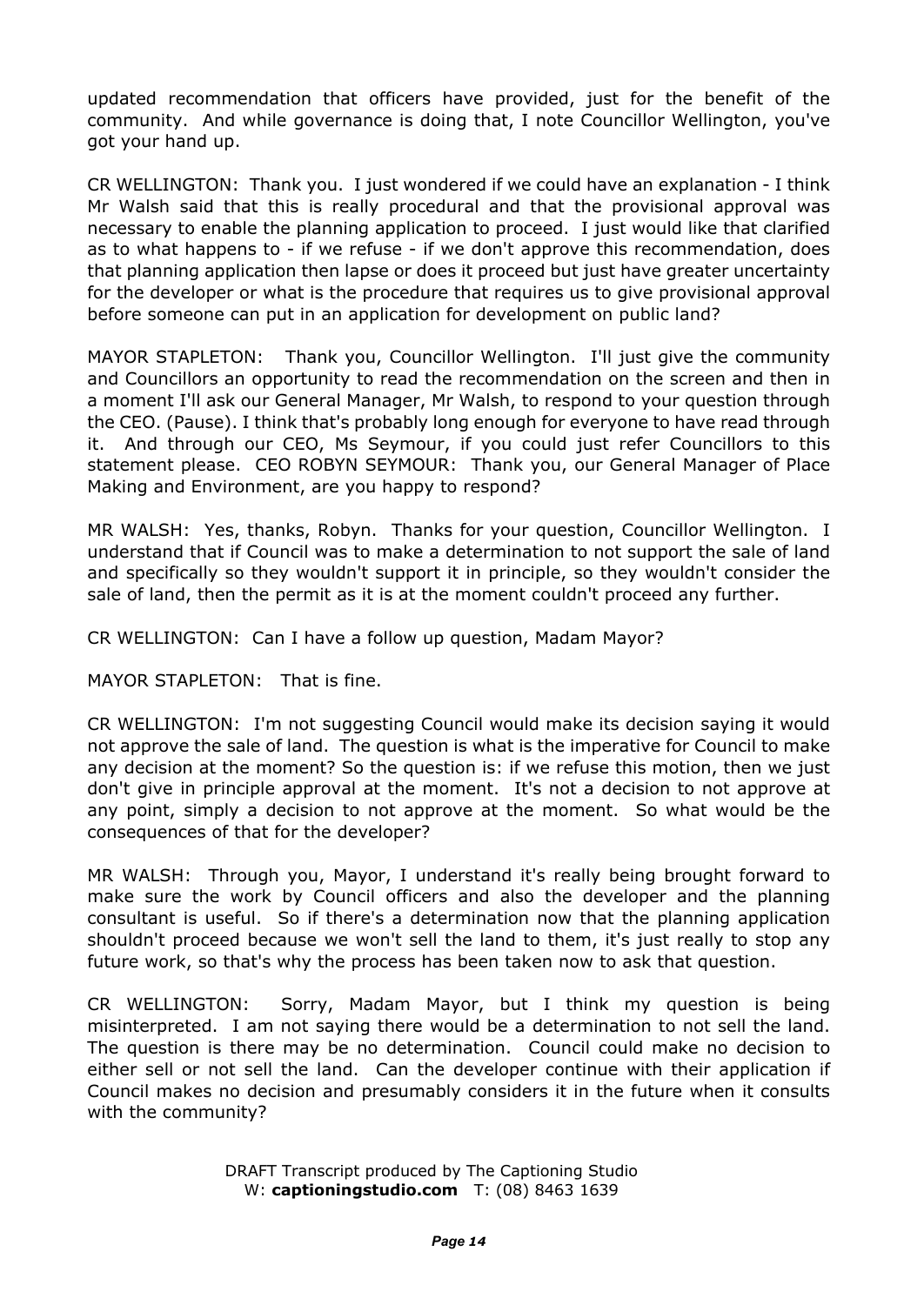MR WALSH: Yes, through you again, Mayor, yes, I understand that that's the case. That can continue. It is just a matter of trying to get to a point where we have a level of certainty for the Council officers and the developers about moving forward.

CR WELLINGTON: Thank you. So just to be clear, there's no imperative to do this now. It's a matter of convenience for both the developer and Council officers? They get some indication of what Council thinks at this point in advance of consulting the community?

MR WALSH: Sorry, through you, Mayor, again, so this planning application is currently live, so there has been referral to the community already on this. There's been a number of objections that have been received, and so that has occurred already, but, yes, you're right, it can continue. Officers recommend that this was the appropriate way forward.

CR WELLINGTON: Thank you. And just finally, Madam Mayor, if I can just clarify, it's not consultation about the development I'm talking about. It's consultation about the sale of the land. But I appreciate that explanation, thank you.

MAYOR STAPLETON: Thanks, Councillor Wellington. Councillor Gazzard, have you got a question also?

CR GAZZARD: Can I ask two questions?

MAYOR STAPLETON: Let's start with one.

CR GAZZARD: My first question is, so then what would the benefits of approving in principle sale of the land be?

MAYOR STAPLETON: I'll just direct that initially through our CEO, Ms Seymour. CEO ROBYN SEYMOUR: Thank you, Councillor Gazzard. Part of the benefits, and acting manager Place Making and Environment, feel free to also assist with this, but part of the benefit is it gives more certainty around the negotiations around working considering the planning application, and so - and more capacity for us to work with the developer around trying to seek a suitable outcome.

MAYOR STAPLETON: Thanks, Ms Seymour, and Councillor Gazzard, your second question?

CR GAZZARD: Thank you. My second question is that if we were to approve the sale of land in principle, would that give us any obligation to approve it - to officially approve the sale of land or those are completely separate things?

MAYOR STAPLETON: I'll refer that again through Ms Seymour, our CEO. CEO ROBYN SEYMOUR: They're separate things. There is a whole process, that formal process that we need to go through, in order to seek approval for the sale of the land. It's an indication of - rather than going through the formal process. That would happen post a decision around the planning application.

MAYOR STAPLETON: Thanks, Ms Seymour. Thanks, Councillor Gazzard. So with that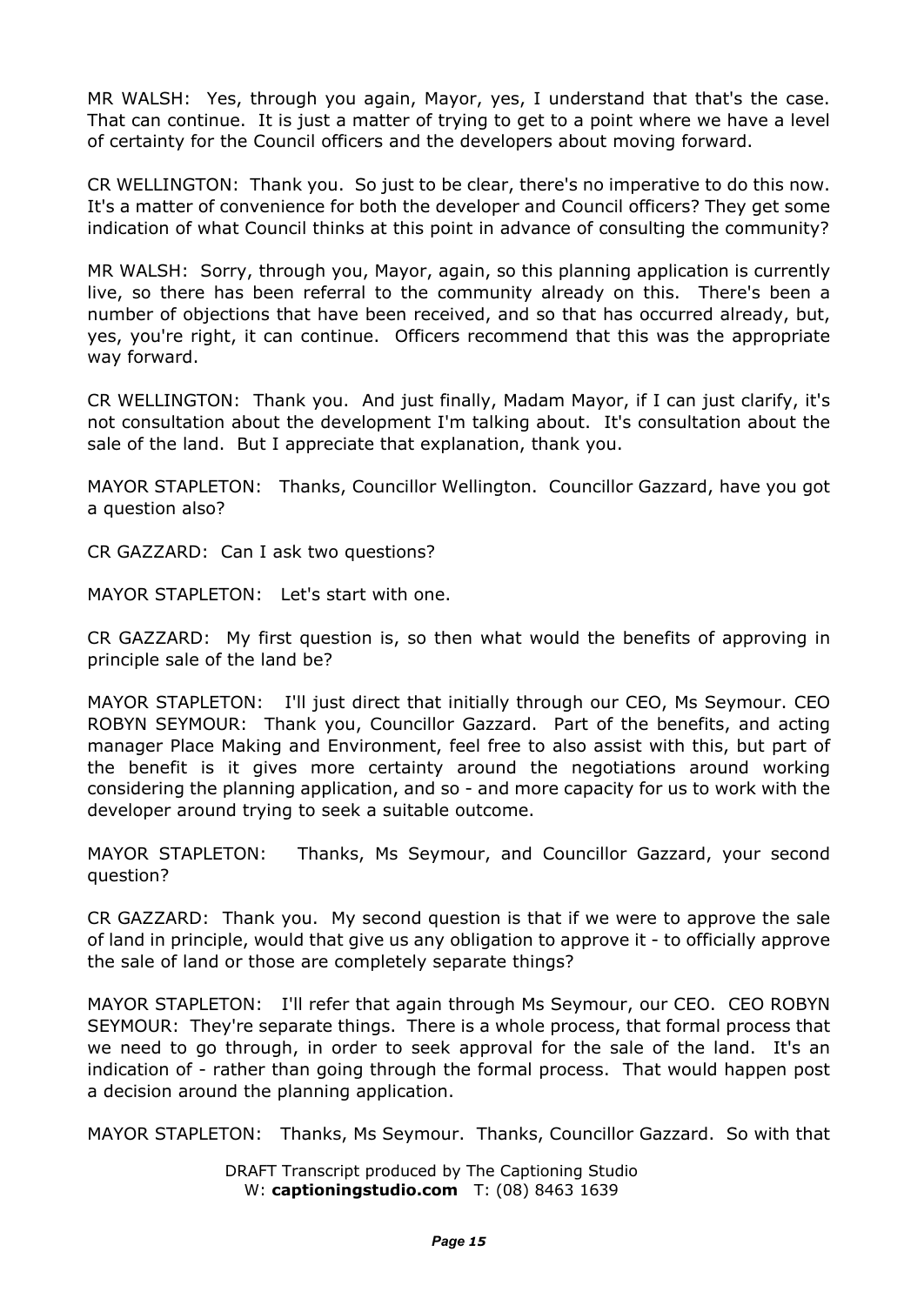in mind and Councillors have seen the revised recommendation from officers, do I have a mover of a motion for this item? Councillor Pattison, is that as per the revised recommendation?

CR PATTISON: Yes, as per the recommendation that was on the screen, yes.

MAYOR STAPLETON: Thanks, Councillor Pattison. And is there a seconder for that motion? Councillor Schonfelder, thank you. And Councillor Pattison, would you like to speak to the motion?

CR PATTISON: Yes, I would, and sorry if I'm repeating some of the things that have been discussed in the question time, but I think it's really important the community understands the background. So before I begin, I wanted to make sure that our community understands that in principle support for the sale of Council land that's being considered is not endorsing the current planning application for Cypress Lane. It's really important that the community have an opportunity to share their views around this project. And if today this in principle support is carried, there will be a hearing of submissions so there's an opportunity for the community to share their views around that. This motion is not about support for the development or determining that the land is to be sold. It is as per the motion that we are discussing for in principle support of the Council land - of the sale of the Council land with conditions. So to allay concerns that the horse has already bolted, which was some of the emails and things that I have received over the last few days, there are a number of processes that will need to be carried out prior to a decision around the sale of land. These are listed as per the motion that was on the screen and they relate to obtaining evaluation of the land within six months of the sale, ensuring that Council publishes a notice of intention for sale of the land at least four weeks prior to sale, but given the community concern, I am sure it will most likely be beyond that. That's the minimum requirement. And ensuring Council undertakes a community engagement process in accordance with Council's community engagement policy and that we comply with Council's sale or exchange of Council land policy. So it's been very clear from the extensive community feedback, via calls, emails and social media, that there are many in our community that do not feel that the plans for the aged care development at Cypress Lane is in keeping with the surrounding land use. Community concerns draw - from the emails I have got and the like on the importance of the natural environment and the scale and density of the development, voting to provide in principle support for the sale of the Council land will enable the Council to commence negotiations with the developer around an appropriate scale for this retirement village. And I think that's what we need to really focus on. It's about giving Council a really good grounds to have that negotiation so that the outcome of this retirement village is one that generally meets the expectations of our community, of our Council, of the Councillors. So most importantly as a result of the motion at hand, there is the condition that the sale of Council land can only proceed if a planning permit is approved by the Surf Coast Shire Council and is not subject to a VCAT appeal. I think that for me is the crux of it and that to me is why it's important that we provide in principle support for the sale of the land. There is a need for affordable retirement aged care living in our community. Older residents and those with a disability need to be able to continue to live in their community in appropriate housing. There's wider implications for housing availability for our townships so that older residents can continue to live in our community in appropriate accommodation. So someone living in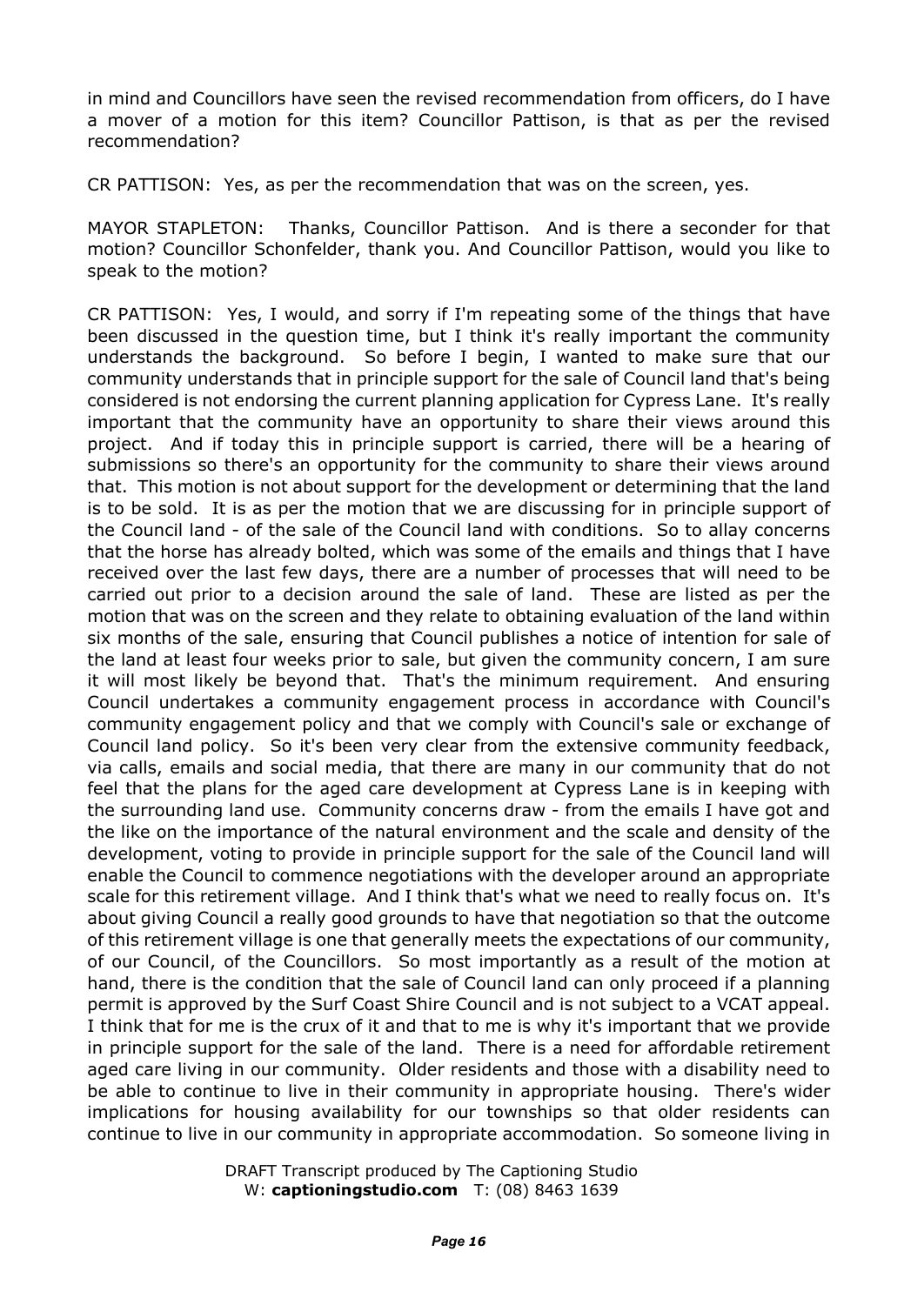Torquay currently, they don't want to leave Torquay but there's not been appropriate accommodation for them, and this is an opportunity to transition to an appropriate - if it progresses, an appropriate accommodation and freeing up some of the housing stock within our townships. I think addressing housing affordability is a key focus for our Council, as it was identified in the housing accommodation crisis that was identified by Councillor Allen back in 2021. So it's important that as Councillors we work to address housing needs for our community-based on this. So it is worth further consideration and negotiation, I think, with the developer to try to achieve an outcome that meets our community's needs and expectations. If an appropriate outcome on the planning permit is not met between the Surf Coast Shire and the developer, then there is no requirement to proceed with the sale of Council land. This is only provisional, in-principle support. So if we vote tonight to provide in principle support for the sale, this allows Council to be in a stronger position to negotiate positive community benefit through the planning permit process. It also provides an opportunity for Council to be in a stronger position to place appropriate conditions on the future sale of the land if the sale were to proceed. So it's on this basis that I encourage you to consider that we provide in principle support for the sale of the land. Thank you.

MAYOR STAPLETON: Thank you, Councillor Pattison. And Councillor Schonfelder, would you like to speak to the motion?

CR SCHONFELDER: Mayor, I would just like to reiterate the sentiments expressed by Councillor Pattison so eloquently and I know during the last election, there were a number of Councillors who mentioned the importance of preserving Spring Creek. As a Council group, we are committed to Deep Creek also and that is very much in our minds. Thank you, Mayor.

MAYOR STAPLETON: Thanks, Councillor Schonfelder. Would any other Councillors like to speak to this motion? Councillor Allen?

CR ALLEN: Thanks, Chair. I won't repeat the excellent points made by Councillor Pattison. I just would like to say that if we do approve the in principle support, we're keeping our options open. I'm mindful that we still do not know the outcomes of the Dell, and these outcomes may well impact the availability of land in Torquay for many purposes, including retirement living, and the community will have ample opportunities through the normal planning processes to have an input and to make submissions before any decision on the planning application is made. And, therefore, I am inclined to support the motion. Thank you.

MAYOR STAPLETON: Thanks, Councillor Allen. And Councillor Barker?

CR BARKER: Thanks, Mayor. I appreciate 3.1 of this motion requires obtaining a valuation of the land within six months before the sale but \$500 to \$1,000 per square metre is what I've heard from independent professionals in real estate to be a conservative price for land in the area noted in this agenda item. Cypress Lane, based on the valuation in the discussion section, lists it at \$165 per square metre. Reserve number 3, based on the valuation in the discussion section, lists it at \$216 per square metre. The current estimated sale of both parcels of land totals \$1.85 million. Based on the value of the land being \$500 to \$1,000 per square metre, the value of the two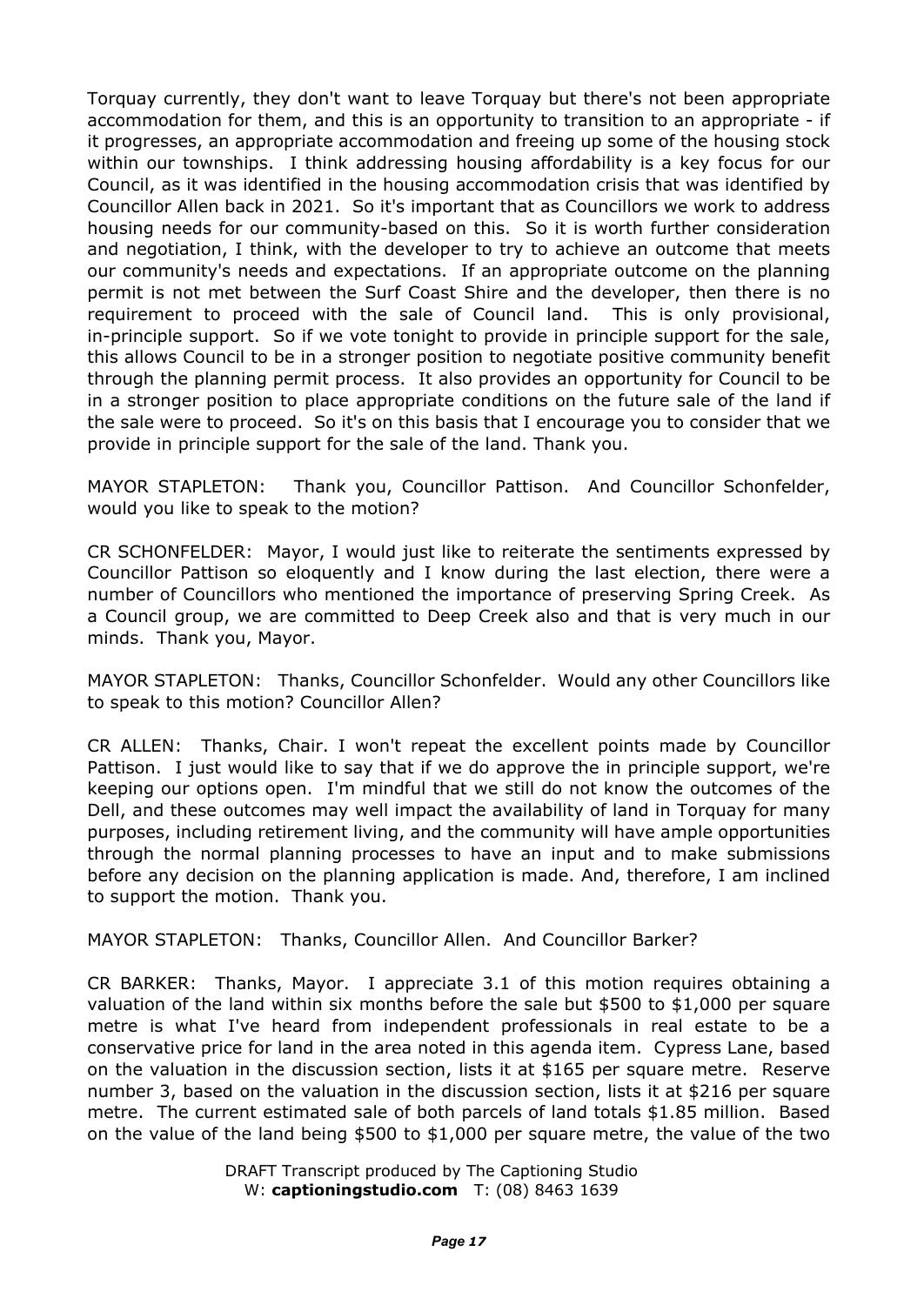parcel lands total between \$5 million and \$10 million. If we stand to give away up to \$8 million worth of land for nothing, this is unacceptable. This is some serious money. I'm a reasonable person and I imagine everyone here is, and we're open to negotiation, and I would love to see people do what they want with their land as long as the development doesn't harm others, but when it comes to the sale of public land, I think it would be unconscionable to sell these parcels for less than 20% of their potential value. Should a valuation be provided that comes close to the maximum potential value, then I would be open to considering the sale. I think anyone who endorses the sale of this land anywhere near this low value will be responsible for one of the biggest financial losses this organisation has ever experienced. I note that the valuation hasn't been conducted but, based on the indication of figures currently provided, it is far too low for me to consider any sort of in principle support of sale of this land. That's beside all of the other aspects that have been raised by the community, which are about the planning application side of things, but when it comes down to finances, I think we are potentially going to sell ourselves far too short.

MAYOR STAPLETON: Thank you, Councillor Barker. Councillor Bodsworth?

CR BODSWORTH: Mayor, can I ask a couple of questions before I speak to the motion, please?

MAYOR STAPLETON: Yes.

CR BODSWORTH: Prompted by Councillor Barker's comments just then. So the first question is: would the proposal that the proponent has put forward require the land to be rezoned? And, secondly, is the valuation or the estimate that we have that Councillor Barker just mentioned based on the current zoning or on the zoning that would have to be - that the land would have to be rezoned to, were the development to occur as per the proposal? I hope that question is clear, a two-part question.

MAYOR STAPLETON: Yes. I'll refer those to our CEO, Ms Seymour. CEO ROBYN SEYMOUR: Thank you, Mayor. The land would have to be rezoned, Councillor Bodsworth. In relation to the estimates, we would be required to get those estimates close to the time of sale, so we would need to do it at that point. In terms of what these estimates relate to, I am not clear but I can refer this to our manager of assets. He may understand whether the current estimates are based on the current zoning or the rezoning.

MAYOR STAPLETON: Thanks, Ms Seymour.

MR BERTOLDI: I will be honest and say I'm unsure - sorry, through the Mayor - I'm unsure with regards to the zoning with regards to the valuations but I will point out that the valuations are based - have been done and the assessment of the land is - it's not as easy as comparing it to market value for a house block, for example, because this road reserve, this land, you can't put it on the market as such because it's not a competitive market. The only people it actually has a value to is the developer of the adjoining properties because we could not sell this section of land off for, say, a house or anything like that because it is currently a road reserve. I hope that's clear. But it's not a competitive market, so there's kind of an encumbrance on the valuation that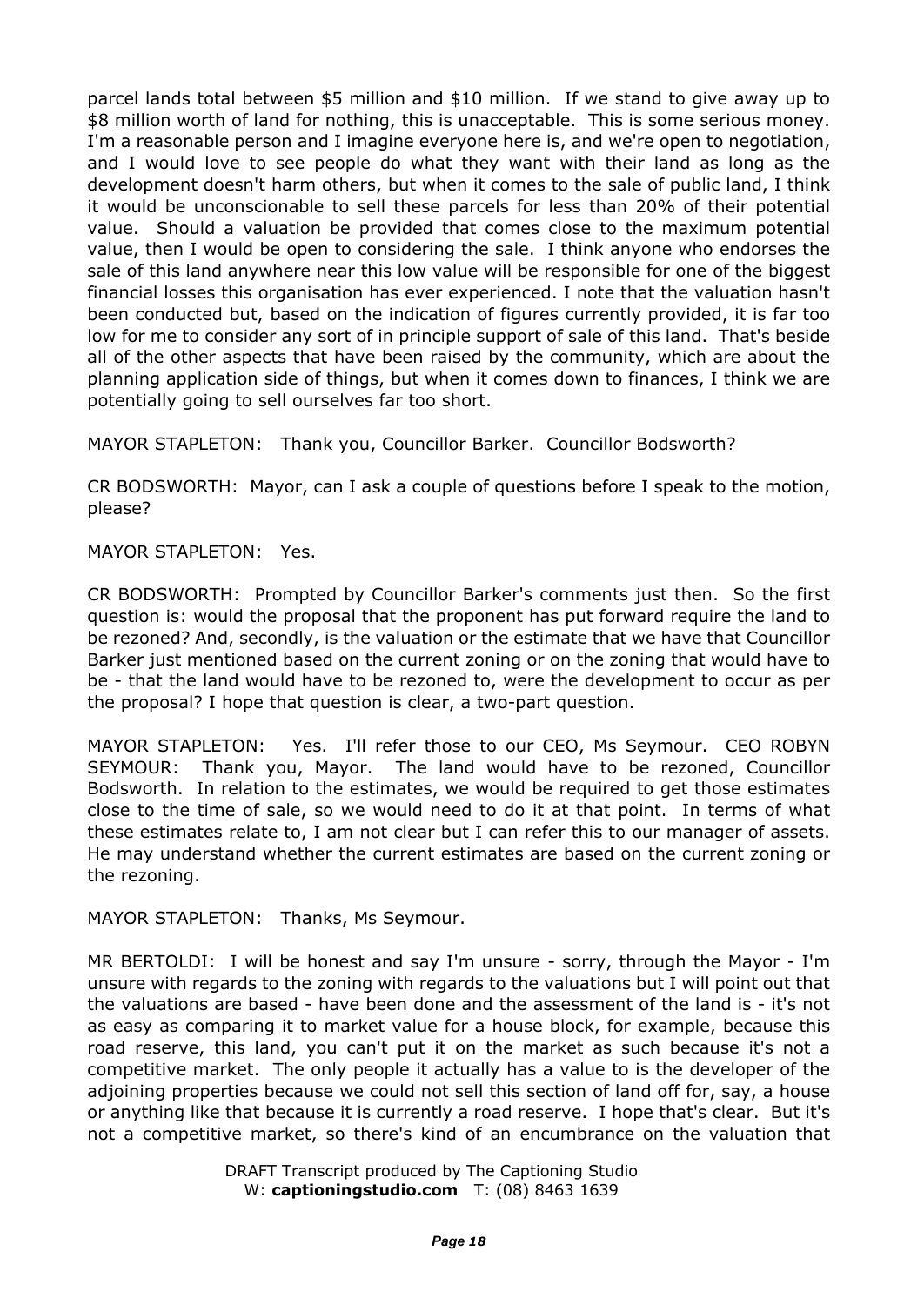decreases the value because it can't be sold in a competitive market.

MAYOR STAPLETON: Thank you, Mr Bertoldi. Councillor Bodsworth, were you wanting to speak to the motion as well?

CR BODSWORTH: Yes, please, Mayor. I am processing those answers while I'm speaking. I think Councillor Pattison has spoken to this really well. And a really critical point here is that we're effectively saying to the proponent if you get your permit through appeal and not from Surf Coast Shire Council, the deal's off, and you're going to have to think about a different way of doing things. So it's a really unique position that we're in with this because it gives us an opportunity to - on one hand the developer or the proponent may have an opportunity to pursue what they're proposing. On the other hand, we have an opportunity to use our ownership of the road reserve, now the reserve, to get the best outcomes for the community. So things like architectural guidelines and environmental sustainability guidelines and standards, we can develop in consultation with the community in developing any possible future planning permit conditions. And if that proved not to be acceptable and the developer wasn't willing to proceed with the proposal under those terms, then the land - the sale of the land wouldn't occur and the developer would have to come up with a whole other approach. So, yes, as Councillor Allen says, it's keeping our options open. On that basis, I'm inclined to support it, but I'll wait and listen to what the others have to say about it. And I'll also add that I think that our social housing policy work and our social housing action plan work has done a great job in sort of showing the evidence base around needs for diverse housing opportunities for people, so that's part of my thinking as well, that information that's been brought to us. Thank you.

MAYOR STAPLETON: Thanks, Councillor Bodsworth. And Councillor Wellington?

CR WELLINGTON: Thanks, Mayor. Can I just ask the CEO a question before I speak? I'm just wondering about the propriety of Council using its position as an owner - a private owner of land to - presumably we're saying we're going to - I think what I'm hearing Councillors saying is we're going to use that as leverage to get changes to the planning application in order to achieve the sort of outcomes we want from it. I'm just wondering, I would have thought as a statutory decision maker we've got an obligation to be impartial and I'm feeling deeply uncomfortable at the way the conversation's going to be honest and I'm just wondering if you could comment on that.

MAYOR STAPLETON: I'll refer that to you, Ms Seymour.

CEO ROBYN SEYMOUR: So, Councillor Wellington, as a principle, we do need to be open to the planning application. You're absolutely right, from a principle perspective, we need to enter into those discussions with the developer in an open way. I guess part of what is being indicated through this discussion is that we are looking to work with the developer to achieve an outcome that is one that we believe fits in with our Planning Scheme and our aspirations and we're hoping to be able to work with the developer around reaching a decision around that as we consider their planning application and work with them.

CR WELLINGTON: Thank you. I would like to say some things about this. I think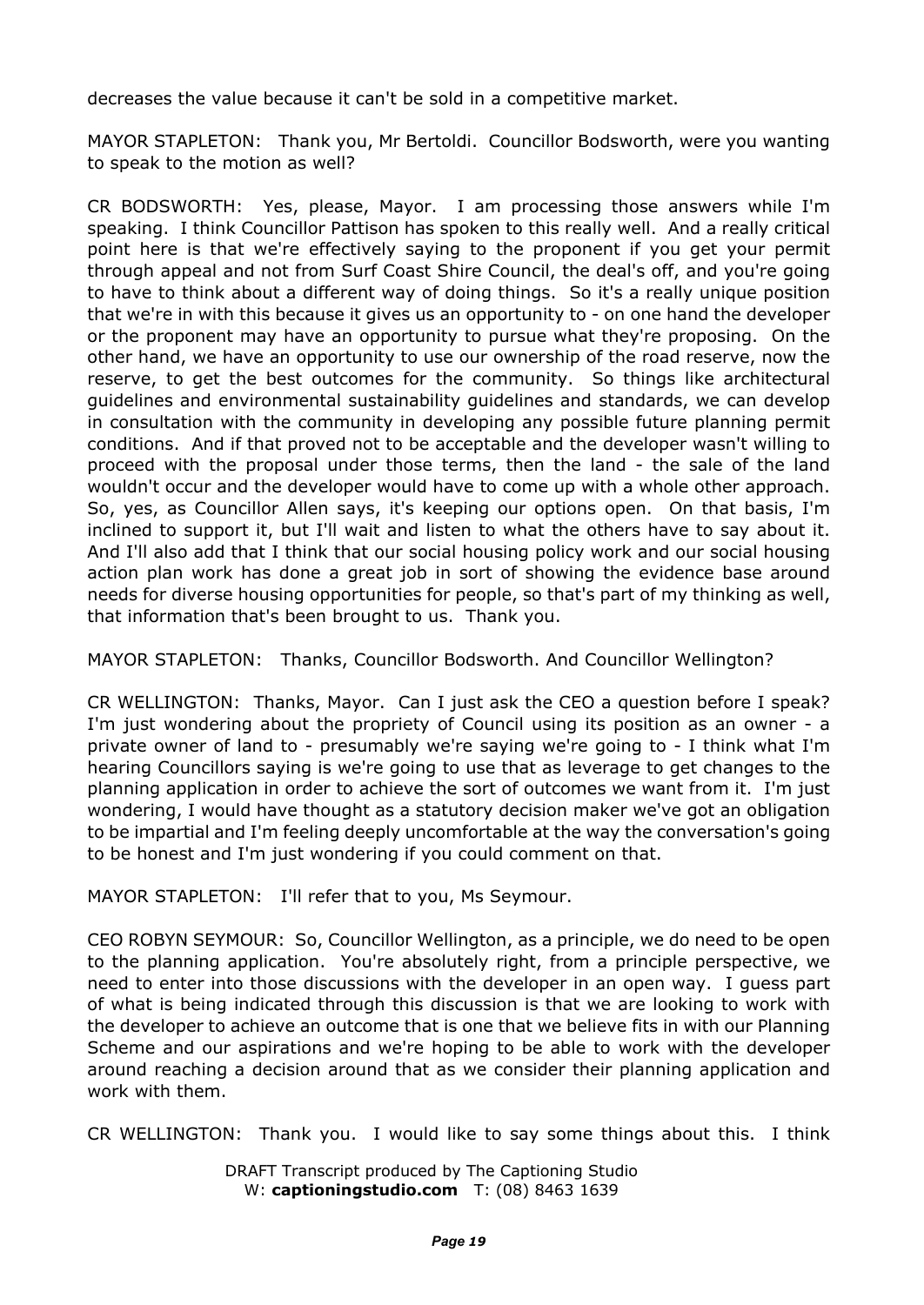Councillor Pattison said it rightly, that the motion was - or the recommendation was changed in order that the community understood the Council's position but I think it's equally important that Council understands the community position. I think in principle support which we're being told needs to be given for the purposes of certainty is completely inconsistent with a suggestion that we have no obligation - we certainly have no legal obligation, but the whole intent of that is to give certainty and the developer presumably will rely on it and it will be extremely difficult to give in principle support and then to say "we changed our mind". So I think it's a really poor precedent. Ideally, what would have happened - this developer has got control of maybe eight or ten blocks of land, or something like that, and this is the only access into them, so it's not needed for the purposes of access to those blocks but it does provide access to the creek. Ideally, the developer in buying those blocks would have also come to Council well in advance of putting forward a proposal and said, "I want to get control of the whole section because I want to do something with it" and we would have gone through community consultation as we are required to do with the sale of land and he or she or whoever it was would have got control of that entire parcel, put their proposal up and it would have been looked at from a planning perspective alone. This is incredibly messy. There's absolutely no transparency. From everything that people have said tonight, it's pretty clear to me that there's a strong kind of perception in favour of this development. We're talking about affordable housing. We have no idea whether this would be affordable. I would be very surprised if it falls into the category of what I think of as affordable housing. My view is that what we should do if the developer requires certainty is we should halt the proposal process . We should go through the proper consultation process for the sale of land, determine whether we wish to sell it, offer it to the developer. They can then take the risk if they wish to buy it. How on earth we value it - it's of no value to anyone but the developer. But I will say it is of massive, massive value to the developer. How do you value a block of land like that? I don't know. My only experience of Council valuations was the Winchelsea Shire Hall, which was an absolute disaster and completely incorrect in terms of valuation of the lease when it was ultimately tested by the market. My biggest concern is we are mixing our role as the owner of land with the assessor of a planning application. The assessment of a planning application - I believe we may well end up with an allegation of perception of bias. Certainly from what has been said tonight, that's a real concern to me that we're going to attempt to use our ownership as leverage to get a particular planning outcome on the assumption that there is going to be a planning outcome. So I am really concerned about this. I will not support it. I think we need to do the proper process with the sale of land and not mix these processes and everyone tonight's talked about the development as if we're talking about a provision approval of the development. That's exactly what the community is concerned about it. I don't support it and I'm really concerned with the where the discussion is going. Thank you.

MAYOR STAPLETON: Thank you, Councillor Wellington. Councillor Hodge?

CR HODGE: Thank you, Mayor. Yes, when I first heard this, I thought it was the process I wasn't happy with. I agree. I think it should have been flagged right at the very start, community consultation, and then gone through it. And I'd like to say that I have seen the emails, and I do apologise to the ones I haven't got back to, that this is all tied up and we have already made our minds up, and it's not. It certainly isn't at briefings or anything like that. I commend the officers for trying to clarify (inaudible) the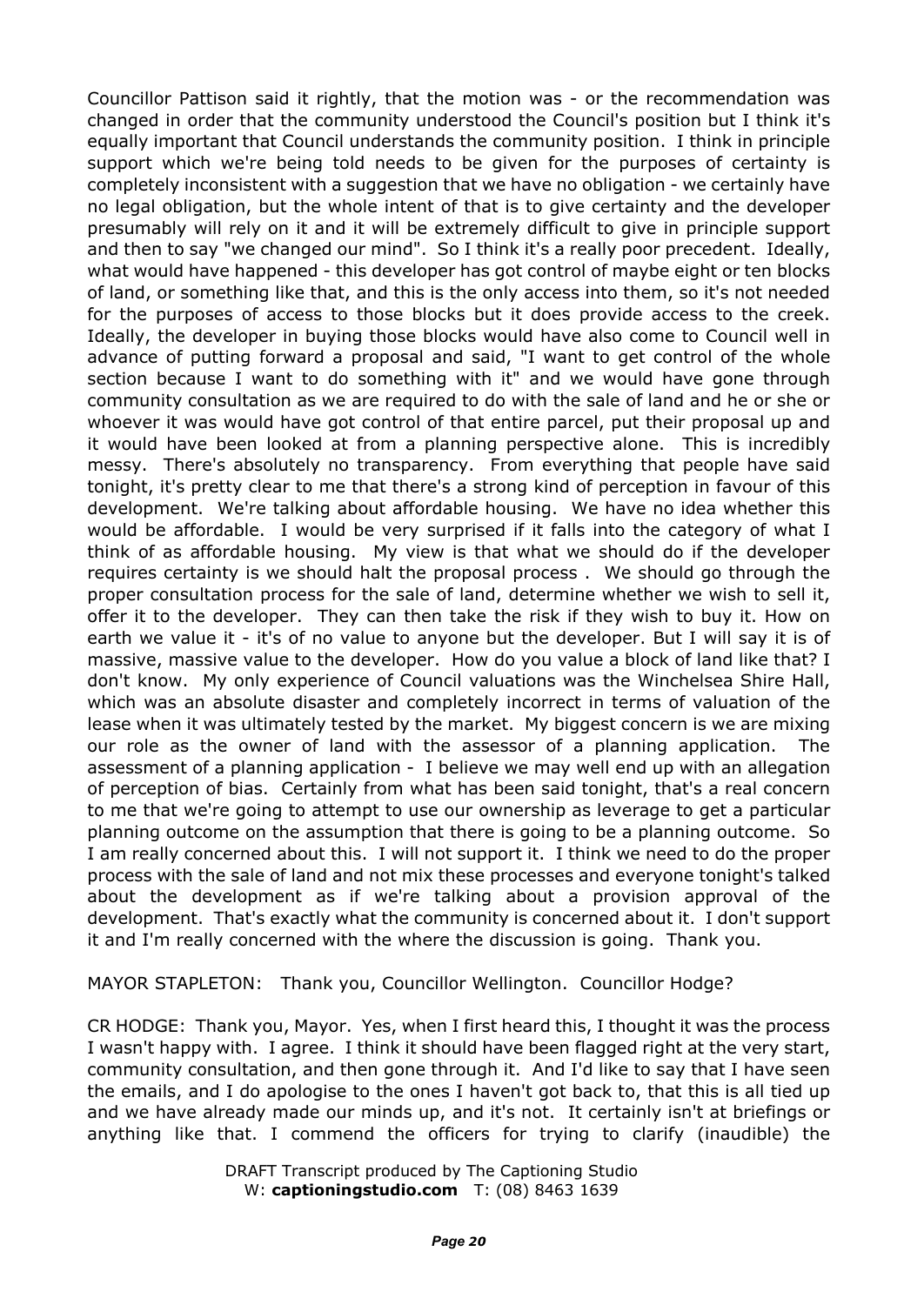recommendations. I thought that was great. But I'm still very dubious of the process on this and I don't think I will be supporting it. Thank you.

MAYOR STAPLETON: Thanks, Councillor Hodge, and would any other Councillors like to speak? Councillor Gazzard?

CR GAZZARD: Thank you, Mayor. I am also undecided. I think Councillor Pattison and Councillor Bodsworth made very good points and I would like to thank the community members who have contacted us regarding this, and it is sort of an unfortunate progression, I guess, where there's not been community consultation. However, I'm reassured by the responses that this is just an in principle support that does not oblige us to sell the land, it does not oblige us to approve any permit, and there will still be plenty of opportunity for community consultation in future. Yes, I still haven't decided though.

MAYOR STAPLETON: Thank you, Councillor Gazzard, and Councillor Pattison, would you like to make any closing comments?

CR PATTISON: Yes, I would, thank you. So as we all of us have addressed, this is in principle support for the sale of the land. We are not discussing the planning permit at hand. That's not what we're discussing today. I wanted to make that clear. It was just given that the extensive community engagement and concern, I thought it was important to just spell out the process. But once again, this is about in principle support for the sale of the land, not the planning permit, and we have only - I have been raising community's concern around that planning permit - not my personal thoughts or views on that planning permit. So I wanted to make that really clear. I have been reiterating and identifying that I have heard and listened to my community and their concerns in relation to this. I think it's important that we focus on what it is. It's in principle support. It's only in principle support of the sale of the land and it does enable us, and legal advice has been sought, to provide conditions on the sale of that land, and as we did with (inaudible), there were conditions on the sale of that land. It had to be used for aged care and the like, and it's similar with this. There are conditions on the sale of the land that the developer must - that a planning permit must be approved by the Surf Coast Shire and that it not be under VCAT appeal. That there are a number of other conditions around that it must be used for aged care and the like, which is set out - in the recommendation it says housing for seniors or people with a disability. But there are some clear contractual requirements and that's been provided through legal advice. So I think we focus on the task at hand. Do we want to provide in principle support for the sale of the land? The valuation, the money - the amount that it is sold for, they are all matters that will come before us in due course and there will be extensive community consultation. That's part of our process that's set out in the recommendation. There will be, and there needs to be, extensive community engagement on this matter, so I think we just need to focus on what the recommendation is and not get carried away with the future steps. It's a piece in the puzzle. Thank you.

MAYOR STAPLETON: Thank you, Councillor Pattison. Have you got another question, Councillor Wellington?

CR WELLINGTON: I do. Just before we go to the vote, can I just ask: are we actually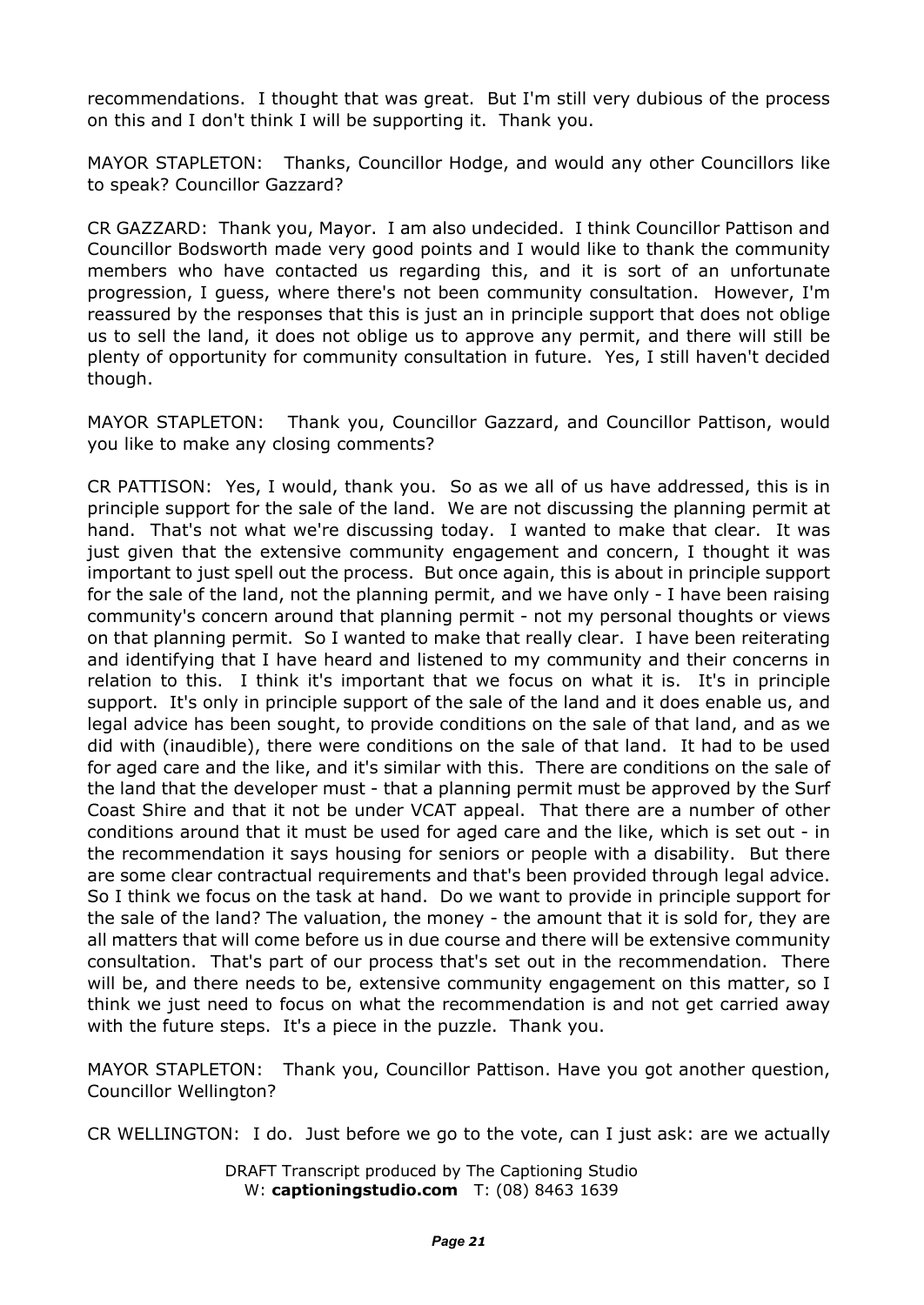saying that in the sale of the road and the creek reserve that there will be a requirement that that land will be used for aged care and/or low-cost housing or disability accommodation? Or are we saying we would like to put conditions on, as Councillor Bodsworth said, the design of the whole development? What actually are we saying we will put conditions on, other than that the planning permit application must be approved by Council, which I've expressed my concerns about anyway. What is the condition we're proposing for the sale of the land?

MAYOR STAPLETON: Thank you, Councillor Wellington. I will refer that to our CEO, Ms Seymour, but my understanding is that the conditions would be placed on the full development but I'll ask our CEO to respond to that for you.

CEO ROBYN SEYMOUR: Thank you. Yes, it's on the full development so that through the - Council is saying that in principle, depending on the outcome of this debate, that the sale of the land is based on the requirement that that land in its entirety would be used for aged care or for people with disabilities and that the process to achieve the outcome of that aged care facility would need to be something that Council approves the planning permit so that Council is comfortable that the process and what is being proposed is what's needed by this community.

CR WELLINGTON: Thank you. Just one more question before we go to the vote.

MAYOR STAPLETON: Just to clarify, the recommendation is that the land be used for the purpose of providing housing for seniors or people with a disability, not specifically aged care.

CEO ROBYN SEYMOUR: Sorry, thank you, Mayor.

CR WELLINGTON: My other question was the transparency of the valuation process. I mean, one gets the sense from this that there might be a negotiation around price versus architectural features, for example, of the development or whatever. So the question I guess is: what's the transparency of both the request for valuation as to the basis on which evaluation will be made and also the valuation? I remember having a great deal of difficulty accessing the valuation of the Winchelsea Shire Hall lease so I just would like to know how transparent people think that process will be.

MAYOR STAPLETON: I'll refer that and take that as a final question, Councillor Wellington, so we can move to the vote. Ms Seymour?

CEO ROBYN SEYMOUR: Manager assets, did you want to talk to how we manage our valuations?

MR BERTOLDI: Thank you. Through the Mayor, we get - we engage a registered valuer to undertake our valuations. How do I word this? That valuation would be shared with the party that was looking at purchasing the land. They have the option to engage their own valuer to undertake a valuation as well, and if those two parties are not in agreeance to what the valuation is, then there is a process - I'm not particularly familiar with it, but there is a process to have those valuations compared and a final valuation to be finalised. But it's not an area I'm specifically experienced in.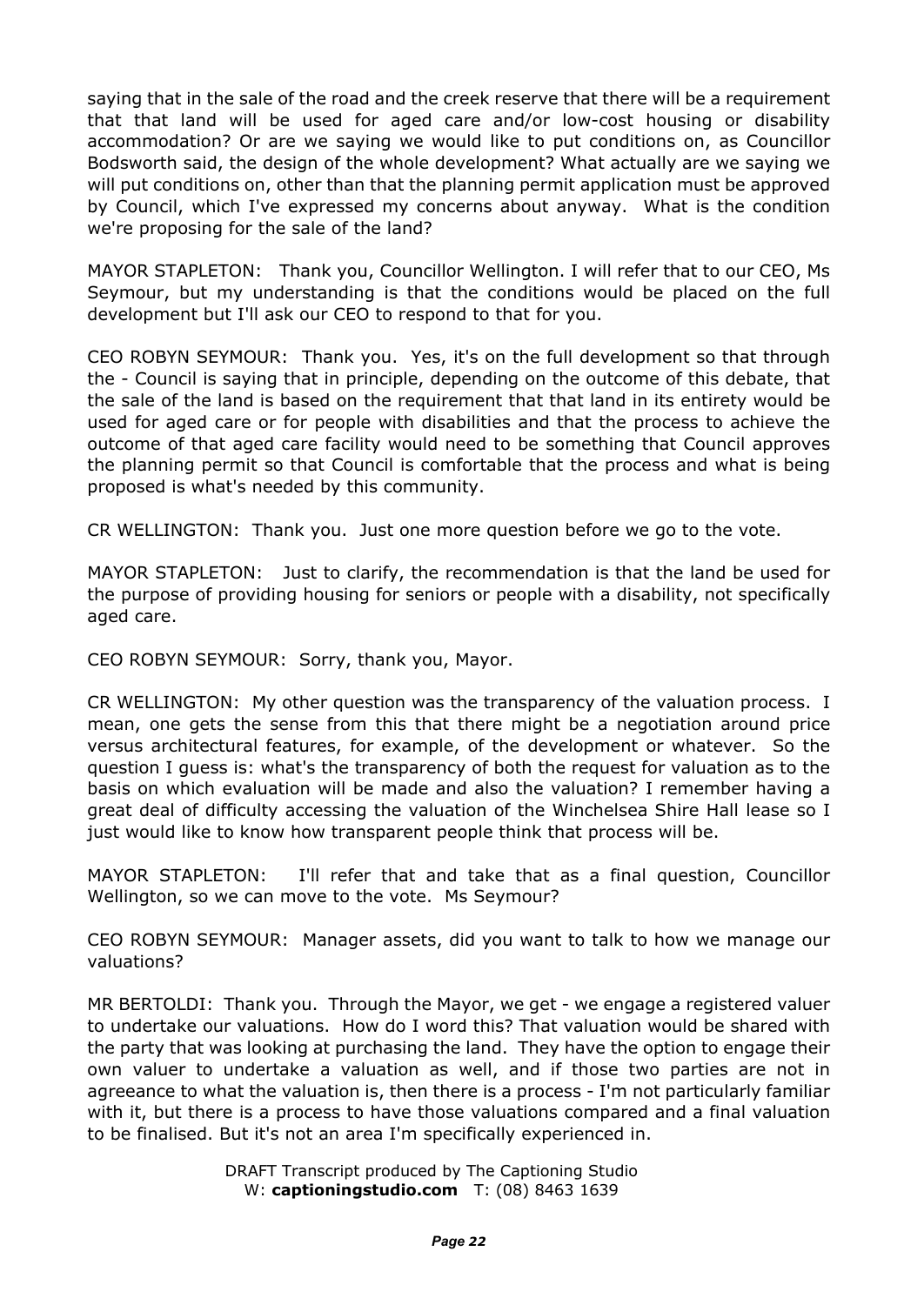CR WELLINGTON: My question was really about transparency to the community of the entire process as well, Madam Mayor.

MAYOR STAPLETON: Thank you, Councillor Wellington. So Mr Bertoldi, I think the question was just clarifying whether the - I guess whether the process is transparent to the community and whether the valuation is as well.

MR BERTOLDI: I'd have to take that on notice. It's not a process I've been involved in previously so I'm not in a position to comment.

MAYOR STAPLETON: That's fine. Thank you, Mr Bertoldi. And we'll now put the motion to a vote. All those in favour as per the motion that was moved by Councillor Pattison please raise your hands. And all those against the motion, please raise your hands. And the motion is carried 5/4. Thank you, Councillors. We will now move on to item 4.1 on tonight's agenda, which is Planning Scheme amendment GC183, which is the implementation of stage 2C of the Surf Coast Shire Heritage Study, and this Planning Scheme amendment is coming before us tonight for Council to considered a opting the amendment and to submit the amendment to the Minister for planning for approval. We do have a recommendation before us. Do I have a mover and a seconder? Councillor Schonfelder, is that as per the recommendation? And a seconder? Councillor Barker, thank you. And Councillor Schonfelder, would you like to speak to the motion?

CR SCHONFELDER: Just briefly, if I may, Mayor. I'd just like to say that it's very important to recognise Aboriginal living cultural heritage and I welcome the motion. Thank you.

MAYOR STAPLETON: Thank you, Councillor Schonfelder, and Councillor Barker?

CR BARKER: Thanks, Mayor. I'd just like to say that it's interesting to be talking about stage 2C on 22 of 02 of 2022 on a Tuesday in Torquay. I'll support this amendment as they are minor but reasonable changes but I still think that as a default, heritage is best preserved through private ownership and where that is not possible, such as Pollocksford Bridge, then it be treated much like any other piece of infrastructure. All ratepayers are slugged for the cost of everything that we do and not all programs and services we provide are valued by everyone. By restructuring heritage protections and many other facets of council to privately managed and funded bodies, I think you will find the community will take greater ownership of the heritage value and funds will be better spent, given the proximity of the people funding the operation, to where it's being spent. I do actually have one question, though. In terms of transparency, I love greater transparency, but if you have a look at the agenda, you will notice that there's a list of Councillors attendance at briefings related to different topics. The content of briefings can be called up on after the fact, so if the inclusion of which Councillor is present at which briefing is to suggest that a particular Councillor or Councillors are not able to make informed decisions, then I would refute that assertion in the strongest possible terms. Can I just ask a question: why is the attendance of Councillors attached to this agenda for many but not all items?

CR HODGE: I have a point of order, Mayor. Are we talking about 2C heritage?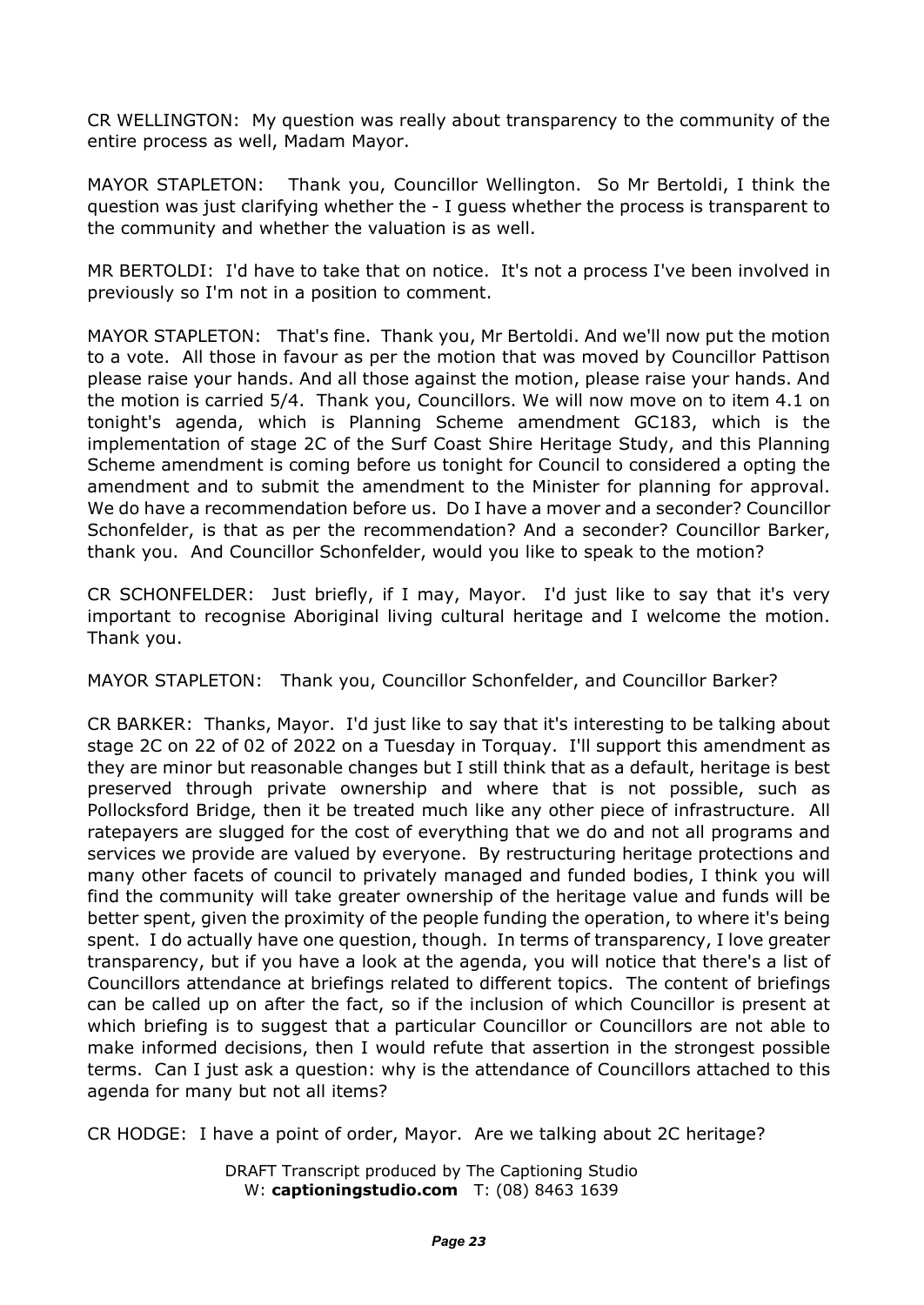MAYOR STAPLETON: We are, Councillor Hodge, and Councillor Barker, as per our Governance Rules, questions are allowed when there hasn't been an opportunity to ask the question prior to the Council meeting and I do know that question was asked at a briefing today and a detailed discussion about the response, which clearly indicated that the inclusion of Councillor attendance at briefings was in no way an indication that Councillors have been unable to adequately prepare for the decision. It was seen as an opportunity for Councillors perhaps who weren't in attendance at the briefing to be able to refer back to that particular item that had been discussed at the briefing to easily identify when the item was discussed and to be able to go back to audio or minutes from that briefing, and also to give other Councillors transparency around which Councillors were there, so that if they had additional questions, they knew who had been in attendance and they could ask questions a and so on. So it was just another opportunity to be transparent to the community about attendance at briefings but also to assist Councillors in preparing for meetings, when they're reading through the Council agenda, to be able to reflect on what briefings that item had been discussed at and if they needed to refer to it, they could. So I'll decline the question on the basis that there had been an opportunity to ask that question previously and as per our Governance Rules, that is deemed unnecessary to be asked during a Council meeting. But I will give you the opportunity to go back to the rest of your submission.

CR BARKER: I'm not sure what part of the - sorry, Mayor, but I'm not sure what part of the Governance Rules suggest that questions can be deemed unnecessary.

MAYOR STAPLETON: So item 32, Councillor Barker, seeking clarification or asking questions of officers. Just to clarify for you, in our Governance Rules, 32.1 says officers will support the meeting process through provision of reports for the agenda and Councillors should make every effort to seek clarification from officers in advance of the meeting. Where Councillors need to seek clarification by asking questions of officers during the meeting that were not able to be asked prior to the meeting, such questions must be - and then there's a list of where the question needs to be asked. So I think that's really clear that it is relevant to questions that were not able to be asked prior to the meeting and I'm aware that that question was asked and discussed at length prior to the meeting.

CR BARKER: Thanks, Mayor.

MAYOR STAPLETON: No problem. Would you like to continue, Councillor Barker?

CR BARKER: I'm happy with that, thank you, Mayor.

MAYOR STAPLETON: No problem. Would any other Councillors like to speak to the motion? Councillor Wellington?

CR WELLINGTON: Thanks, Mayor. I support this recommendation or the motion that's in front of us. This has been a really long process. I know it started in July 2020 so it's nearly two years since we did stage 2C of the Heritage Study. There was quite a bit of work that needed to be done to take into account the advice that we received from some really passionate and knowledgeable community members who assisted with that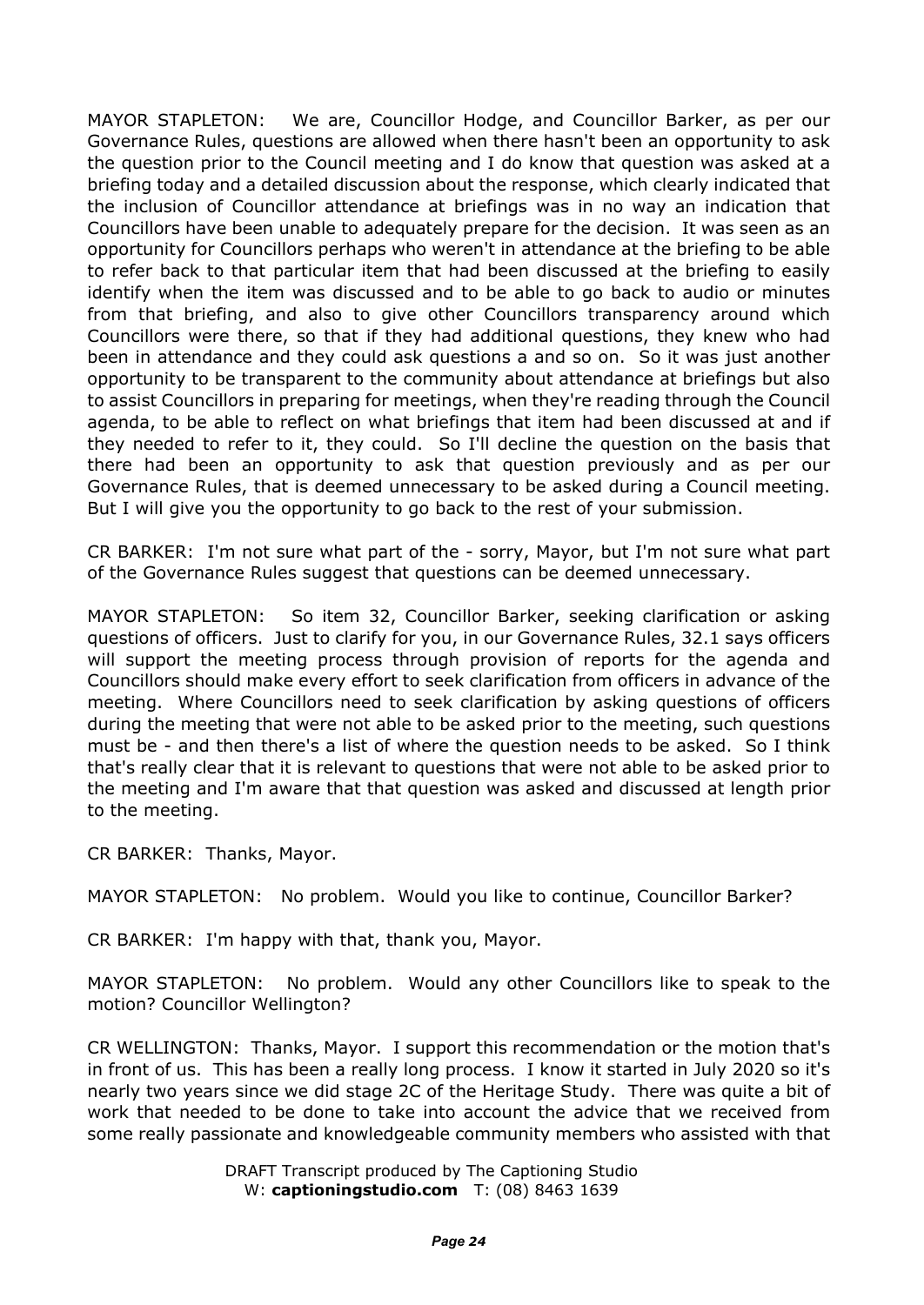and I think ultimately the outcome of it is good and this is part of the process of actually incorporating the outcomes into the Planning Scheme. So what we're doing, we've already approved the Heritage Study. What we're doing at the moment is putting forward the changes to the Planning Scheme to the Minister and hopefully eventually we'll get these in for the Planning Scheme. I don't agree with respect to - with Councillor Barker on the question of private management of heritage. I think we've got so many examples of developers who don't value heritage who wouldn't - you couldn't rely on some people at all to actually value some of that heritage and some of the heritage we have particularly in the Winchelsea ward, which if you have a look in the Planning Scheme, the majority of heritage listed properties are in the Winchelsea ward. We've got some incredible heritage here and it would be tragic to lose it so we do have to put protections on it so I'm very happy to support it and I'm pleased that the Pollocksford Bridge is included as well because it is a magnificent heritage structure. I do want to make a comment about the inclusion of attendance at briefings, and I think I can comment because it's part of the report. I don't think it's reasonable to comment on the report. There is a suggestion in putting those data forward that somehow people in the community I think may think "how on earth would Councillor Wellington know what's going on if she hasn't been to briefings?". Now, I think the reality is if people watch the Council meetings, they would understand, I know, pretty much what's going on and I spend a lot of time researching and reading and listening to recordings of briefings and all that kind of thing, but maybe it would be helpful to put a comment there as to the purpose of putting that information and also a comment to say there are many - briefings are not compulsory, there are many reasons people can't go to them, including that some Councillors actually do have paid employment outside Council and Council is not intended to be a full-time job and including that some people can find better ways to inform themselves rather than sitting in meetings for many hours. So I don't object to the information being published at all in the interests of transparency. I would like to suggest that we put a little interpretative comment here to say this is the purpose of the briefings and there's some nice precedence to that that the Ombudsman has written at some point I think in relation to attendance at briefings and their purpose and their non-compulsory nature and how they suit some people and not others. I agree with Councillor Barker. I think it could be quite misinterpreted. I am not personally too worried about it because I think that people who follow Council know that we can be informed without attending briefings.

MAYOR STAPLETON: Thank you, Councillor Wellington. Councillor Allen?

CR ALLEN: I agree with Councillor Wellington about the length of time that stage 2 seems to have been with us, and I think we have learnt from the mistake that was made a couple of years ago. We are now more inclined to include our local community as feedback from Historical Societies and et cetera in developing these policies. We formally adopted the study and its recommendations at our September 28th meeting and the purpose of the study and the amendment is the protection of our heritage assets, and the proper recognition of Aboriginal culture as a living culture, which acknowledges that land subject to Heritage Overlay may possess both Aboriginal living culture values along with post-European contact culture values. By passing this motion, we are recommending the adoption of minor changes to the wording that has a major significance to First Nations reconciliation. It is made in response to a timely submission by the Wadawurrung Traditional Owners Corporation and we also submit amendment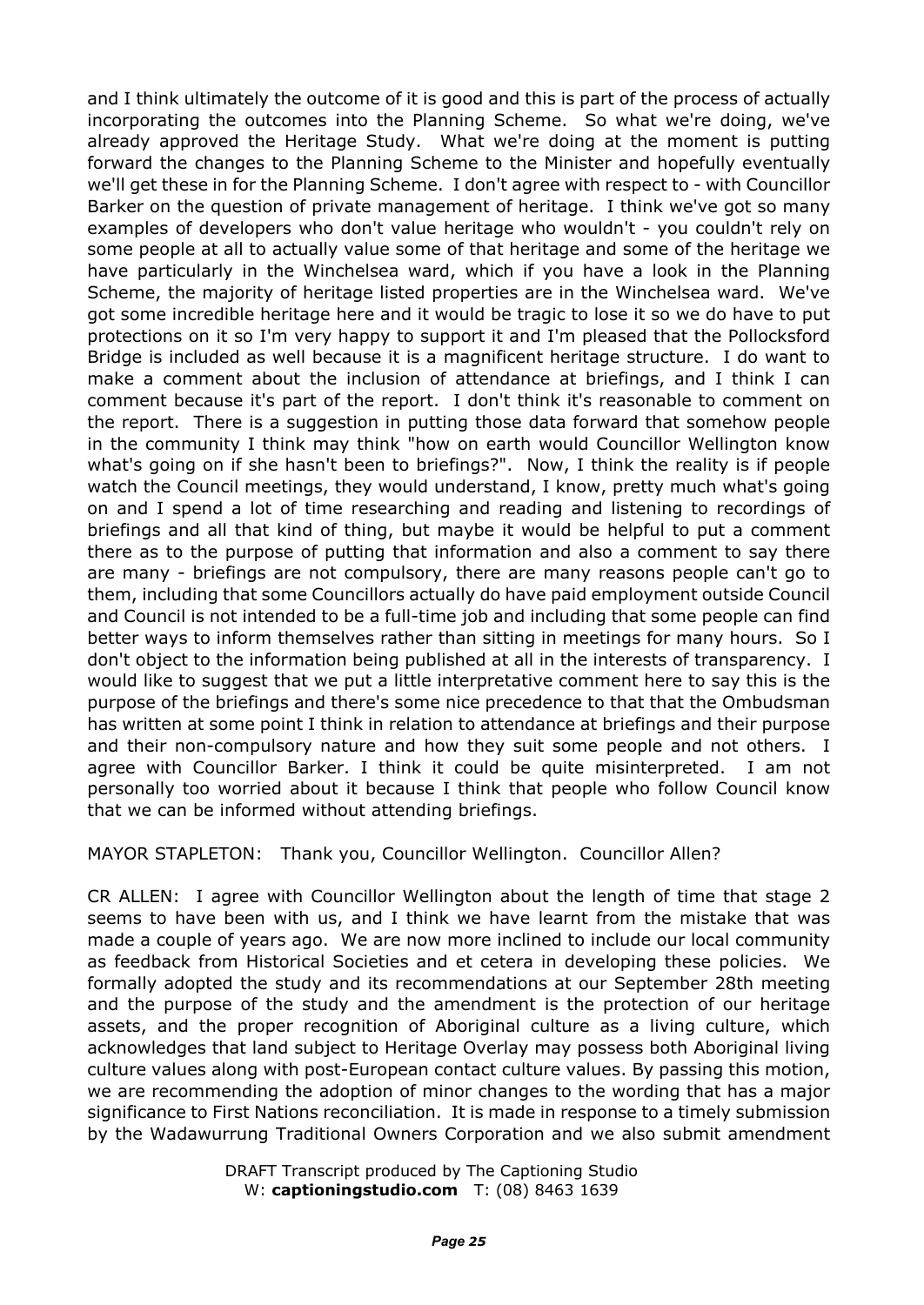GC183 to the Planning Minister for approval. I support the recommendation.

MAYOR STAPLETON: Thank you, Councillor Allen. And are there any other Councillors wanting to speak to the motion? Councillor Schonfelder, would you like to make any closing comments?

CR SCHONFELDER: I'd just like to thank my fellow Councillors for their contribution and thank you, Mayor.

MAYOR STAPLETON: Thank you, Councillor Schonfelder. I'll now put the motion to a vote. All those in favour, please raise your hands. And the motion is carried unanimously. Thank you, Councillors. Now moving on to item 5.1 on our agenda, which is the Australian National Surfing Museum, collection significance assessment and funding opportunity. So this item on the agenda is recommending Council to endorse the findings of the recently collection significance assessment for the Australian National Surfing Museum and note a funding application under the regional collections access program. Do I have a mover and seconder for the recommendation? Councillor Bodsworth as per the recommendation, and seconded by Councillor Gazzard, thank you. Councillor Bodsworth, would you like to speak to the motion?

CR BODSWORTH: Thank you, Mayor. After the meeting with Minister Sussan Ley yesterday on-site there at the Cultural Centre and Australian National Surfing Museum, I had the great good fortune to catch up with Gary Dunn and Kim Biggs for the tour of the museum, which leaves it very fresh in my mind for tonight's meeting, and I can see why it's so important that we obtain the funding that's going to help us to keep the collection in top condition and also why it was so important for us to study the significance of the collection. So I am going to run through a few points about findings from the significance assessment, which is that the most significant collection about Australian surfing that exists, one of the finest collections - surfing historical collections in the world, and one of Australia's best sporting collections across all sports. It has local, national and international significance. Some of the features that I would like to dwell on briefly is Simon Anderson's famous thruster board that he used to win the 1981 Bells comp which had gone down in surfing folklore as the biggest and most perfect Bells ever for the competition, and it happened to be the year when Simon Anderson, surfer and shaper, was introducing his revolutionary thruster design to the world of surfing. So what a fantastic opportunity he had, in fact in two consecutive competitions - one with really small waves and one with gigantic waves - that there's footage of in the museum by the way and everybody should rush down and have a look at this amazing footage of Simon absolutely ripping Bells, triple overhead, dead off-shore wind, just magnificent conditions in 1981. Won the comp and what an amazing way to lay down a statement about the revolutionary technology that you're bringing. There's also an amazing collection of old boards, including two invaluable historic boards brought back from Hawaii, which really show off heritage from Hawaiian surfing. There's one of Layne Beachly's world title winning boards. There's an amazing board in there shaped by Wayne Lynch, from our own coast, who is a legendary shaper and surfer, which has scorch marks in it from cinders that were falling on it during the Ash Wednesday fires. It was a board that was unfinished. It was a shaped foam board without having been fibre glassed and the falling hot cinders and embers were burning scorch marks into the foam. Wayne strapped it to his roof with towels over it for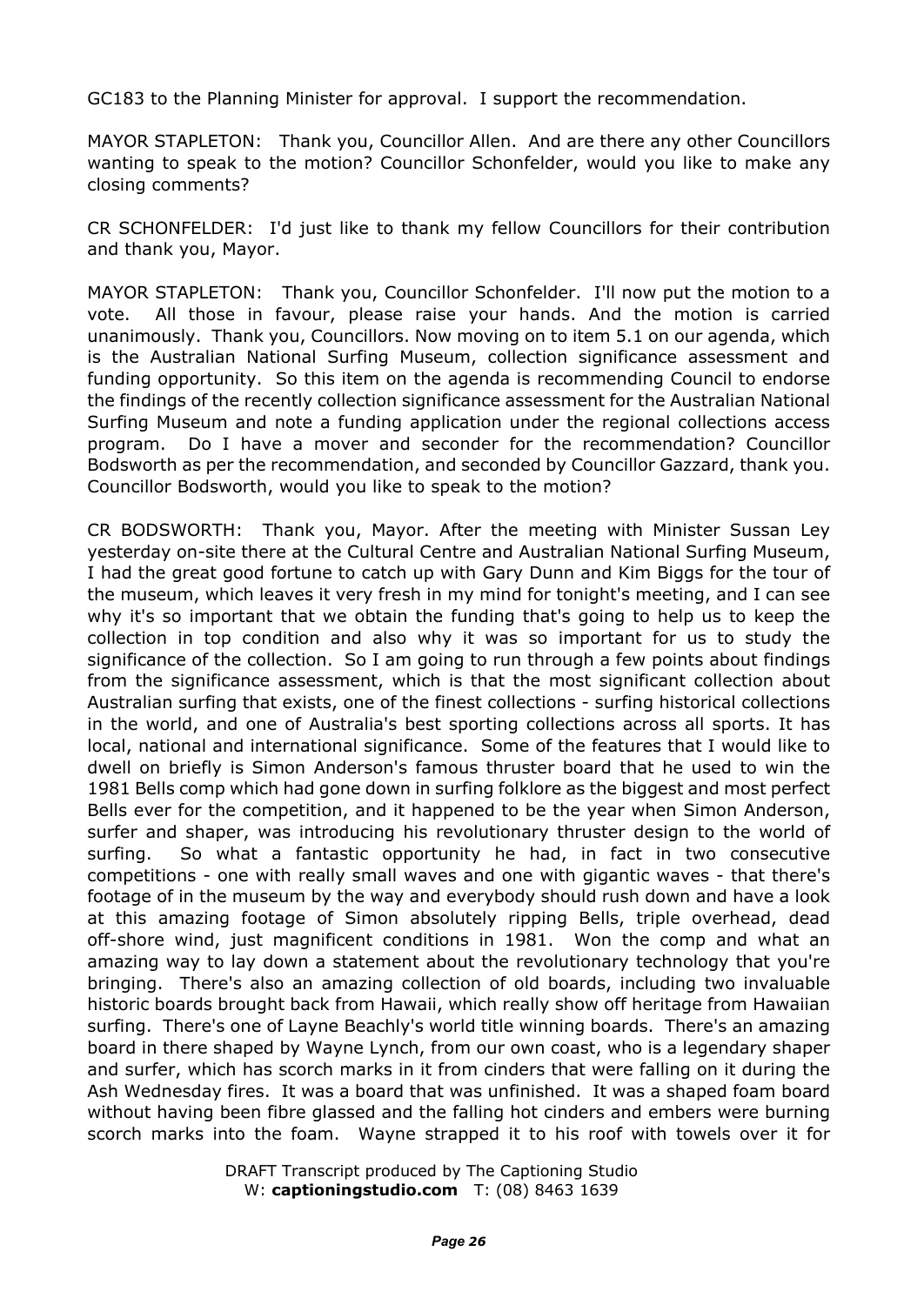protection and you can go and see that board there in the museum today with its - the only bits of it that aren't scorched and have cinder marks in it were the parts where the towel was lying across it. So not only is it a significant board from a really famous and fantastic person and shaper, it's also an amazing poignant testimony to a big part of the Surf Coast's history. So I was absolutely frothing after visiting the museum. I'd also like to make the point that our Surf Coast's surfing heritage doesn't just start and finish at the museum. Of course Bells is the heart and soul of Surf Coast surfing and arguably the heart and soul of Australian surfing, and the protection - the long-term protection of Bells is absolutely paramount to all of us I think, and with that in mind, I'm hopeful that we can move towards national heritage listing for Bells Beach, which does not have its own specific place on the national heritage register. It's listed as part of the Great Ocean Road listing, and I passionately believe that Bells deserves its own listing, a standalone listing as a place of tremendous heritage significance, both from traditional owners significance through the entire history of surfing and to very much an ongoing cultural significance today. So thank you very much.

MAYOR STAPLETON: Thank you, Councillor Bodsworth, and Councillor Gazzard, would you like to speak to the motion?

CR GAZZARD: Thank you. Yes. Echoing what Councillor Bodsworth has said, I have also learnt a lot about what a significant assessment is and so this is funded - commissioned and funded by the Council and was done by Dr Megan Cardamone, who is of Circa Museum Services, which is based on a comprehensive site visit, data analysis and consultation with stakeholders. So obviously surfing is very significant for the Surf Coast and significance assessment looks at why do we have this item in the collection, why do we keep it, why do we expend resources caring for it, and what story can it tell? And there's a lot of really important pieces in this collection. My own surfing museum at home, which consists of my surf foamy and a wet suit that I can no longer fit into, is less significant. So I won't bring that up. But thank you to everyone who's put a lot of work into this and it's a really very comprehensive report and it's worth looking through the photos, even if you don't read all of it.

MAYOR STAPLETON: Thank you, Councillor Gazzard. Would any other councillors like to speak to the motion? Councillor Allen?

CR ALLEN: Thank you, Chair. At the risk of being parochial, I accept that Councillor Bodsworth mentioned Wayne Lynch from Lorne, but I would also like to give a shout out to Gail Cooper and her father Stan. Gail really was the leading female surfer in the world for decades and the museum contains a lot of the memorabilia connected to both Stan and to Gail. I note from the report that the Council assumed ownership and management responsibilities for the museum in 1994, and the incorporation of the key findings of the significant assessment is that the cultural development design concept is very important. Not only do we have a custodial responsibility for this nationally and internationally important collection, but we recognise that the collection has tourist benefits for the Shire, and given it's the largest collection in the world, it is an important element in the centre's business viability. The significance assessment is very important for funding opportunities to properly house the collection, and although not required, I fully supported the \$5,000 funding being added if the application to the Victorian Government's regional collections access program is successful. Thank you, Chair.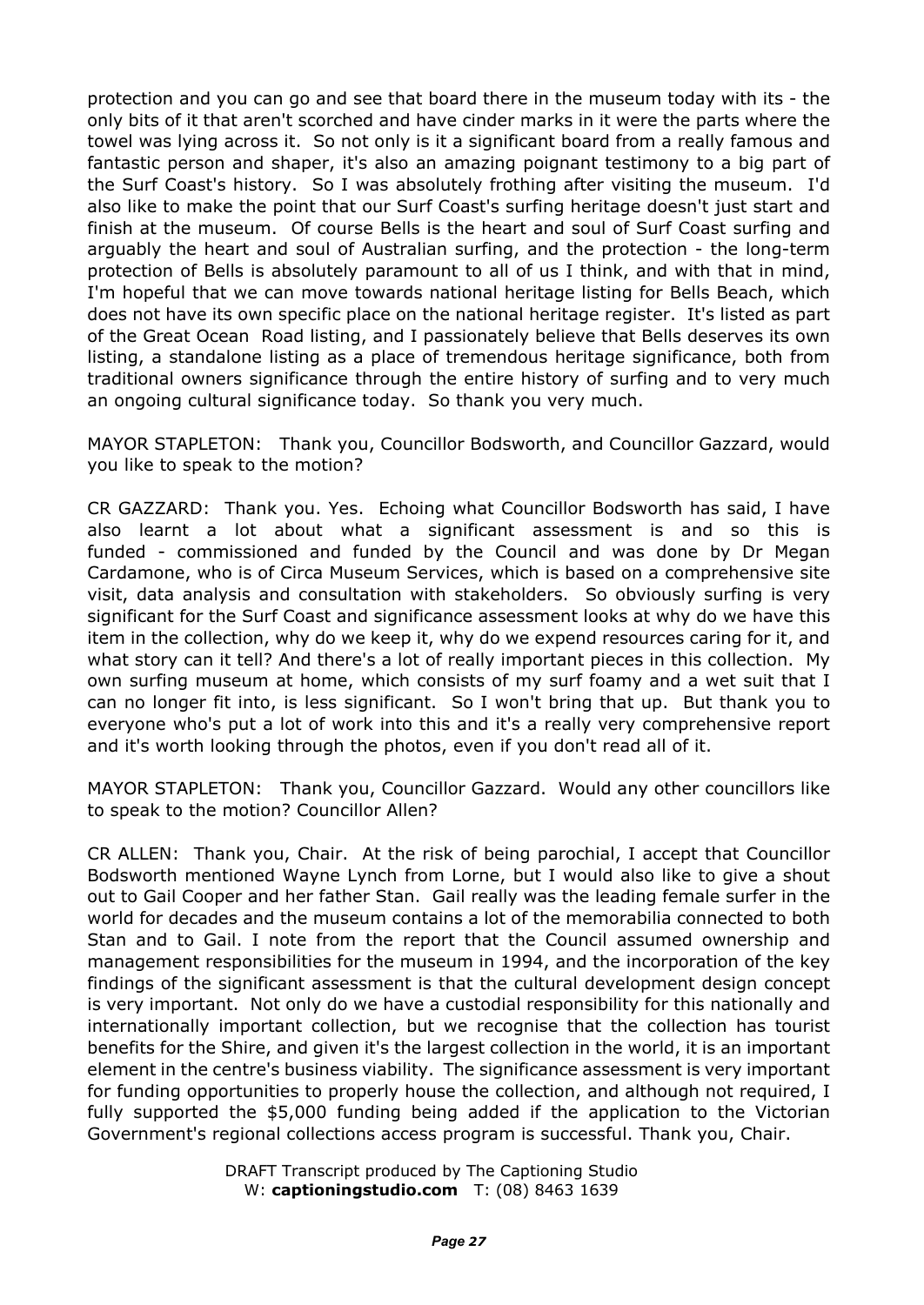MAYOR STAPLETON: Thank you, Councillor Allen. And Councillor Bodsworth, did you want to make any closing comments?

CR BODSWORTH: Yes. A couple of brief ones, Mayor. I think I went on a bit too long in the first place so I'll keep it short. One thing I did omit to mention was that - and it made me think of the talk about philanthropic contributions with regard to the Surf Coast Cultural Centre and there have been some really significant contributions to the surf museum and the surf companies in my opinion very much owe this coast but it's a bit of a symbiotic relationship. They've benefitted from this coast and particularly from Bells and also Bells and this coast have benefitted a lot from those companies, like Rip Curl, Quiksilver from some of the individuals that were mentioned before, and so I'd like to acknowledge the cash contributions and the in-kind contributions like donating and loaning significant boards and other really important parts of the collection. So I think that's a fantastic thing and it's hopefully something that we can roll on with as we move towards implementation of the Surf Coast Cultural Centre. So, yes, fantastic collection. It's great to see it getting the protection or the recognition and the protection that it deserves. Thanks.

MAYOR STAPLETON: Thanks, Councillor Bodsworth. I will now put the motion to a vote. All those in favour, please raise your hands. The motion is carried unanimously. Thank you, Councillors. I will now move to item 6.2, which is the updated flag policy, and Council has had a flag policy in place since 2018 and adopted a 12 month flag flying schedule in March 2021. This report is recommending Council to adopt the updated flag policy, and do I have - Councillor Hodge, did you have a question?

CR HODGE: I would like to move a different motion, Mayor.

MAYOR STAPLETON: A motion that is different to the recommendation in the report?

CR HODGE: Yes, just slightly.

MAYOR STAPLETON: Thank you, Councillor Hodge. Would you like to share that recommendation with us?

CR HODGE: I can't share it on my screen. I can read it out. I did send it out in emails.

MAYOR STAPLETON: You have sent it out in emails. I will just see if governance is able to share it on the screen and you can let us know what the recommendation is.

CR HODGE: Yes, it's just to add two dates and I know Councillor Gazzard and I wanted to do this at the last review and we sort of didn't, so when this review came up, we thought we'll try to just change it slightly to have the transgender flag to fly on the front lawn flag pole on 31 March, being International Transgender Day visibility, and two, the transgender to be flown on the pond flagpole at half mast on 20 November for Transgender Day of Remembrance. And I would like to move that, thank you, Mayor.

MAYOR STAPLETON: Thank you, Councillor Hodge. Councillor Gazzard, are you seconding the motion? Thank you. And Councillor Hodge - sorry, Councillor Wellington,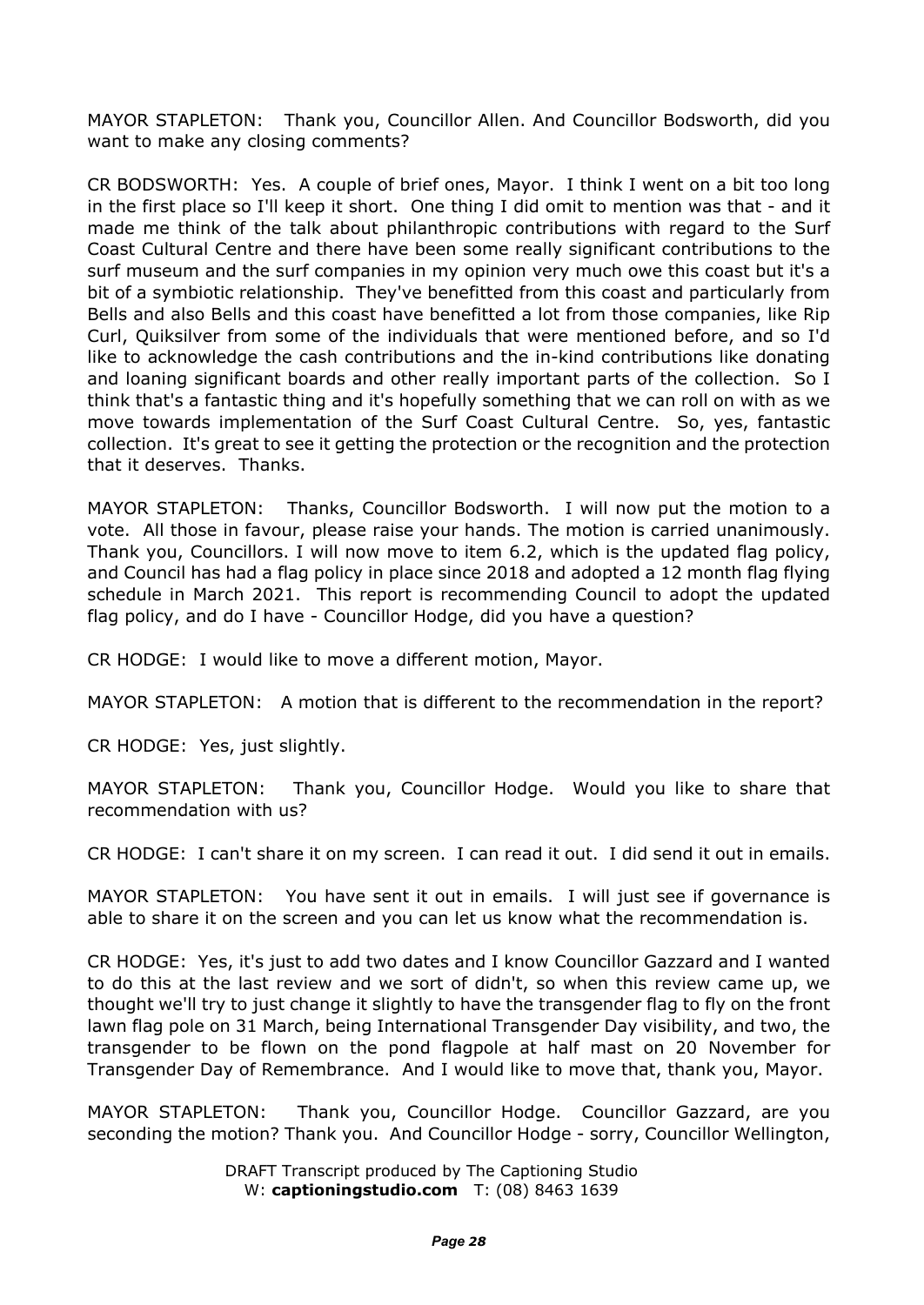did you have a question?

CR WELLINGTON: I do have a question, sorry, just before we go into the debate. I just wondered, in the report, we've got a number of benchmark Councils which seem to finish at M and I just wondered how the benchmark Councils were selected and why it seems to be alphabetical and finishing at M, whether we've got the complete report there?

MAYOR STAPLETON: I will refer that question to the CEO, Ms Seymour, Councillor Wellington. I'm not sure if it's something that she'll be able to answer. It may need to be taken on notice, but I'll see. Ms Seymour?

CEO ROBYN SEYMOUR: Thanks, Mayor. So Councillor Wellington, you're referring to the length of policies that are by other Councils in terms of the duration of the policies and how often they're renewed, I think in that table?

CR WELLINGTON: Yes.

CEO ROBYN SEYMOUR: I might just refer your question to our Manager, Community Support, who is with us tonight. He may be able to answer the question.

MR WAIGHT: Yes, thanks for the question, and through the Mayor, that is a full list of the benchmark Councils. They were selected for a number of reasons. It's a mix of metropolitan municipalities, life-sized municipalities and other sized municipality. So that is the full list that we're benchmarking.

MAYOR STAPLETON: Thank you, Mr Waight. And I will now go back to Councillor Hodge, if you wanted to speak to the motion.

CR HODGE: Thank you, Chair. Yes, just to add the two dates. I'm glad that this policy is being reviewed. I think there's been some really good changes in it as well. It's about the importance of members of the community, perhaps groups that feel a bit marginalised, and a simple measure can show support and we've seen that with Idaho day and the rainbow flag, and this policy gives a consistency of flag flying. It is low in cost, and easy to do. I like the idea of now the CEO, if community groups come to the CEO, she can actually look at the request and if she sees fit can accept it or it can come back to us, and there have been many of those before the policy. I remember flying the Red Cross 100th birthday flag and I remember when - and I am sure - I can remember when visiting Chinese and Saudi Arabians came down to look at our facilities for the soccer Asian cup, we actually flew the Chinese flag and the Saudi Arabian flag as well. So there are possibilities that the CEO can make those calls very quickly. But I'd like to see this supported and I think it's a very fair call. We had a terrific briefing by Merrin Wake about transgenders and of course we had the 20th of November last year at the Shire, it was a community event and I thought that was a huge success. So I hope Councillors can support the small change to a policy on our flags. Thank you.

MAYOR STAPLETON: Thank you, Councillor Hodge, and Councillor Gazzard, would you like to speak to the motion?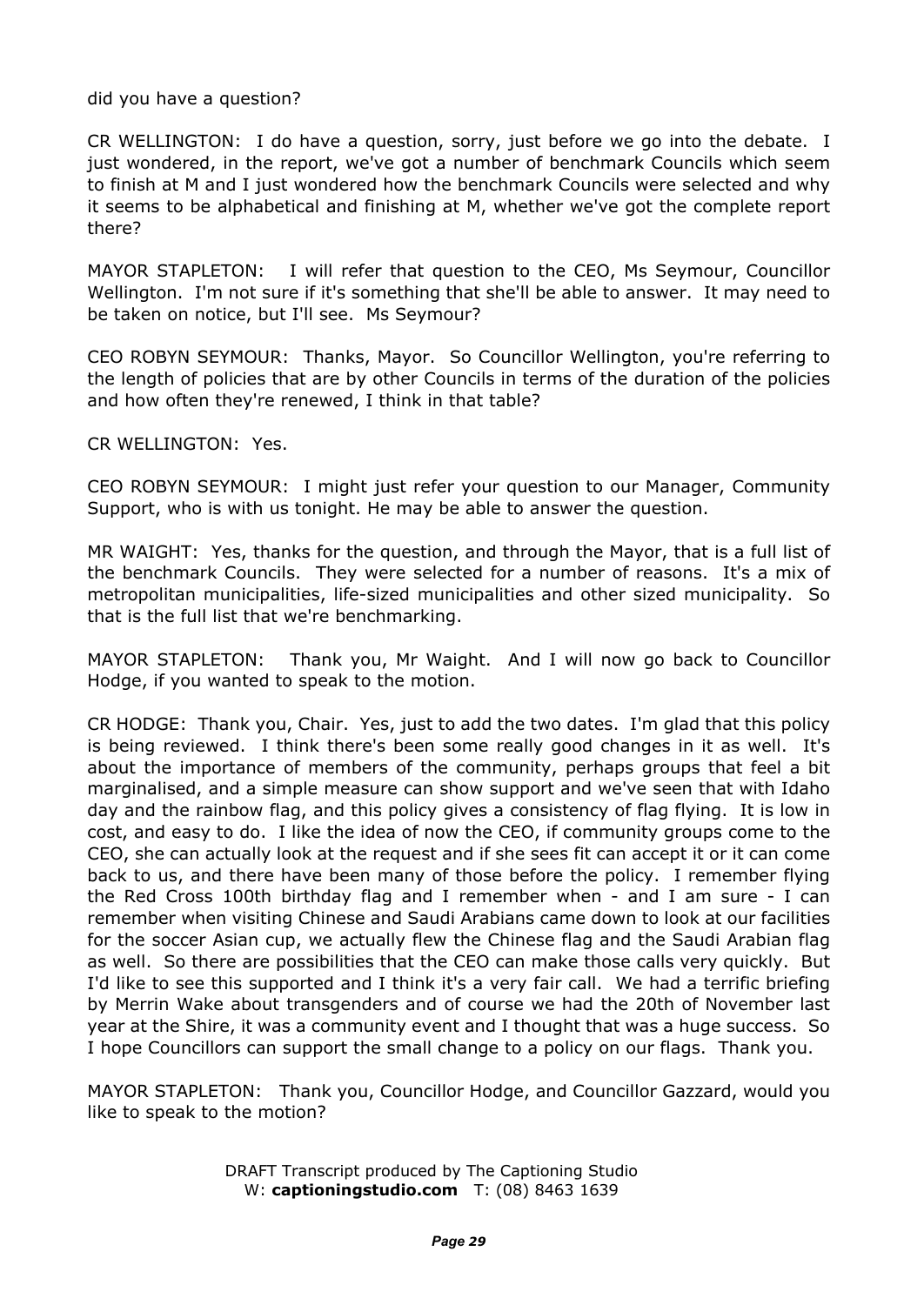CR GAZZARD: Thank you. Yes, I support this motion, particularly with the amendments of transgender day visibility on 31 March and transgender day of remembrance on 20 November. I think it's really important that for the trans community worldwide, that we have openness and acceptance, and we want the Surf Coast Shire to be a place that we say you're welcome here and you will be protected. Transphobic violence and transphobia are rampant all around the world. And as evidenced in the last few weeks, we have even seen anti-trans legislation endorsed by our politicians. Murder rates of trans people globally revealed that 2021 was the deadliest year since records began in terms of murder and trans violence, and that's not including deaths. That is not including those lives lost to suicide, inadequate health care, poverty and discrimination. A community survey by England's (inaudible) found that transgender, including gender diverse, and non-binary people, experienced significant health disparities. The survey was of 920 participants and despite 47% having tertiary qualifications, the unemployment rate was 19%, which is well above the national average. 33% had had experienced employment discrimination. 63% had experienced verbal abuse. 22% physical assault. The lifetime prevalence of diagnosis of depression was 73% and anxiety 67%. 63% had previous self-harm and 43% had attempted suicide. I'm just going to read an excerpt from an article written by trans woman Amity regarding Trans Day of Remembrance: "Care about me while I'm still alive, stop erasing me, listen to my voice, fight alongside me while there is still something to fight for, because I don't want to be another trans death, another preventable tragedy that will prompt your outrage and your pity. I don't want people to say my life will have meant something if you can make my death be the moment we finally decide to do something to take action because my life already means something. In fact, it means everything". Thank you.

MAYOR STAPLETON: Thank you, Councillor Gazzard. Would any other Councillors like to speak to the motion? Councillor Wellington?

CR WELLINGTON: I just had a question before I speak. Can somebody just confirm for me that the Australian national flag protocol requires that if the Australian national flag is flown with other flags, all flags - and any of the flags are flown at half-mast, then all flags should be flown at half-mast? That's my interpretation of it but I wondered if an officer can confirm that, please.

MAYOR STAPLETON: I'll refer that through the CEO, Councillor Wellington.

CR WELLINGTON: Thank you.

CEO ROBYN SEYMOUR: Thanks very much, Councillor Wellington, and I will also refer that to the Manager Community Support.

MR WAIGHT: Thank you for the question. Without having the protocol in front of me, that's not my understanding of the protocol, but I would probably need to - if I could take a moment to refer to it, I would quickly be able to drag it up.

CR WELLINGTON: Thank you. Look, I'll just speak on this. I don't consider that Council should use its flag flying to make political statements to other levels of government and I very much objected to the previous decision of Council to fly the rainbow flag as sort of an ultimatum to Federal Government to change its laws. But I don't have any - I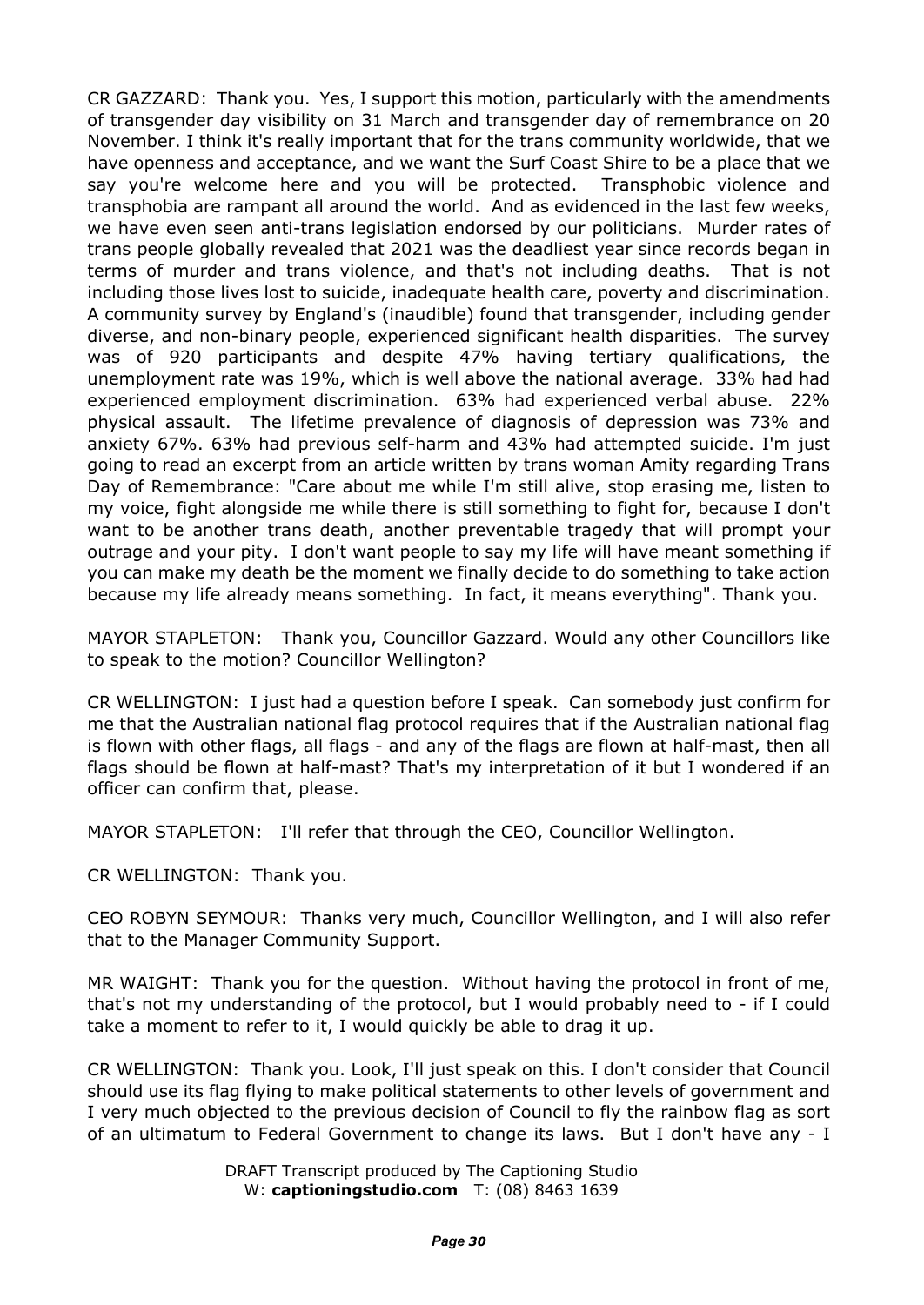don't - I mean, I think that if we fly flags for particular groups - and I understand what Councillor Gazzard says about discrimination against transgender people. I absolutely have done work in that field myself and I completely understand it and abhor it, and I think if there are things that we can do to raise awareness of that or of other disadvantaged groups in the community, then I don't have any difficulty with that. I do have a difficulty - as I said, I have a difficulty with making political statements by the flying of flags but I don't necessarily think that this policy does that or that the schedule does it. So I think it is different from other situations we have been in. But my concern is there was a debate - I think it was the Mornington peninsula Council this week which had a similar proposal or had a proposal from a Councillor to fly the Aboriginal flag at half-mast on 26th of January, and the advice that officers gave was that that would be inconsistent with the Australian national flag protocol which requires that if flags are flown together and one is flown at half-mast, they all must be flown at half-mast, and my concern is that we've got a policy that says we comply with the Australian national flag protocol, so either breach it and just fly one flag at half-mast or we fly the Australian national flag at half-mast on Australia Day, which I think would be really distressing for the community and for a large part of the community, and I don't think people would support that. So I think that that is an important question. I'm not sure what happened with the Mornington peninsula's resolution. I think it was rejected by the other Councillors actually. But I think the media reports said either the Australian national flag protocol or the advice from the Master of Australian Flags or something like that was that the protocol was that they all had to be flown at half-mast together and I would not support that and I won't support this if we are not absolutely clear on that. Thank you.

MAYOR STAPLETON: Thanks, Councillor Wellington, and Mr Waight may have found a response to that question.

MR WAIGHT: I have, Mayor. Yes, so the Australian flag protocols do state when flying the Australian national flag with other flags, all flags in the set should be flown at half-mast.

CR WELLINGTON: So that would mean if we fly the Aboriginal flag at half-mast on 26 January, we would also be flying the Australian national flag at half-mast on 26 January? If we were to comply with our policy?

MR WAIGHT: That would be my - reading the flag protocol now, that would be the interpretation I would have, yes.

CR WELLINGTON: Thank you. So I won't be supporting it on that basis.

MAYOR STAPLETON: Thank you, Mr Waight. Councillor Pattison, did you have a question?

CR PATTISON: I did. Given that we have multiple flag poles, if Mr Waight could just confirm, or perhaps this needs to be deferred, but if we fly - if they weren't - we talked about the set, so if it was on a different - sorry, do you understand what I'm talking about, we have the flag poles next to the Council building and the flag poles over multiple sections, therefore we have multiple sets of flags being flown, is that a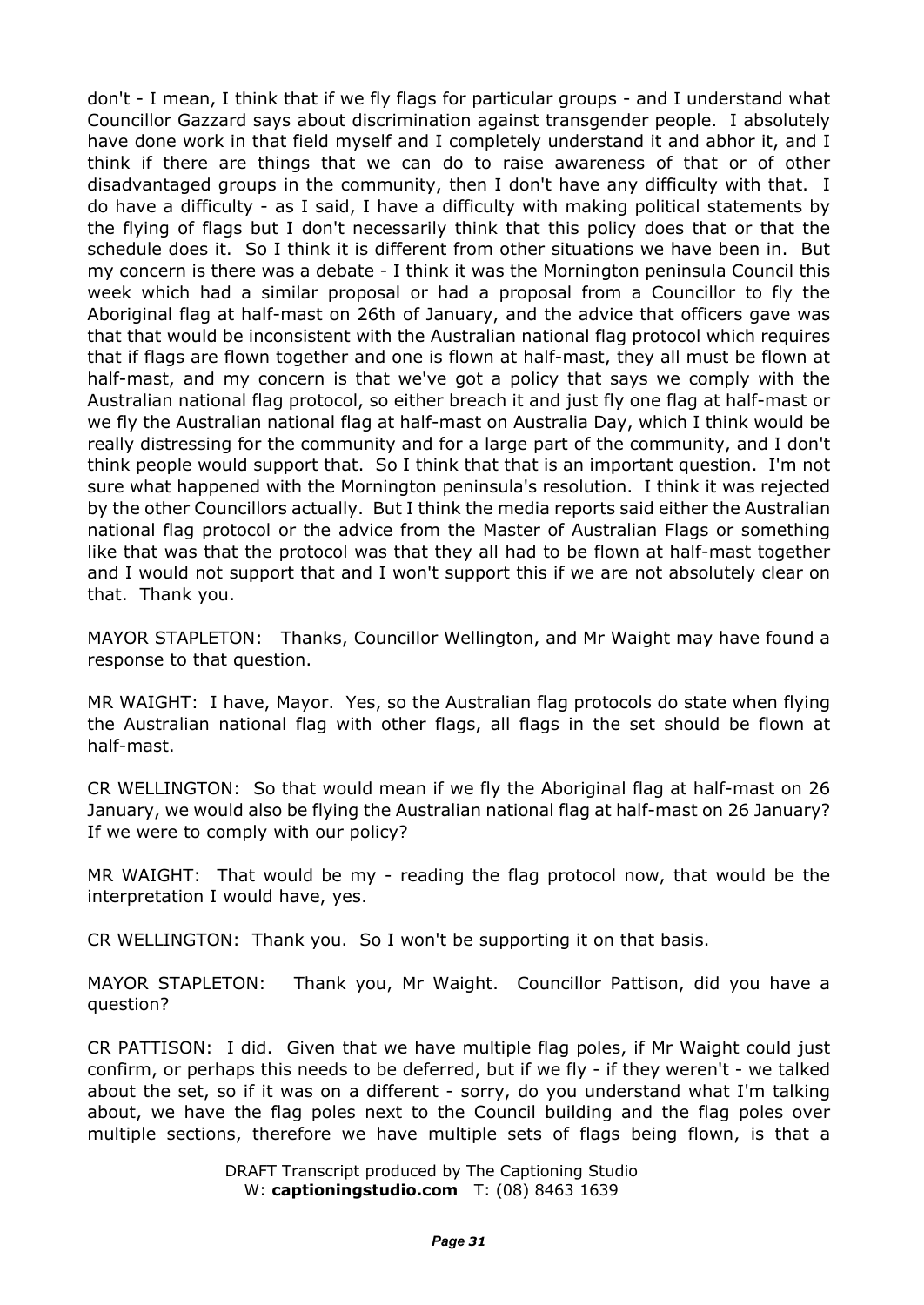relatively easy amendment that would mean we're still not breaching the flag policy?

MAYOR STAPLETON: So, Councillor Pattison, just to clarify, you are suggesting that the Aboriginal and Torres Strait Islander flags could be flown at half-mast at either the front lawn or the pond flagpoles as an alternative?

CR PATTISON: That is what I am proposing and I think that would probably comply with the flag pole rule but I am seeking clarification?

MAYOR STAPLETON: I'll just give our General Manager, Mr Waight, an opportunity to respond to that.

MR WAIGHT: Thank you, Mayor Stapleton and Councillor Pattison. Look, my interpretation of the protocol would be that that would be more compliant. It's still a bit open to interpretation, but it doesn't exactly state how close - what proximity the flags need to be flown to be considered to be together. But it's open to interpretation about flags being flown on other flag poles, whether they're with the Australian flag or separate to. So I think that would be a subjective call to make, to be honest.

MAYOR STAPLETON: Thank you, Mr Waight. Councillor Wellington?

CR WELLINGTON: I thought, but I may not be correct, that the national flag protocol required the Aboriginal flag to be flown with the Australian national flag, and I also thought that the policy says that, but I may be wrong on that as well, but somebody can easily answer the question about the policy. Yes, the policy says Council will continuously fly the Australian national flag and the Australian Aboriginal flag on the ceremonial flag poles and on the front entrance flag poles. I personally think we should be - I think it should be deferred and we should sort it out. I don't think we should be going into a situation where we're approving a policy that is potentially in conflict with itself.

CR HODGE: Have we already done this on Australia Day? Because this transgender one that I'm talking about would be away from the national flags.

MAYOR STAPLETON: Councillor Hodge, I think the question is more in relation to in the flag schedule, it includes the flying of the Aboriginal and Torres Strait Islander flags at half-mast so the question relates to if we approve the revised policy tonight with that schedule, it would have implications for where we fly the Aboriginal flag on 26 January.

CR WELLINGTON: I would like to move a deferral, please.

MAYOR STAPLETON: OK, Councillor Wellington. Is there a seconder for that motion to defer the item? Councillor Allen is seconding the deferral. And I think that even though that is a procedural motion, when we're deferring the debate on a motion, there is an opportunity for Councillors to speak to the proposed motion, so Councillor Wellington, as the mover of that motion to defer, would you like to speak to it?

CR WELLINGTON: Very briefly. I certainly think it's a good idea to have a policy and a schedule. I don't think that we can have a policy that is internally inconsistent and I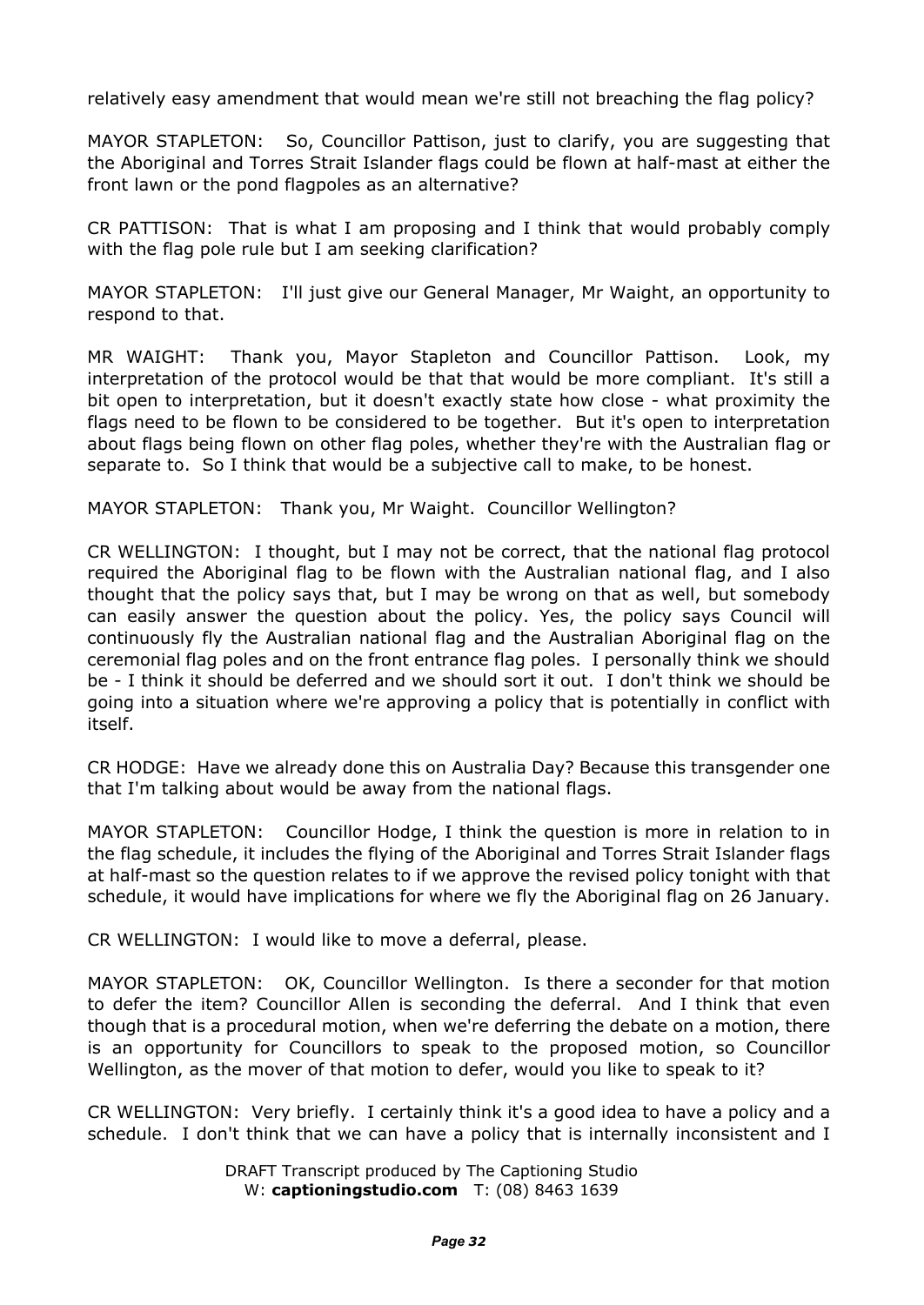don't think there's any harm in deferring it and checking it against - I think this just came to my attention because of the public discussion about the Mornington Peninsula Shire item, and I'm not completely familiar with the Australian national flag protocol obviously but I think we should get it right and there's no harm in leaving it for a month and I certainly would never support something that saw the Australian national flag put to half-mast on Australia Day as a consequence of trying to do something for another group - you know, for a particular group within the community. So I just think that we should defer it and check it and make sure that we know exactly what we're doing before we endorse this policy and schedule.

MAYOR STAPLETON: Thank you, Councillor Wellington. And just for the sake of clarity, can I assume that you're suggesting just to get the motion right that the debate on this matter be deferred until the March meeting?

CR WELLINGTON: Yes, thank you.

MAYOR STAPLETON: Thank you. Councillor Allen, did you want to speak to that?

CR ALLEN: Yes, thank you, Chair. Look, I was profoundly moved by Councillor Gazzard's seconding of the motion and I really don't want to be forced into a position of voting against this motion until we do clarify it. I would have to vote against it if we are uncertain about the proper protocols for the flying of the national flag. And I think Councillor Wellington raises an excellent point that we really do need to clarify that point and, therefore, I would support the deferral by one month.

MAYOR STAPLETON: Thank you, Councillor Allen. And would any other Councillors like to speak to the motion to defer? Councillor Hodge?

CR HODGE: Yes, I do agree, we've got to get it fine tuned. Maybe fourth time lucky. But Councillors, I still will be doing the same amendment and I hope you respect that, but, yes, I wouldn't want the Australian flag lowered on a matter that it didn't need to be or if we did it incorrectly, so I'm more than happy to defer. Thank you.

MAYOR STAPLETON: Thanks, Councillor Hodge. Any other Councillors? OK. And we will put the motion to a vote. All those in favour to defer, please raise your hands. And all those against deferring? The motion is carried 8/1, and the matter will be considered at our next meeting in March. Thank you, Councillors. And we'll now move on to the next item on the agenda, which is the item - actually, sorry, Councillors, I just realised the time. Is that what you were both putting your hand up for. So we have been going for more than two hours and in the interests of giving Councillors a 10-minute break and our viewers for that matter, could I have a mover and a seconder for Standing Orders to be suspended? Councillor Allen and Councillor Gazzard, thank you, and we will resume at 8.15 and if you could rejoin us then for the last stream, that would be wonderful. Thank you. (Pause).

MAYOR STAPLETON: I'm just waiting for confirmation from governance that the livestreaming is on. Thank you. And welcome back, everyone, for the continuation of our Council meeting tonight and thank you for your patience while we took a short break. Can I please have a mover and a seconder to resume Standing Orders?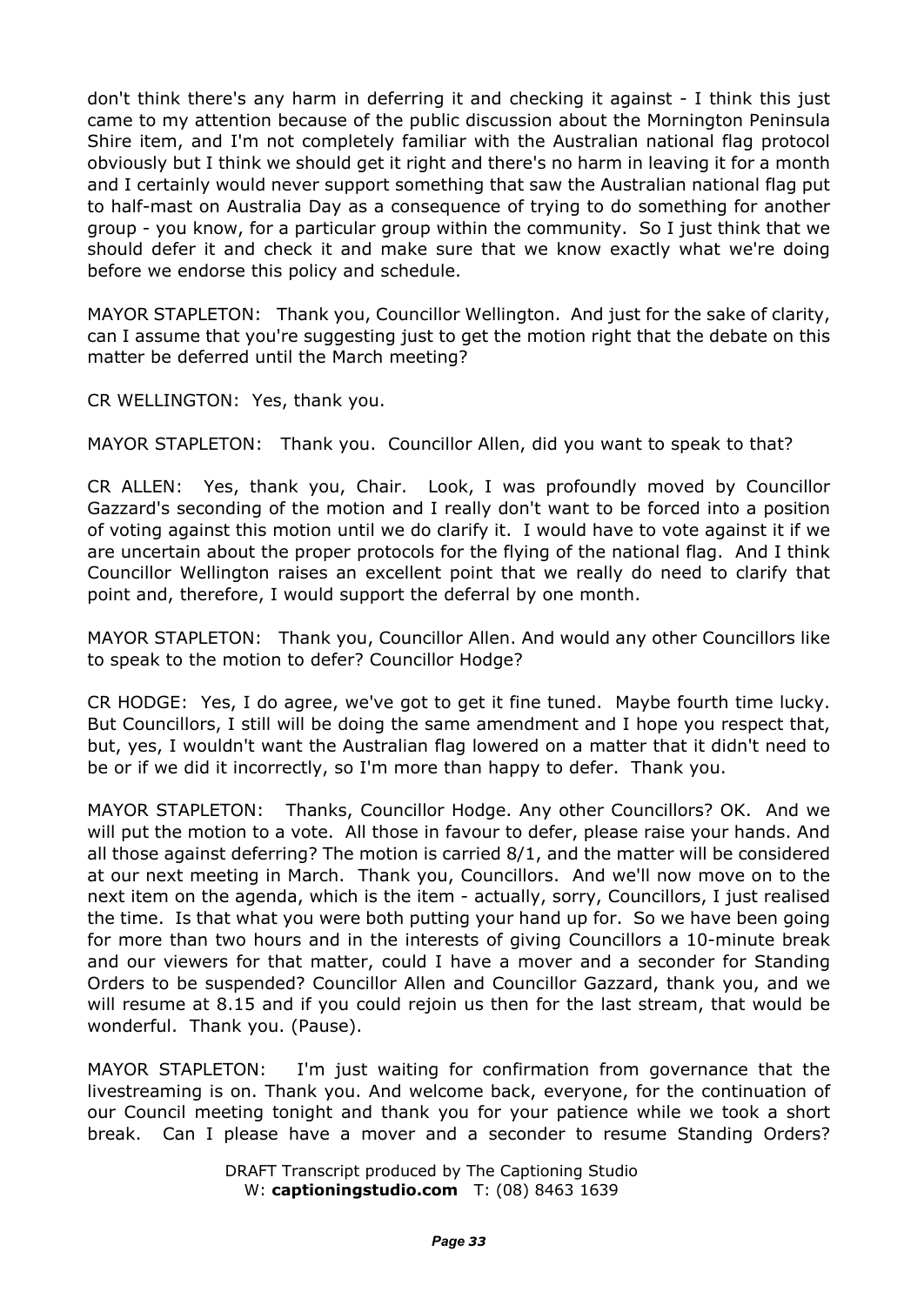Councillor Bodsworth and Councillor Schonfelder, thank you. And all those in favour please raise your hands. Thank you, Councillors, and we're now up to item 6.3 on the agenda, which is the customer experience biannual report for July to December 2021, and this item is with regard to Council's complaint handling policy which makes the commitment that a report on complaints performance will be prepared for Council twice a year and this report is recommending to Council to note the customer experience biannual report for the period and we do have a recommendation before us. Do I have a mover and a seconder for the recommendation? Councillor Bodsworth, and a seconder? Councillor Schonfelder, thank you. And Councillor Bodsworth, would you like to speak to the motion?

CR BODSWORTH: Yes, thanks, Mayor, just clarifying as per the recommendation. No, I think that this program's great. As I've heard before from Virginia Morris, who runs this and brings this to us, the complaints are a great opportunity for us to understand what we can do better, so I really like the starting point where a program like this is viewed as a chance for us to improve the quality of what we're doing on an ongoing basis, so a sort of continuous improvement concept. So I noted in this period July to December 2021 we had almost 20,000 customer requests for information and action, which is an absolutely staggering amount. Some other facts and figures - 1266 complaints, of which around 80% related to bins. So I think that's a really important point for us to remember in our confidential section of tonight's meeting, we're discussing an item relating to bins and it's obviously - although it's not a particularly savoury topic, it's one that is really important to people out in our communities. We have the rated system with a little smiley face through to a frowny face. We've got a score from that close to 9, which is an excellent rating. We also have a net promoter score of positive 74, which suggests that a lot of people are inclined to talk positively about our organisation, which is nice. I noted that there are a lot of improvements resulting from complaints, which is important, harking back to the first point that I made about it's a great opportunity for continuous improvement, including things like fixing software issues, reviewing our signage, website updates, waste management practices improved, including some contract conditions which we'll be talking about in that confidential part of the meeting, and staff training. We also had 77 compliments, which sort of pales into significance against the 1266 complaints, but thanks to all of those 77 people. We really appreciate it. And whether you have a complaint or a compliment, we love hearing from you and I really commend the program that has been set up. It's so important and the work that officers put into making it function really well. I think it's been a really great improvement for us and I'm so glad to see it. Thank you.

MAYOR STAPLETON: Thank you, Councillor Bodsworth, and Councillor Schonfelder, did you want to speak to the motion?

CR SCHONFELDER: I'd just like to add that dialogue is so important and I concur with Councillor Bodsworth's opening remarks. Governing is about listening, irrespective of which tier of government. It's so important to listen to people. Thank you, Mayor.

MAYOR STAPLETON: Thank you, Councillor Schonfelder. And did any other Councillors want to speak to the motion? Councillor Allen, and then Councillor Barker?

CR ALLEN: Thank you. I agree that the customer experience reports are very important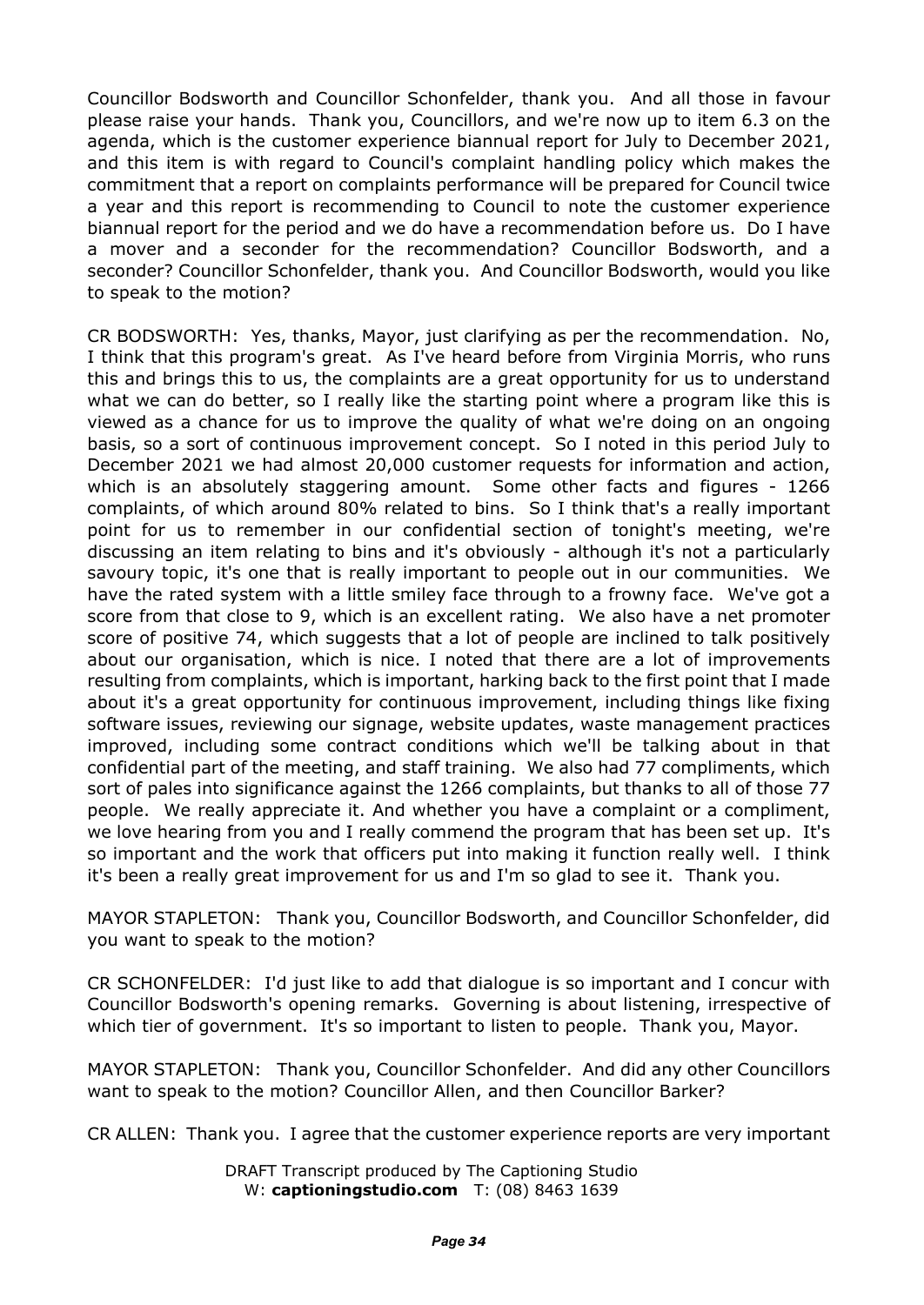and I note that of the 19,000, I think it was 396 complaints we received, but 92 were completed within the mandated time frame. It wasn't clear from the report what that time frame is, but also I just am a bit concerned in the sense that the request is completed but it's not necessarily resolved, and I don't know whether perhaps we should try and attempt to see whether there's a resolution of the issue from the point of view of the ratepayer. I also notice that 61% of people still use the telephone to make their request complaints and only 21% by the website and I think I'd like to see greater promotion of the CRM website way of registering complaints, which I believe is more effective and more accurate, particularly with the ability of customers to upload photographs. But thanks for the report. Thank you, Chair.

MAYOR STAPLETON: Thank you, Councillor Allen. And Councillor Barker?

CR BARKER: Thanks, Mayor. Six reports per day of missed bin collections isn't great, even though it's a very low percentage. I would love to see this reduced for the quarter that we are currently in. What I would also like to highlight is that I have heard along the grapevine that some reports of missed bin collections aren't exactly accurate where someone might have just forgotten to put it out and they've sought to catch up, that actually costs us a lot of money in the end. So for every report that isn't accurate, please consider that it's having an overall financial impact to the rest of the community.

MAYOR STAPLETON: Thank you, Councillor Barker. Councillor Wellington?

CR WELLINGTON: Yes, thank you, Mayor. I still find this report difficult to interpret. I have to be honest, as a Councillor, I have - I guess as Councillors, we often spend a lot of our time - I do anyway - trying to resolve customer dissatisfaction with the organisation. That's what happened. The last couple of days we've had a lot of people very unhappy about the lack of consultation around Cypress Lane, for example. Now, are they complaints? I don't know. I would say they're people very unhappy with the way the Shire has gone about that but they don't get recorded anywhere. I see complaints as opportunities, always for improvement, and I very much like that philosophy. I do hear from some people that their complaints aren't always welcomed and I have recently heard some residents told they shouldn't be complaining to their Councillor because then I ask questions and then it takes officers away from the work that they need to do. Now, that's not a culture I want to see in local government. We're there for a purpose and if people raise issues with me, I will follow them through and if they're complaints, well, they need to be addressed. So I feel we're on the start of a journey, certainly not at the end. It did occur to me tonight, looking at the report on I think the climate action plan, that one of the actions that is talked about in there is this introduction of the B Corp accreditation system or certification system in the Surf Coast Shire that we've actually promoted, and I wondered whether - who certifies us, who accredits us, who accredits our processes? I have grown up in health care where every hospital in Australia practically is accredited, so somebody comes in every year or three or four - a team comes in and really drills down into these processes. What's your complaint system? What are the outcomes? How often do we ask people who have made complaints whether they're satisfied with the complaints resolution process, similar to what Councillor Allen was talking about? How do we know whether they don't just get a letter, which I hear from some people saying well, your complaint has been investigated but it's now closed, and they come to me and say, "What do I do now? I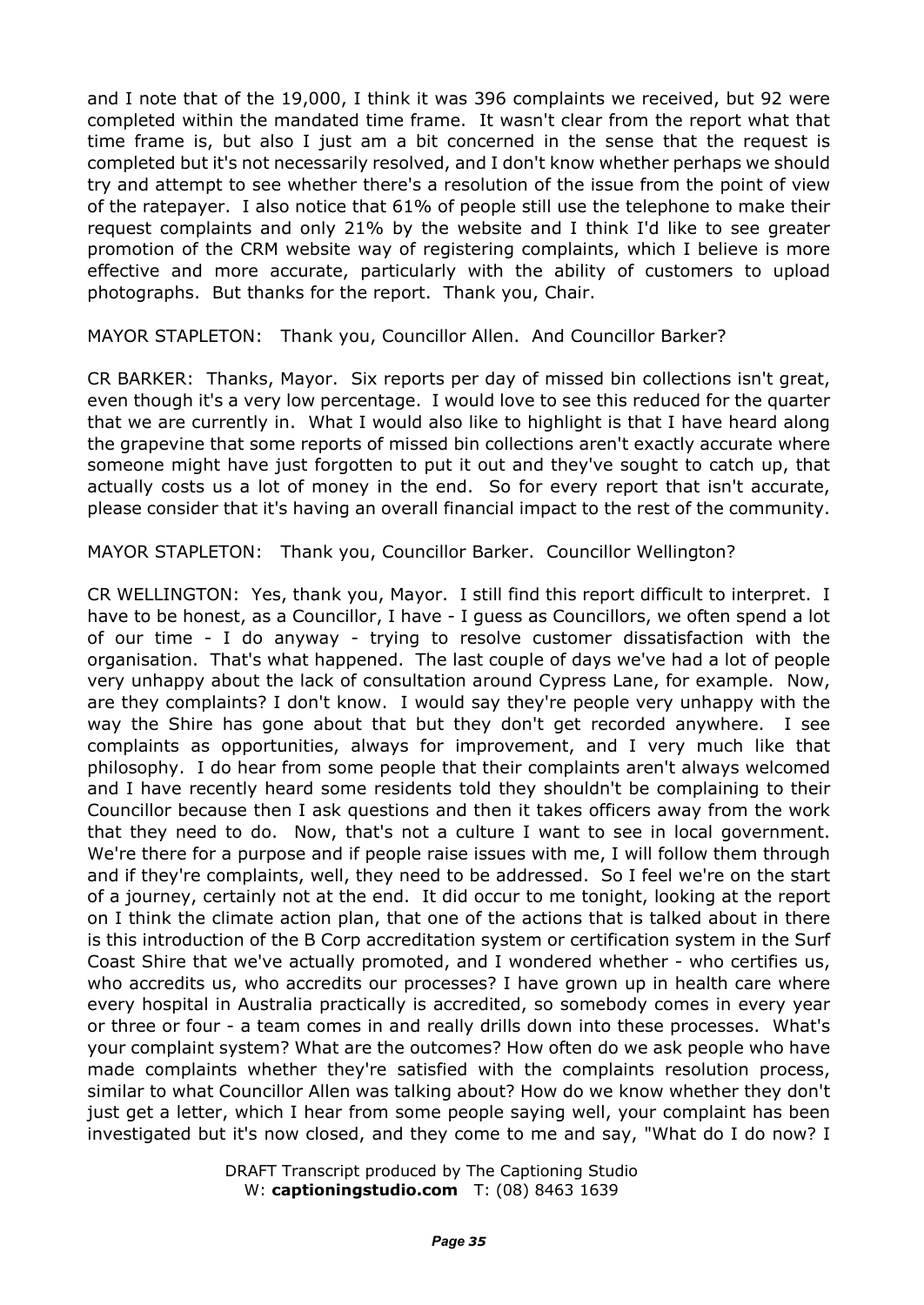still have my problem", and so I'm often in the process of trying to get officers to maybe just question again why was that closed. So I think the statistics are - you can't rely on them because they're such general stats. I am not sure we've got really to the heart of governance reporting about complaints. I'd like to think that one day we will be an organisation where people - everybody in the community feels welcomed to make a complaint or a comment. I don't think that's the case at the moment, and I'd like to think that we then get really strong governance reports that really highlight the areas where we've got problems and we need to integrate that with information back from the customer satisfaction survey and from all sorts of other information that we get across the organisation and really get a comprehensive picture of our performance. So it's a good start and it's interesting but it's - there's more work to be done on this I think, and I look forward to seeing that happening. Thank you.

MAYOR STAPLETON: Thanks, Councillor Wellington. Councillor Bodsworth, did you want to make any closing comments?

CR BODSWORTH: Thank you, Mayor. I agree with Councillor Allen and Councillor Wellington that there is room for improvement. I think the most important thing is that this system exists and also that the people operating it on our staff really welcome suggestions as to how it can work better. So I've got no doubt that those sorts of suggestions that we've just heard are going to be acted upon in good faith and that there's a genuine effort - I mean, that's what I have seen, that there's a genuine, sincere effort to make this work as well as it possibly can, and I agree that the timeliness and the quantity of issues that are followed up and checked off is only one part of the picture and the quality of the response is really important, and the opportunity for people to tell us if they think that the action was taken - that was taken was inadequate, I think that's really important as well. So those are things that we can keep working on and I know that our staff will help us nail that. So thanks. I commend this motion to you.

MAYOR STAPLETON: Thank you,Councillor Bodsworth. And I'll put the motion to a vote. All those in favour, please raise your hands. And the motion is carried unanimously. Thank you, Councillors. I'll now move on to item 7.1, which is SCS027 planning consultation policy review. So the planning consultation policy has been in use since 2018, providing the framework for resolution of planning disputes, and this policy has undergone a periodic review and is being presented to Council for adoption in a slightly changed format. So we do have a recommendation there before us to adopt the planning consultation policy as attached at appendix 1. Councillors, do I have a mover and a seconder for that motion? Councillor Pattison, is that as per the recommendation?

CR PATTISON: Yes, it is as per the recommendation.

MAYOR STAPLETON: And Councillor Hodge, you're seconding that? Thank you. And Councillor Pattison, would you like to speak to the motion?

CR PATTISON: Yes. I would. So as identified, this is a periodic regular view and I think it is important to note that this policy encourages parties involved in planning disputes to resolve concern through a structured process based on the approach used by the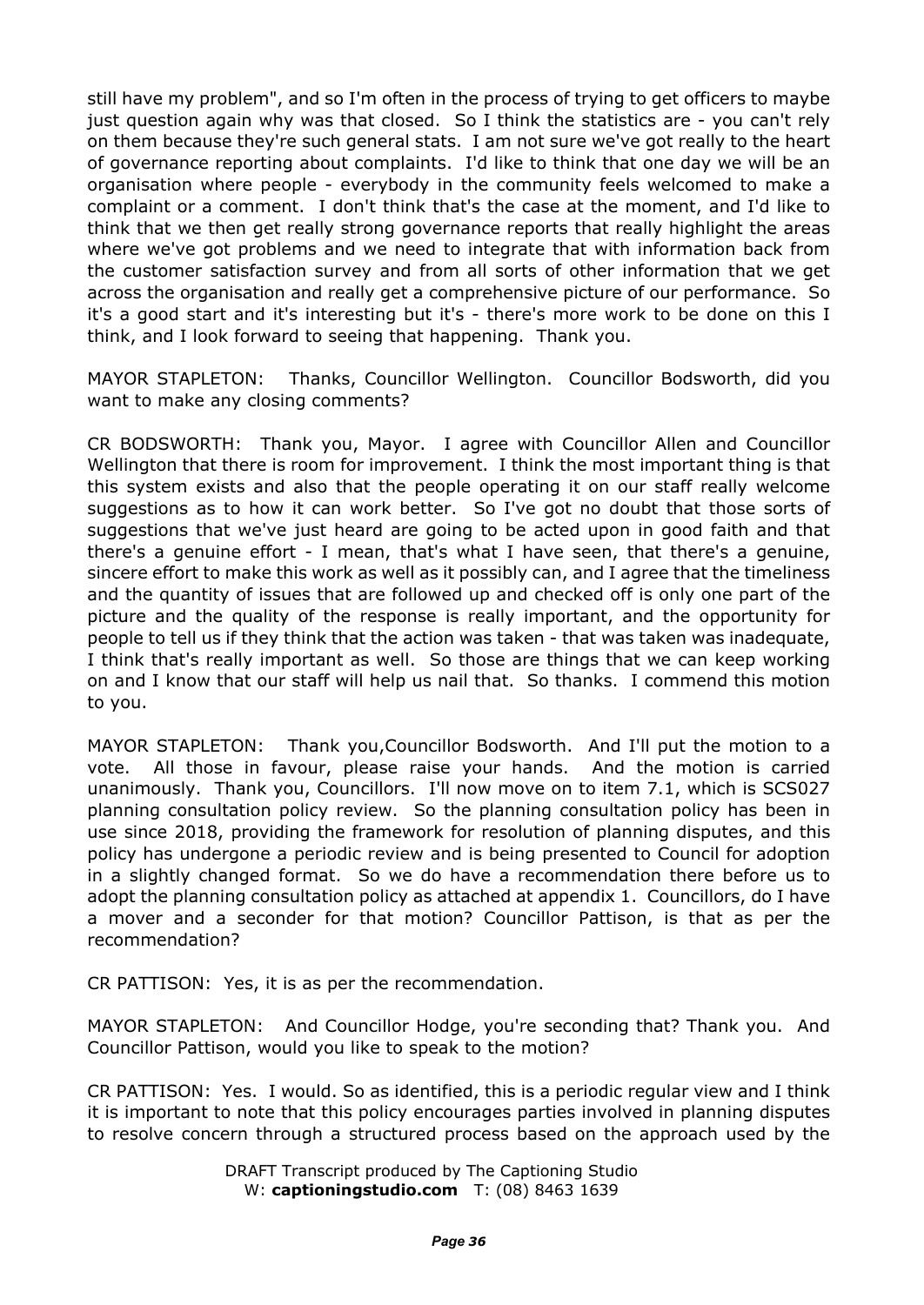Victorian dispute resolution centre as part of the Surf Coast Shire planning service. So there have been 181 planning applications that have gone through this process and 41% of those were resolved through a consultation meeting or a high poll meeting. 47% were through a written exchange between those parties and only 12% needed to be determined by Council and resulted in hearing submissions and the like. So I think it's great that we can enable our community to resolve these disputes in a facilitated process through Council because it makes it much more cost-effective for residents and for Council to do it in a constructive way and I think we end up with more win/win outcomes for the community and that's what we aim for. So in the report it points out that this policy is in a new format and that some of the principles are to provide a fair process for all parties that enables participants to hear each other's concerns in a safe environment. I think that's really important, and to listen activity to each other. So there's some great values in this policy and it's important that all our policies are reviewed as required. And I really encourage you to support this policy as it's put forward to us today. Thank you.

MAYOR STAPLETON: Thanks, Councillor Pattison. And Councillor Hodge?

CR HODGE: Yes, thank you, Chair. Look, I agree with what Councillor Pattison said. If you can work it out beforehand instead of going through the expense, but there was also 181 applications that went through this, and 457 people were involved in that process. So there's nearly 500 people in the community already talking about planning matters before it escalates into something bigger and that is a win/win, not only for the people involved but for our officers as well that can get on processing these applications that can now go through. But anywhere or any Councillor - any Council that really wants people to talk together, this is a great policy. Planning is one of the most emotional and has a lot of money usually attached to it, so to have this beforehand, before people get really upset or have to take it further, I think it's a credit to our officers for doing it and for the continual renewal of their knowledge on every case that's attached to this process. So congratulations and I really hope to see, as Councillor Pattison said, a lot of win/wins before it escalates. Thank you.

MAYOR STAPLETON: Thank you, Councillor Hodge. Councillor Wellington?

CR WELLINGTON: Thanks, Mayor. I just have a couple of questions. I am not sure if I have read this correctly but I think the report says there were 46 consultation meetings but I just wondered what the outcomes of those meetings were, whether they actually resolved the problems, just because it hasn't come to Council doesn't mean the problems are resolved. It might mean that the issue then goes to officers and gets decided at that point. I just wondered if one of the planning officers could tell us, of the 46 meetings, how many actually resulted in agreement or compromise on the issues?

MAYOR STAPLETON: Thanks, Councillor. I will refer that to the CEO, Ms Seymour.

CEO ROBYN SEYMOUR: Thanks. I'm not sure, Councillor Wellington, whether our General Manager of Place Making and Environment will have the answer to that, as we don't have any planning officers with us in the meeting, but I'll just check. We might need to take that on notice for you.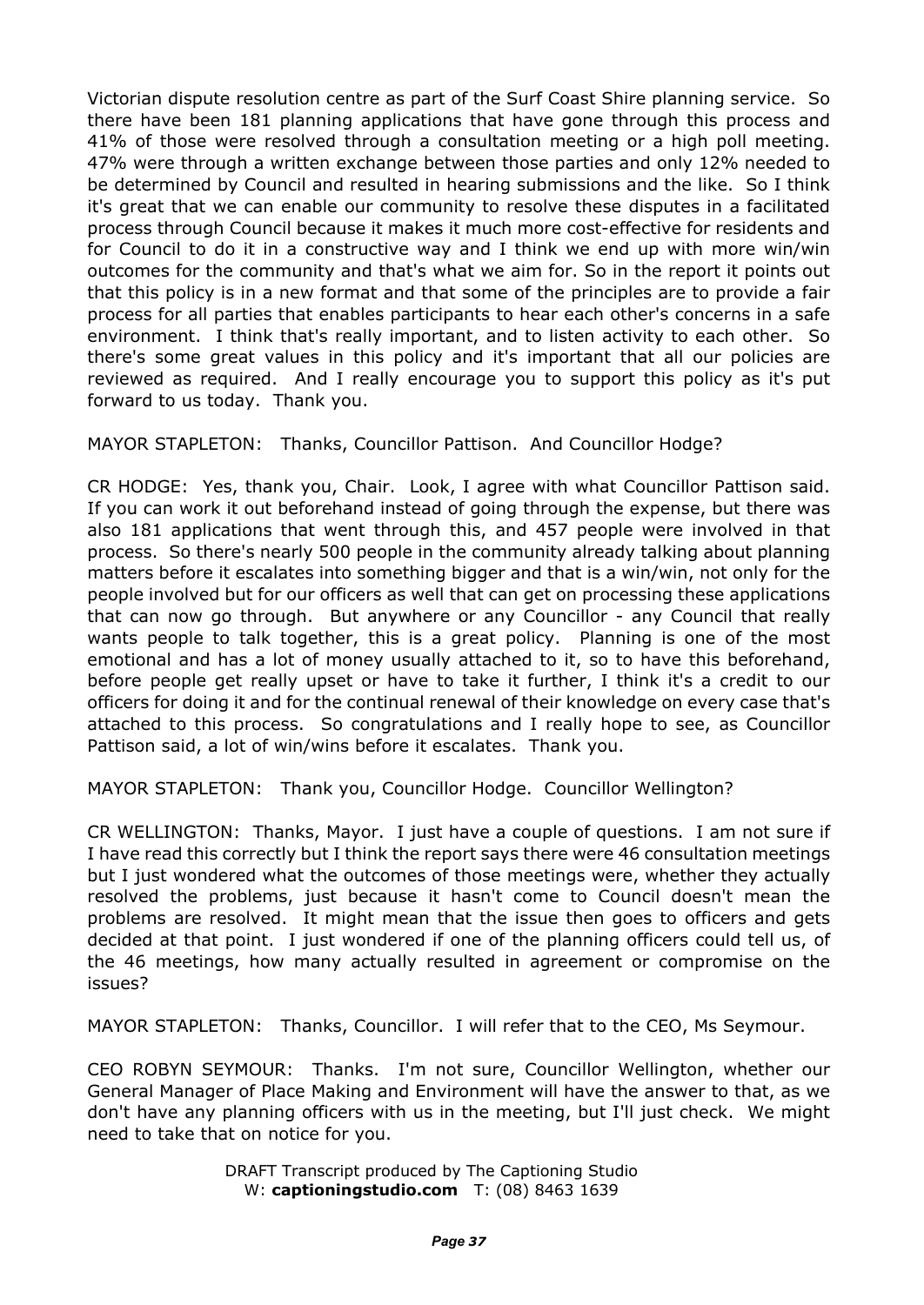MR WALSH: Yes, thanks for the question, Councillor Wellington. Through you, Mayor, look, I don't have that at hand. It does go through the process and talk about how many end upcoming to Council and so if submissions can't be resolved on consultation, then there's too many - and there's too many objections, then the delegation falls away from the manager for planning and ends up at Council. So that leads you to suggest how many couldn't go through the process properly, but I can chase that up for you and get that further information.

CR WELLINGTON: Thank you. I'll just say a couple of things. This policy applies to applications that have two or more objections, so presumably applications with small numbers of objections, they would never come to Council unless there was something really unusual about them, so it would seem to me that they might have a consultation meeting, they may or may not resolve the issues, it would be interesting for us to know - I mean, I am always focused on outcomes, not process. I'm not really that interested in how many people went through a process; I want to know what became of it. So for me, from my perspective, this report would be great if it sort of said we had 46 meetings and 20 of the issues - 20 of the applications were resolved at that step, to everyone's satisfaction, as opposed to I'm presuming that you can have an unsuccessful meeting and then officers will make delegated decisions and people will either go to VCAT or live with it. It doesn't really tell me the outcome of the process. The other issue I noticed in it - I mean, I think this in principle is a really good policy. I do wonder how many of our staff are actually formally trained in dispute resolution, so obviously to facilitate a meeting like this well, one would need to be well trained, not just with a half-day course but with a proper training in dispute resolution. And that was a question which perhaps I can put on notice as well because I suspect we won't have the answer here tonight, but I think if we want this to work, we need to make sure people are properly trained. And the other issue I just wanted to pick up, it says in the report I think that information meetings have been not been occurring as they don't advance an opportunity to resolve or work on the points in dispute. And my experience as a Councillor is you often get community members in real distress when a planning application comes forward, they get notified, they've got a couple of weeks or sometimes unfortunately even shorter periods of time, and they don't know the process and they find it hard to get information about what their rights are and what the process is, and I can - as what I now think of as a very experienced Councillor, I'm quite happy to tell them and help them understand the process, but I'm not sure that everyone can do that. I don't know what happens to those people - I think there's a place for meeting with objectors for the Council to meet with objectors and actually explain how the process works and what their rights are and where they get their say and what the Planning Scheme covers and what it doesn't, and I feel that those sort of information meetings, I effectively hold them myself as a Councillor with groups of objectors when they approach me and ask me to do so. But ideally the officers would do that and I might avert a whole lot of unnecessary anxiety and stress and process at that point. So I was a bit surprised to see information meetings were not occurring. I would like perhaps to see objectors have more access to information. I think proponents always have access to Council officers and often get advice about how to structure their application in order to comply. So I think objectors, we might do well if we spent a bit more time with objectors as well. Thanks, Mayor.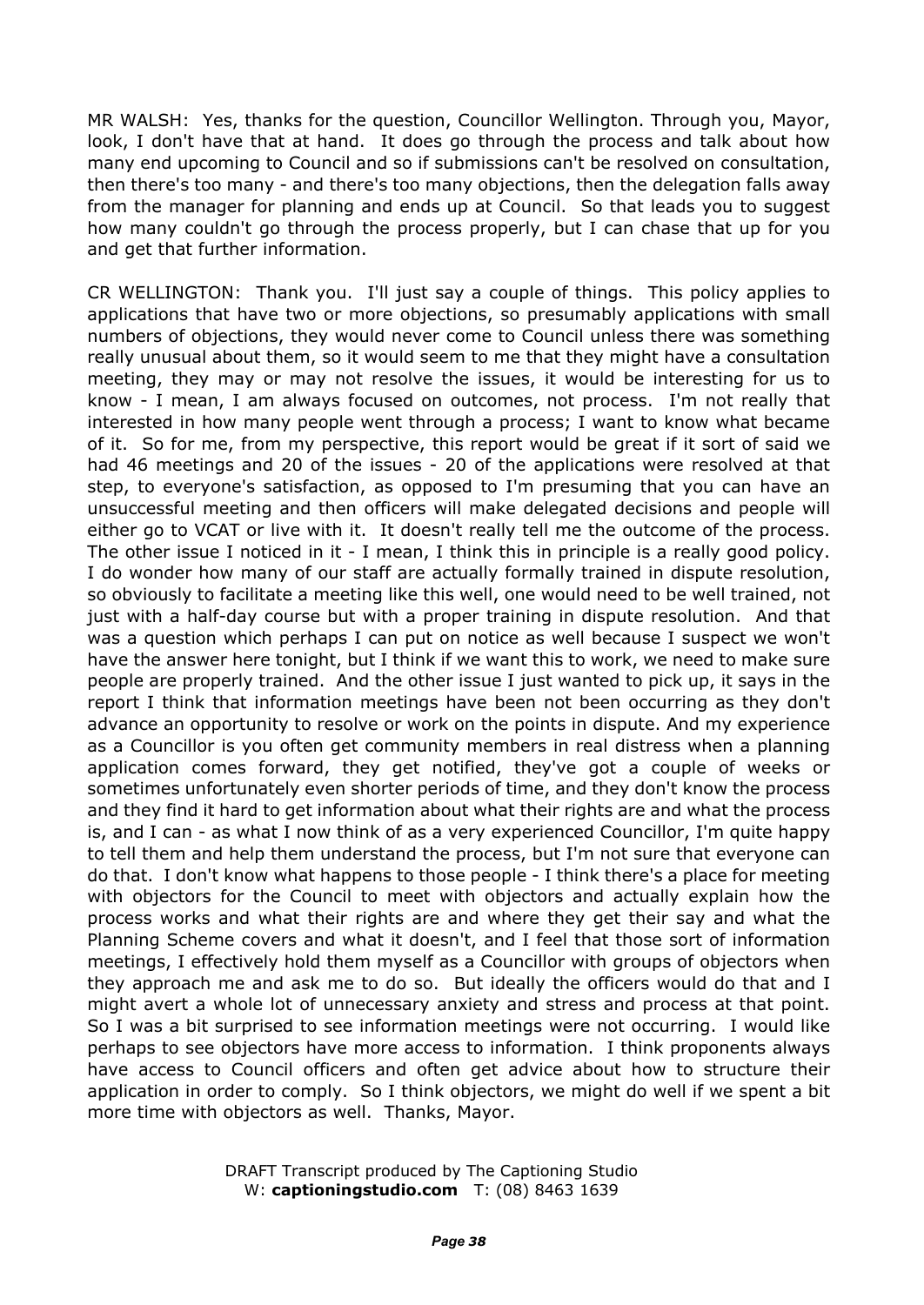MAYOR STAPLETON: Thanks, Councillor Wellington. Any other Councillors? Councillor Bodsworth?

CR BODSWORTH: Thanks, Mayor. Yes, I have some similar concerns to those just raised by Councillor Wellington. I guess I take it in good faith that the process is a good process because, unlike Councillor Wellington, I don't feel like I have a really strong background in the details of cleaning, which get pretty complex, but in my experience so far as a Councillor, I have quite a number of meetings, including one this horning, with objectors who feel anxious and nervous about potentially going into battle against proponents or their consultants, and I think that there is a danger which we can continue to look at as we go forward that we're putting the burden of those negotiations on to objectors who - like, if I look at the way things are going in Anglesea, for example, we have - I want to be careful about what I am saying to not be stereotyping, but the fact is that we have a lot of very assertive, well-backed affluent people being proponents of things and we do tend to have quite a number of fairly mellow people who turn out to be objectors. Now, that immediately is a kind of a - if not a power imbalance, then it's an imbalance in world view, and I think that our system, if it puts this responsibility on objectors to go up against what can be very, very determined and well-resourced proponents, I think it's potentially unfair, and I have seen in my time really genuine distress and anxiety, and I'm not sure that our system is right if that's what we're seeing. And another thing that I think is interesting is whether there's - I don't know if there is or isn't potential or maybe a systematic opportunity for a debrief and for people who've been involved in this process, we can ask them afterwards: how was it for you? Did you feel disempowered? Fairly empowered? I am sure we could come up with some kind of system to systematically rate their feelings about it so that we're not just going on quantity statistics but we're going on qualitative measures and how people have felt at the other end of it. So I'm happy to support this but those are things that I think we can look at going forward.

MAYOR STAPLETON: Thank you, Councillor Bodsworth. And Councillor Pattison, did you have any closing comments? Sorry, Councillor Allen, did you speak to want to the motion as well? Go ahead, Councillor Allen.

CR ALLEN: Yes, thank you, Chair. I think it's not a statutory requirement for direct consultation to occur but I really do record it as best practice, and taking on the points made by Councillor Wellington and Councillor Bodsworth, we have talked about a planning concierge before and I think maybe the time has come to view this more seriously because that person would be a conduit for objectors to receive advice, and so I think that process would work hand in hand with what we're doing here with this policy. Thank you.

MAYOR STAPLETON: Thank you, Councillor Allen. And Councillor Pattison, any closing comments?

CR PATTISON: No, thanks.

MAYOR STAPLETON: Thank you. I'll now put the motion to a vote. All those in favour, please raise your hands? And the motion is carried unanimously. Thank you, Councillors. Item 7.2 on the agenda is the Climate Emergency Response Plan quarterly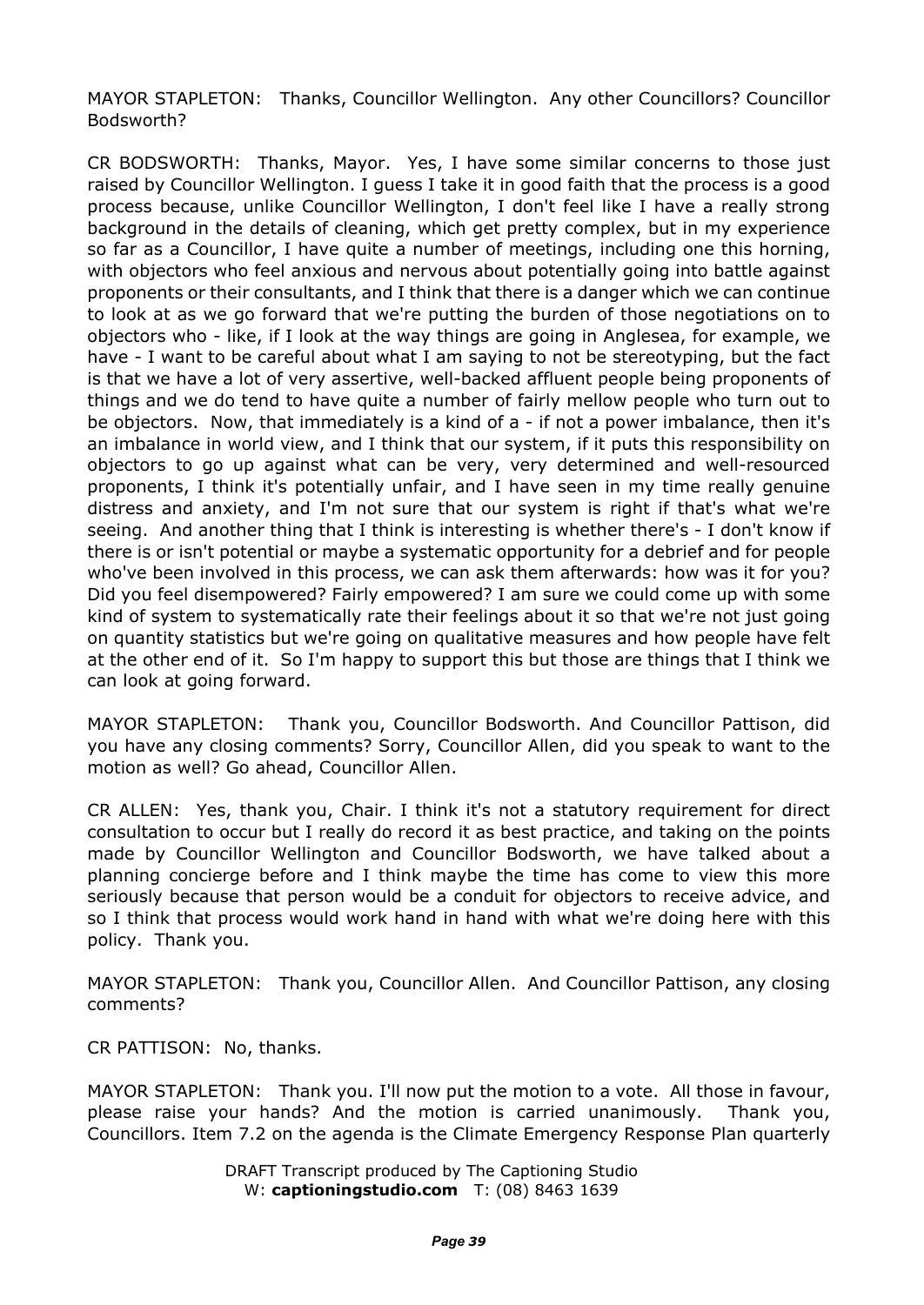update for October to December 2021. The Surf Coast Shire Council declared a climate emergency in 2019, acknowledging the need for more urgent and extensive action to reduce emissions and respond to local climate change impacts. So the purpose of this report is recommending that Council note the quarterly update that has been provided by officers on the progress of Council's climate emergency corporate response plan for 2021 to 2031. Do I have a mover and a seconder for the recommendation before us? Councillor Gazzard, is that as per the recommendation? Thank you. And a seconder? Councillor Bodsworth, thank you. And Councillor Gazzard, would you like to speak to the motion?

CR GAZZARD: Thank you. It's really good to see regular updates on our Climate Emergency Response Plan, and it's good to see that 15% of actions have been completed, 72% of actions are on track to be delivered within two years, and only 13% delayed or awaiting funding. The ones on track include reducing greenhouse gas emissions, offsetting residual emissions, increasing renewable energy generation and storage capacity at Council sites and facilities, consuming only renewal electricity and avoiding fossil fuel sources, as well as continuing work with Wadawurrung traditional owners in the management of Council land. This is all really good to see.

MAYOR STAPLETON: Thank you, Councillor Gazzard. Councillor Bodsworth, did you want to speak to the motion?

CR BODSWORTH: Yes, please, Mayor, just briefly. A couple of things that I would just like to note. As you mentioned in your preamble to the meeting, we had the recent flash flooding in particularly severe in Anglesea and Aireys and I note that had a big impact on people. One thing that I would like to see in our adaptation planning is that we review the capacity of our stormwater system, and particularly that we ensure that communities understand the limitations of that capacity because what I have seen in the after math of those rainfall events was that there was not a very good understanding of - even the fact that those systems have limited capacity, they may be designed to cope with, say, a 1 in 5 five rainfall event. I don't think that people out in communities would necessarily expect that their properties might be occasionally flooded. Most people would probably assume that they won't. So I think that there's a communication challenge there that we can face. As far as the Bells - the review of the Bells Victorian heritage register listing in partnership with the Wadawurrung Aboriginal Corporation, the traditional owners, I think that's fantastic, but, as I've said before, I think we should be aiming higher than that in partnership with the traditional owners and with the Great Ocean Road coast and parks authority, I think we should be gunning for a national heritage listing for Bells Beach and that's something that I'll be working on as we move forward. But otherwise I agree with Councillor Gazzard. It's great that we are getting this reporting and the community has an opportunity to see what progress is being made against the action plan. Thank you.

MAYOR STAPLETON: Thanks, Councillor Bodsworth. Councillor Wellington?

CR WELLINGTON: Thank you. The first thing is I think a really minor point but I just want to point out that on page 669 under goal 2, one of our objectives is to consume only renewable energy and avoid consuming electricity and fuels from fossil-free sources. And I have seen that repeated a couple of times in this report. I can't think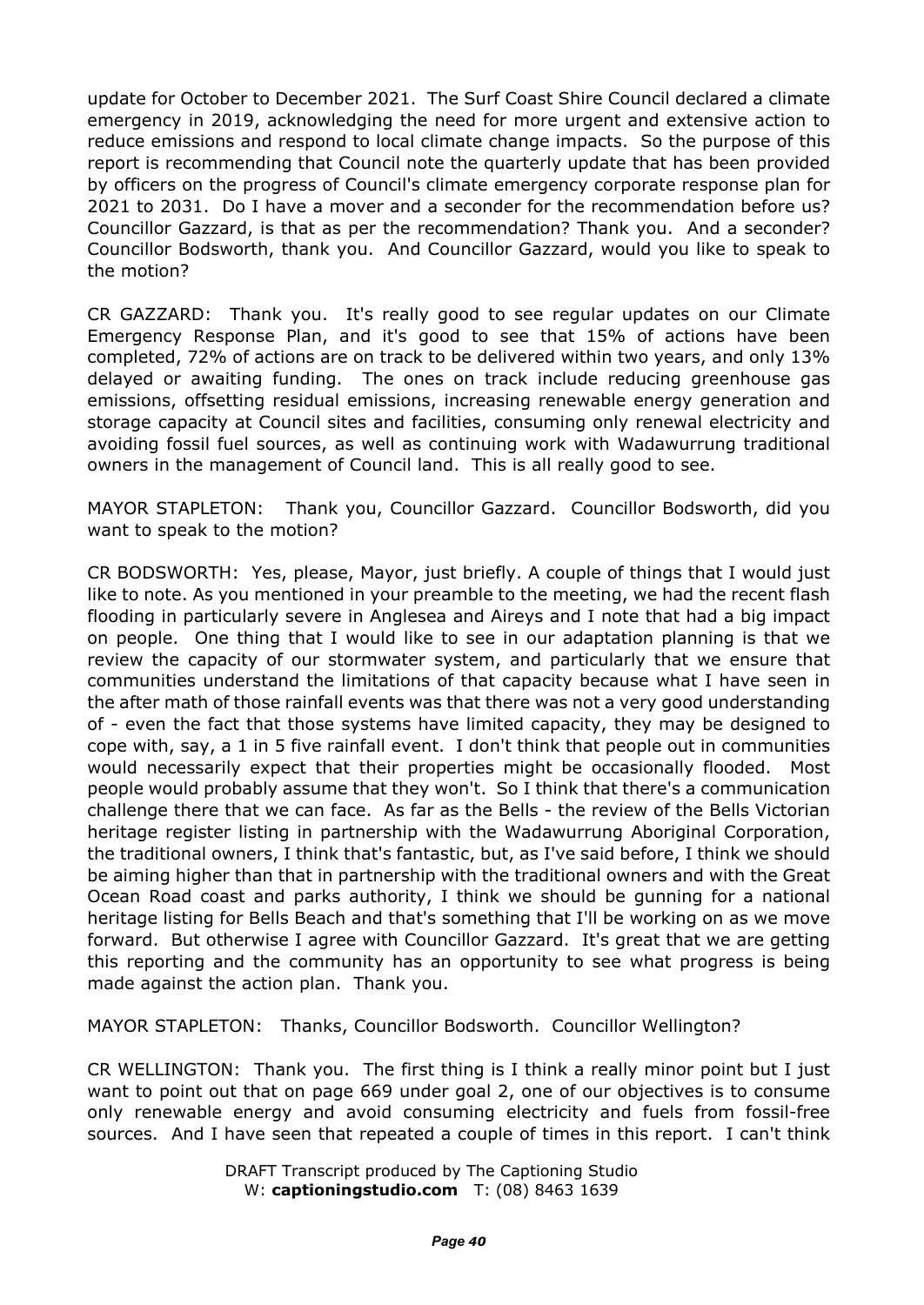where else it is now. I don't think we're wanting to avoid - I might be misreading this but surely we don't want to avoid consuming electricity and fuels from fossil-free sources. I thought that's what we wanted to do. So I just ask - I don't know whether that's in our published documents or whether it's been mistranscribed, but am I correct that what we want to do is avoid consuming electricity and fuels from fossil-fuel sources?

MAYOR STAPLETON: I think that might be a typo, Councillor Wellington.

CR WELLINGTON: Yes, but it was repeated a couple of times so I just think the original document should be reviewed to make sure we've got it right and fixed. A couple of other points. I said that is a minor one, and it kind of is except it's quite an important goal. I do have some concerns that - I would be interested to see how much electricity we are able to avoid - what the balance is in terms of paying for fossil-free electricity versus actually changing the way we do things within our Council and our Shire so that we reduce our own consumption of fossil fuel generated electricity. So at the moment I can't tell that from this. I can only tell that we're worried about how much we're going to spend in order to offset what we do. So that's just a point there. The second one is that I see there's budget being submitted to expand our street tree program in the hinterland areas. And I strongly support that. I just want to make a point about the issue of nature strips, which I know we're going to be reviewing this year. But I know there's concern in some of the suburban areas of Torquay about the gravelling of nature strips and what happens is we get - we're losing huge areas of public open space effectively, replacing grass for gravel, and that has implications for urban warming but also implications for stormwater run off and particularly into the carafe because when you have a compacted gravel surface, it can't absorb stormwater like rain. So I think we need to think about that. I would love to know how much land we own in the Shire in nature strips and what we could potentially do with it in terms of our environmental action plan. I'm also interested in the B corp issue. I know that we've progressed the implementation or the introduction of the B corp accreditation system in our Shire, and that certification of social and environmental performance of for-profit companies. I would like to know whether there's any certification or accreditation that we as an organisation can have, which is more of an independent look at our performance in relation to - particularly in relation to environmental and environmental activities and what else we can do. And the final point is that I'm really pleased to see that we're getting closer to tracking greenhouse gas emissions and I'm hoping that we will start to publish them almost like a financial report, how much greenhouse gas are we emitting as a Council and are we making progress in that regard. So I found the report - I find the report interesting. It probably raises lots of questions but that's normal because it's at the beginning of a process of improving our environmental performance. My biggest concern is the Karaaf Wetlands at the moment. I don't really see it addressed in that report. I am deeply concerned about the state of the stormwater drainage into it. I'm hoping at some point soon we will get a comprehensive report that really lays out what the problem is and what needs to be done and that actually shows the commitment. I know many Councillors feel that we actually need to address the Karaaf. We're going to lose an incredibly valuable - an asset that is valuable to everybody if we don't do something about it. Thank you.

MAYOR STAPLETON: Thank you, Councillor Wellington. Would any other Councillors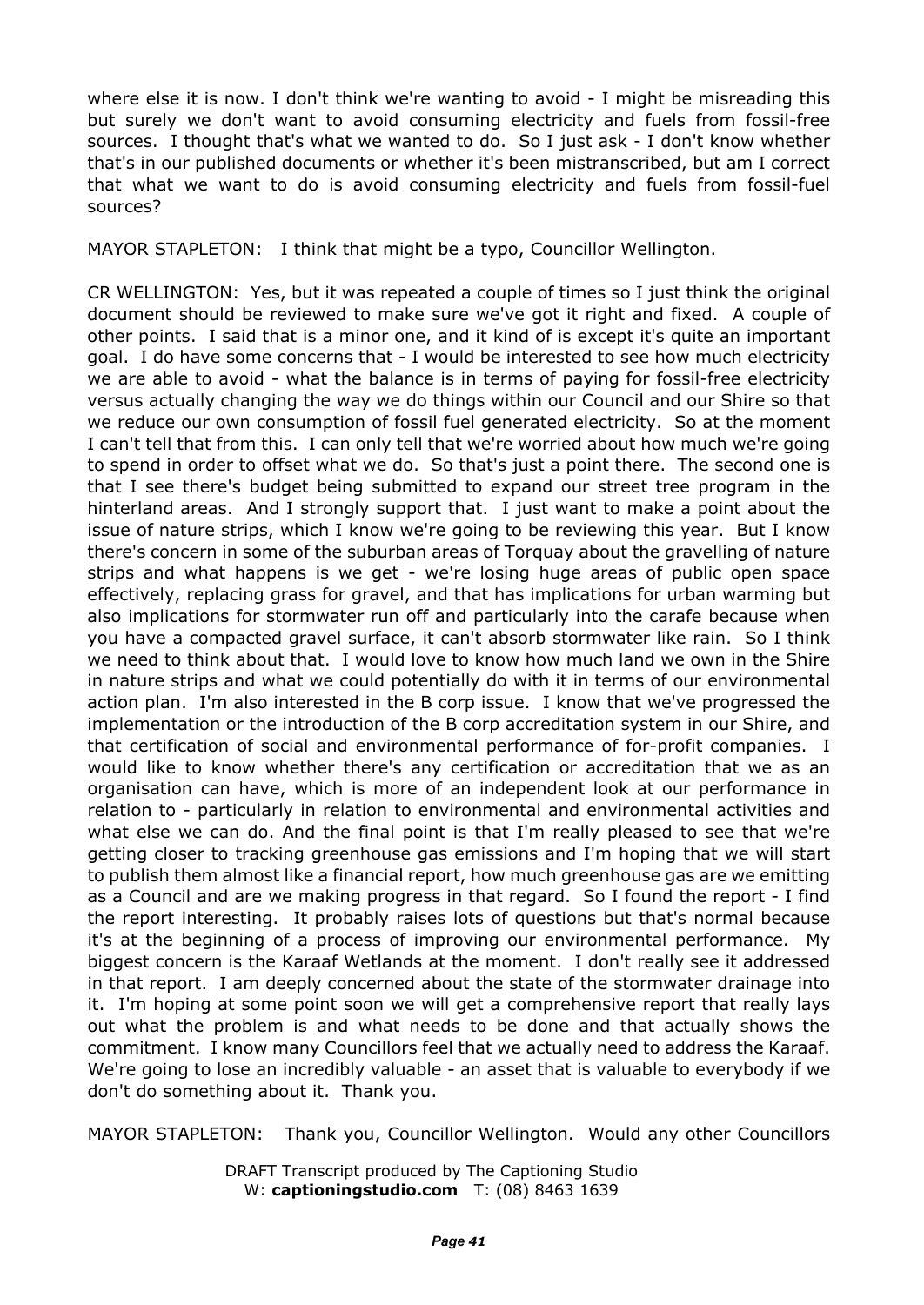like to speak to this motion? Councillor Barker?

CR BARKER: I still think this plan is alarmist in nature, especially given its title, and will be seen to have been an unnecessary use of public resources that could have been better off spent addressing the issue that we've got on our doorstep: the environmental concern of the hyper-saline Karaaf wetlands. If the climate emergency was as bad as claimed, our property values would be declining. People would be fleeing our low-lowing coastal areas and we wouldn't be wasting money on good, connected inconsistent renewable power like the white elephant wind turbine on the Council offices' roof. I would like to clarify that all power sources have their own unique waste challenges and no power source power generation is free of CO2 emissions.

MAYOR STAPLETON: Thank you, Councillor Barker. And Councillor Gazzard, I'm looking at you. Would you like to make any closing comments?

CR GAZZARD: Yes, thank you. I'll just rebut what Councillor Barker said, that we are actually seeing the effects of climate change, maybe not in our Shire as much as the Pacific Islands and the Torres Strait islands, who contribute the least amount to carbon emissions and will be the affected the most and the earliest. So I think we disagree there.

MAYOR STAPLETON: Thank you, Councillor Gazzard. I will now put the motion to a vote. All those in favour, please raise your hands. And the motion is carried unanimously. Thank you, Councillors. Moving on to item 7.3, Enabling Tourism fund projects. This item is in relation to the Victorian Government Enabling Tourism fund, which provides an opportunity for Councils to secure grants up to \$500,000 for strategic tourism infrastructure projects. The report recommends that Council submits two applications for consideration as per the detailed recommendation before us. Do I have a mover and seconder for the recommendation? Councillor Bodsworth, is that as per the recommendation? Thank you. And a seconder? Path. Thank you. And Councillor Bodsworth, would you like to speak to the motion?

CR BODSWORTH: Thanks, Mayor. So the applications are for firstly Torquay town centre public domain plan, estimated cost of \$220,000 with a \$50,000 contribution from Council's project reserve. The second one is Anglesea mountain bike trail, network planning and detailed design, \$300,000 cost with a \$60,000 contribution from Council's project reserve. So important to note that the Council contributions are coming from existing project reserves and also that the intent of this work is to get both projects to a shovel-ready stage where they are eligible and in a strong position for further external funding. So I would like to just focus briefly on the Anglesea mountain bike trail network. It has been probably 15 years that the local mountain biking community has been advocating for something like this so I would like to start by acknowledging the hard work and long and persistent advocacy from the mountain biking community, including the Surf Coast Trail Group, which later morphed into the Surf Coast Mountain Bike Club, particularly Tony Smailes who's been an absolute driving force behind that effort for many, many years, and I'd also like to acknowledge the similar patience and persistence of our own officers, particularly Sian Briggs and Paul Elshaw who've worked hard on this and been incredibly patient because this has been a long and often uphill kind of a battle. So I'd basically like to acknowledge those efforts and I really look forward to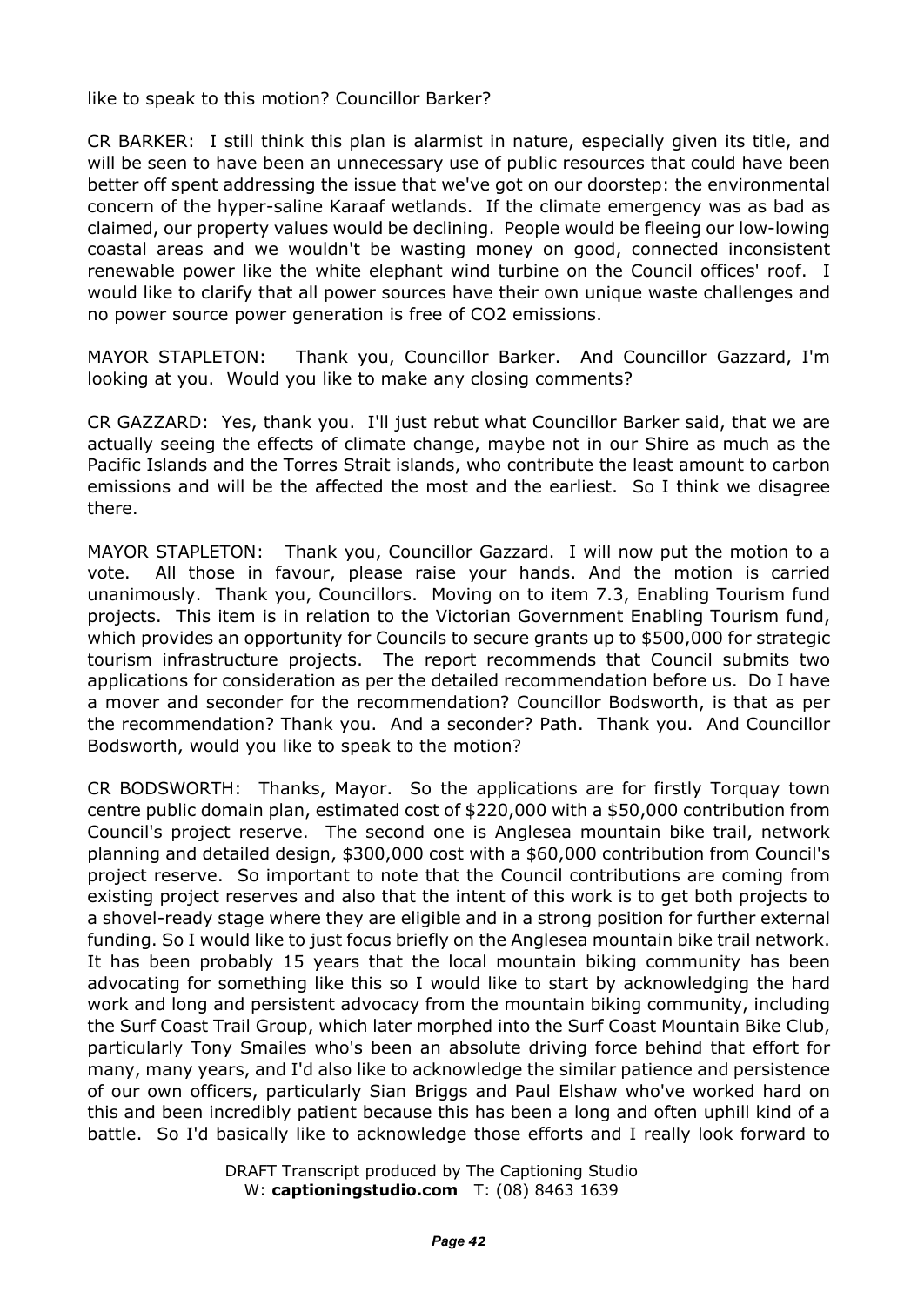this project progressing so we can begin to see some of the fantastic outcomes from it that we all know that we're going to be getting. Thanks.

MAYOR STAPLETON: Thanks, Councillor Bodsworth. And Councillor Pattison, did you want to speak to the motion?

CR PATTISON: A few things. I think it's great that we move forward on this motion to enable the two funding applications to go to these two key projects and it's important because we get - to get these two projects ready for investment, given our upcoming state and Federal elections and the need to have clarity around the advocacy priorities and having these projects shovel-ready, as they call it, and I think that's really important. Mike has focussed on the Anglesea mountain bike trail so I won't go into that. I also think that's a great project and there's lots of great opportunities in the implementation and operational phase and health outcomes, et cetera. What I wanted to focus on was the Torquay town centre. It's really important to revitalise and strengthen the Torquay town centre and make it a key destination. This project identifies - these are from the Torquay town centre urban design framework but it will ensure that those key aspects will be scoped up and shovel-ready so that they can be accelerated and funded when opportunities arise. And the key focus is around enhancing and connecting key natural assets such as the Torquay foreshore and tailors park. There is so much opportunity and potential in our Torquay town centre and this project will help us scope out and work out how we can implement those changes to revitalise our town centre. So I encourage you to support this. Thank you.

MAYOR STAPLETON: Thank you, Councillor Pattison. Are there any other Councillors wanting to speak to this motion? Councillor Allen?

CR ALLEN: Thanks, Chair. I support both projects. The Torquay town centre, it's tired like me. Now, there's no hope for me but I think there is for the Torquay town centre, and so I'm really pleased that it will be shovel ready to make improvements there to attract business and economic activity into the Torquay centre. And also I'm very supportive of the bike trails to be planned, well executed and good health - both physical and mental health advantages for the community.

MAYOR STAPLETON: Thanks, Councillor Allen. Councillor Barker?

CR BARKER: Thanks, Mayor. I concur partially with Councillor Allen that the Torquay town centre is a little bit tired but it disagree with the assertion that you are tired. I think you've still got plenty more years of energy left. But in terms of this motion, I used to be of the opinion that if money was being offered, I would support applying for it, but I've learned a lot about debt and taxation in recent times and cannot support this funding application. Deficit spending and government borrowings hurt us all and we all end up paying for these funding applications in the end. I don't think it's fair for Victorian taxpayers to fund the Torquay Town Centre Public Domain Plan to the tune of 5 cents each and the Anglesea Mountain Bike Trail Network planning and detailed design totalling 10 cents each. While they're both valid programs, I don't think it's worth adding to the tax burden of other Victorian taxpayers.

MAYOR STAPLETON: Thank you, Councillor Barker. And Councillor Bodsworth, did you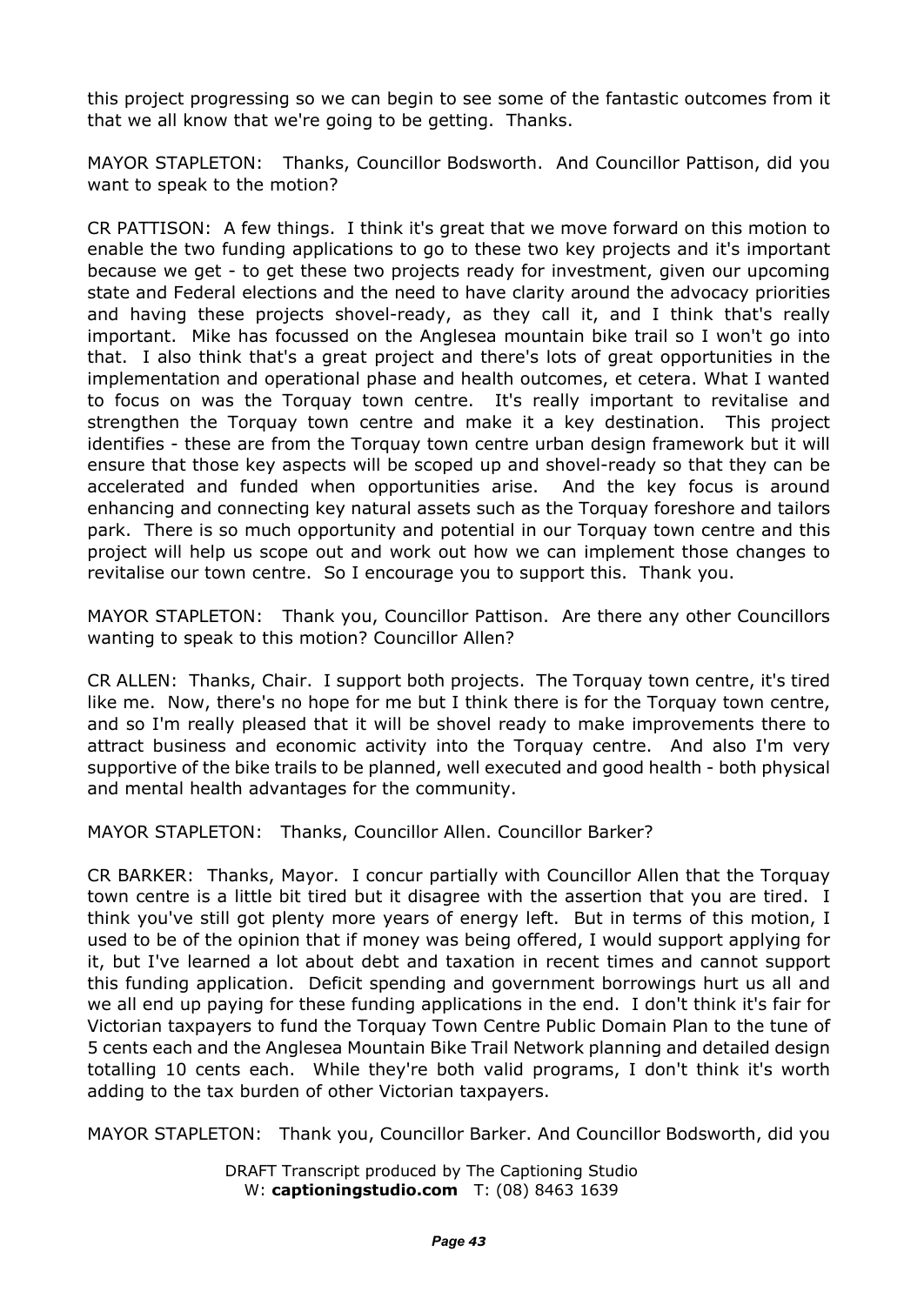#### want to make any closing statements?

CR BODSWORTH: Thanks, Mayor. So I think like Councillor Allen, the Torquay town centre has good bones, so that we can certainly improve on it and it's a fantastic place, so I look forward to that investment in the future and just how could I forget to mention our ride with Cadel Evans recently? The number of us Councillors were lucky enough to go on it, and during that ride when I was chatting to Cadel after we had been dropped by the group of Councillors in front of us and were trying to catch up, I was talking to him and his manager Jason Backer who were just absolutely enthralled by the Anglesea back country and they were asking what's the plan for out here? What are you going to do? This is amazing. Well, part of the plan is this Anglesea mountain bike network. So I think when you've got two guys who've travelled all over the world who are international sportsmen and have seen a lot and they were genuinely amazed and thrilled with our ride out the back of Anglesea, I think you know that you're on a winner. So I'm such a strong believer in this project and I'm looking forward to us taking it forward. Thanks.

MAYOR STAPLETON: Thanks, Councillor Bodsworth. I will now put the motion to a vote. All those in favour please raise your hand. And all those against? And the motion is carried 8/1. Thank you, Councillors. Item 7.4, local roads and community infrastructure program overview. So this report is in relation to the local roads and community infrastructure program which supports local Councils to deliver priority local road and community infrastructure projects, supporting jobs and the resilience of local economies and communities. This report is recommending that Council notes the status of the 20 projects that have been funded, authorises the CEO to seek approval from the program manager to redirect some costs to the Torquay Scouts Extension Project, and notes that officers will continue to communicate with the Moriac Community Network and Moriac Community Action Group about this decision. Do I have a mover and a seconder for the recommendation? Councillor Schonfelder, is that as per the recommendation? Thank you. And is there a seconder for that motion? Councillor Bodsworth, thank you. And Councillor Schonfelder, would you like to speak to the motion?

CR SCHONFELDER: Yes, please. The purpose of this report is to authorise officers to seek a redirection of the local roads and community infrastructure funds from the Moriac Lions park upgrade project to the Torquay scouts extension project to fund the shortfall and enable this to be completed. The Moriac Lions park project cannot be delivered prior to 30 June 2022 due to land tenure issues and potential site contamination, which are the subject of ongoing investigations. I'd like to just highlight the fact that this is not due to the Council. This is not the Council's fault, this problem, because of the area being owned by Vic Track. This redirection approach will positively impact the Torquay scouts as their project will be completed. However, it will create disappointment for the Moriac community as their project won't be delivered under phase 2 of the funding round. Given the current issues with the Moriac project, the proposal will ensure the completion of one key project rather than being unable to complete either and needing to return to apply for further funding. Council officers have recommended that subject to the potential contamination issues being resolved with Vic Track, the Moriac Lions park upgrade project will be considered as part of Council's 2022/23 annual budget process and the project will also be prioritised for application in any future eligible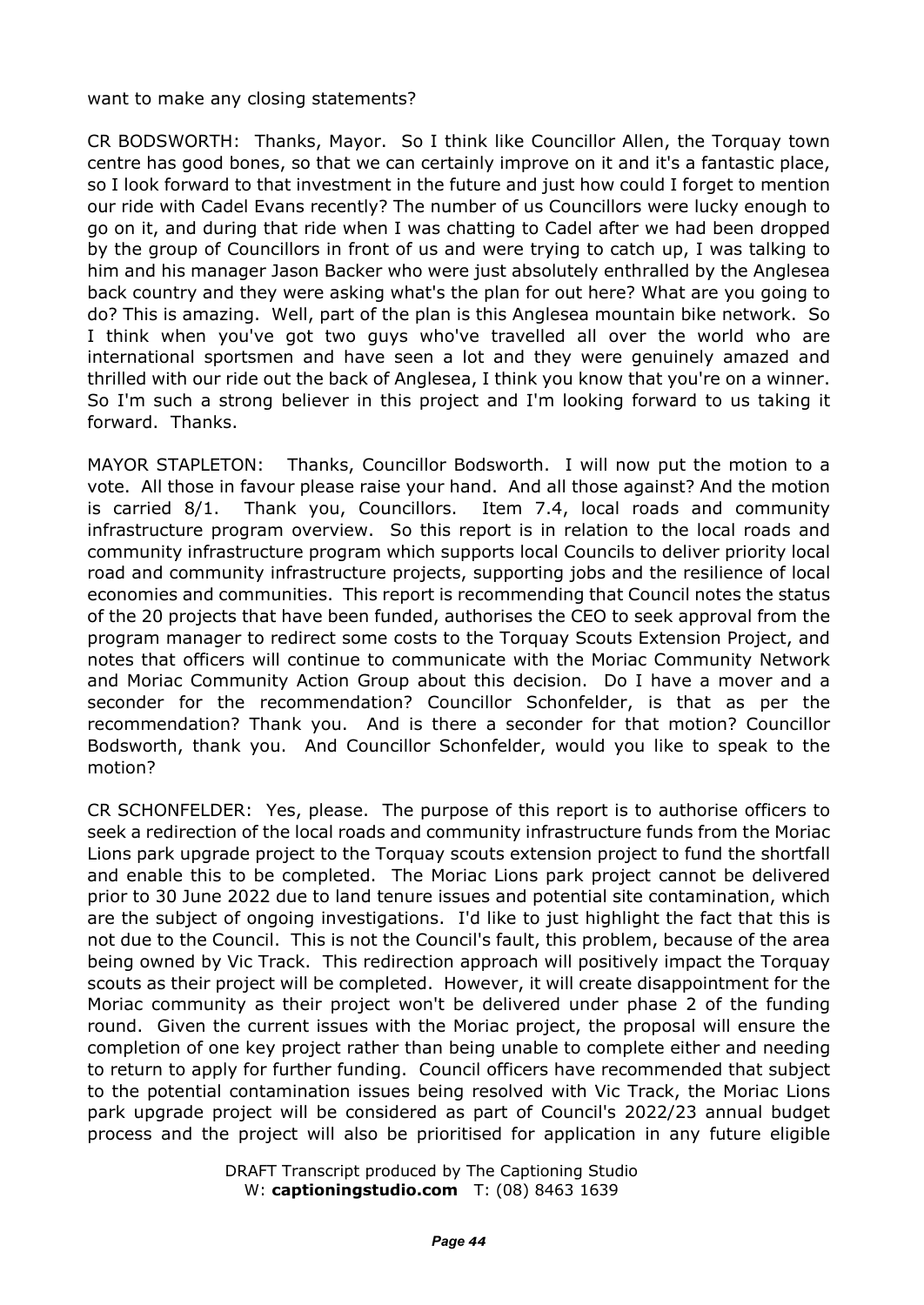funding programs. I'd also like to thank the President of the Moriac Community Network, Kim Rowe, and the past President Cari Van der Velt for their advocacy in relation to the Moriac Lions park. It is akin to a town square. It is very important for the local community but it also attracts many visitors as well. So I am hopeful in future that we can improve that area. Thank you, Mayor.

MAYOR STAPLETON: Thank you, Councillor Schonfelder. And Councillor Bodsworth, did you want to speak to the motion?

CR BODSWORTH: Thanks, Mayor. Just to note that of the 20 projects in the program, 18 are either complete or on track and these two that Councillor Schonfelder have outlined are not so much and hence the changes that are being brought. So I would only like to add on top of that thanks to the Moriac community for your understanding over this change and also thanks to the officers who I believe have worked closely with the project groups to try and make sure that everybody's feeling OK about the changes and the approach and any delays. So I'm grateful to those project groups for their understanding. Thanks.

MAYOR STAPLETON: Thanks, Councillor Bodsworth. Were there any other Councillors wanting to speak? Councillor Wellington?

CR WELLINGTON: Thank you. I'm really terribly disappointed about the loss of this opportunity for Moriac. I think in the circumstances, there's not a lot else that can be done. Obviously the Torquay scouts are a worthy group as well, and at least we can use the funds, but the reality is that Moriac community worked really, really hard over several years to get this project up and for it to be held up by a site contamination issue, to be honest, fills me with dread because the last site contamination issue we had in my ward, or our ward, of Winchelsea, was the gun club and that took 10 years to resolve, and huge amounts of money and it was only through the efforts in the last six months really of the new CEO working with DELWP that we've managed to get the common open again. So I just wonder whether officers can give us an indication of what's the time frame for the contamination investigation of the Lions park and what's the prospect of there being a project that we can move on with in the next financial year because I think this community has not had a lot over the years, bits and pieces only, and they've been very reserved in their expectations and this is a really big disappointment for them. So if I could just get an indication of what the time frame is on that investigation and what the process is, I would appreciate it, thanks.

MAYOR STAPLETON: Thanks, Councillor Wellington. I'll just refer that question through the CEO, Ms Seymour.

CEO ROBYN SEYMOUR: Thank you, Mayor, and I'll refer it to our Place Making and Environment. My understanding is, though, while he's coming online, Councillor Wellington, is we are hoping that we'll be able to look to see if we can get funding for that project so we can continue it next financial year, but if I can refer to our acting GM, please.

MR WALSH: Thank you, everyone. Through you, Mayor, so we're about to sign off on a consultant to complete the investigation works on the site. We expect that to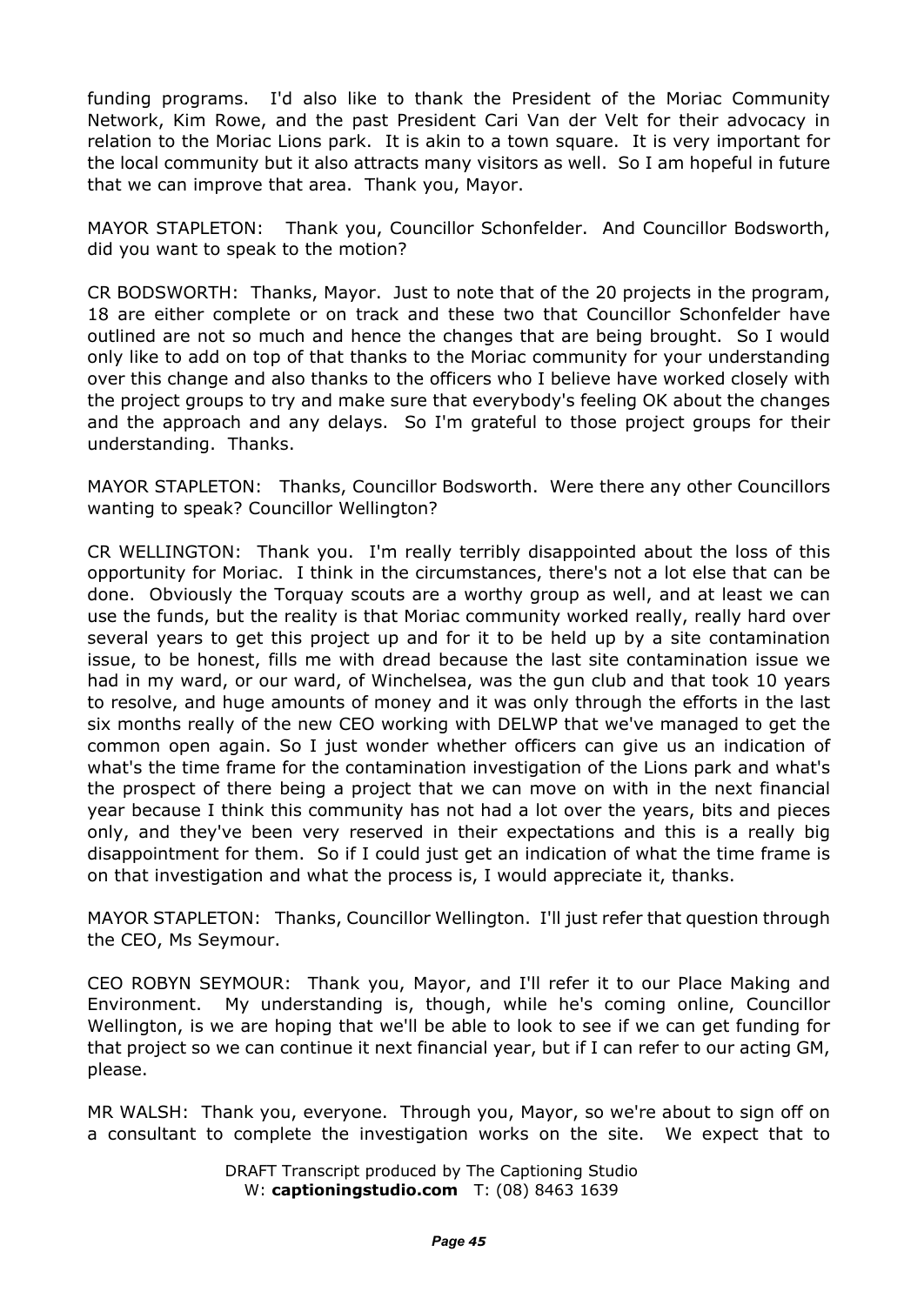take - we will hopefully have a report back within a couple of months. I can't be 100% sure on that but that's the time frame I understand. The advice that has come from Vic Track so far is that the contaminants may be low level, things like herbicides and things associated with track maintenance, but it is something we really want to make sure we're clear on before we re-sign the lease for that piece of land for community use. So that's something we're in the process of doing now. With respect to the future of that project, Council has the ability to fund a portion of the project potentially through the open space reserve next financial year, pending the contamination issue being sorted and the land tenure issue being discovered, but we will also be hotly looking for similar grants in the future to be able to get the project back up to where the Moriac community want it.

CR WELLINGTON: Thank you. So I would really encourage that we have real diligence in driving that through and making sure the timings are met and we are in time for next year's budget and that we can get the full project funded, not in dribs and drabs. So hopefully that will happen. Thank you very much.

MAYOR STAPLETON: Thank you. Councillor Schonfelder, did you want to make any closing comments?

CR SCHONFELDER: Just a final comment. I am committed, and I believe the whole Council are committed, to beautification of all the towns in the Shire and I hope that we can achieve that, particularly with the tree canopy issue to address the heat issues relating to climate change as well. So the beautification of Moriac, particularly the Hendy Main Road area would be something that we are working towards and would be welcomed. Thank you.

MAYOR STAPLETON: Thank you, Councillor Schonfelder. I will now put the motion to a vote. All those in favour, please raise your hands. Thank you, Councillors, and the motion is carried unanimously. Item 7.5 on the agenda is the Torquay Jan Jup Developer Contributions Plan, payment of works in kind, credits to the developer. So the developer of the Quay 2 development has undertaken works in kind within the estate under the Torquay Jan Juc Development Contributions Plan and the recommendation here to Council authorises the CEO to make payment of the works in kind credits to developers for the Torquay Jan Juc Development Contributions Plan, which is explained in the recommendation and the report. Do I have a mover and a seconder for that item? Councillor Barker, is that as per the recommendation? Thank you. And a seconder? Councillor Hodge, thank you. And Councillor Barker, did you want to speak to the motion?

CR BARKER: Just very briefly, Mayor. Really disappointed that the construction of this intersection has been on and off many times for many years now, and not at any time due to the developer based on my understanding of the issue. This has negatively impacted many local residents and it's great to see that we'll have clarity on this in section construction now.

MAYOR STAPLETON: Thank you, Councillor Barker. And Councillor Hodge?

CR HODGE: It's one of those things that is needed. I'm sure the community don't want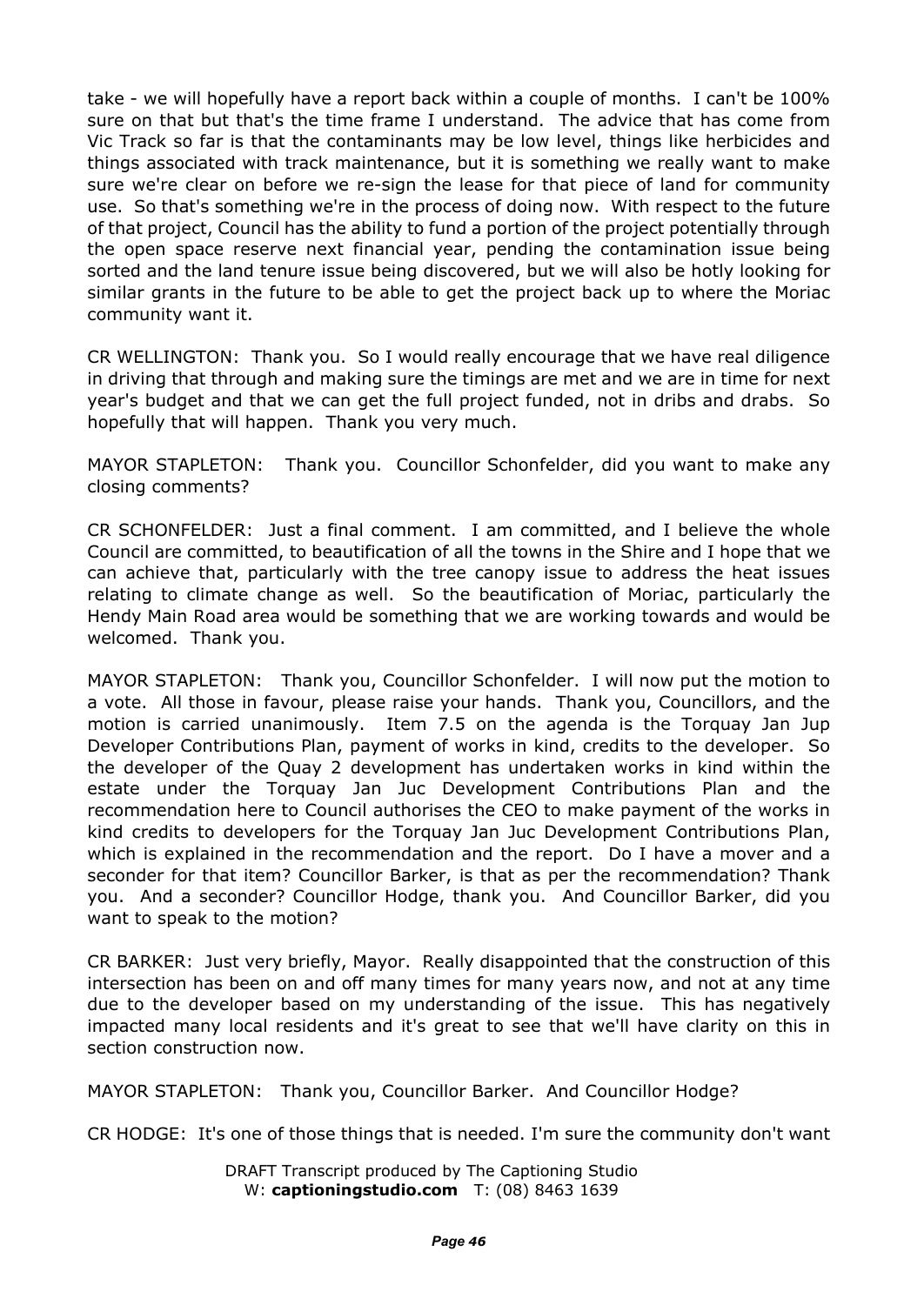another set of lights. But that Coombes Road intersection will be probably quite dangerous so it is great that lights are going in there. It has been a long time coming so I look forward to the CEO moving with this recommendation and getting it done, thank you.

MAYOR STAPLETON: Thanks,Councillor Hodge. Were any other Councillors wanting to speak to that motion? No? Councillor Barker, did you have any closing comments?

CR BARKER: No, thanks, Mayor.

MAYOR STAPLETON: Thank you. I'll put the motion to a vote. All those in favour please raise your hand. And the motion is carried unanimously. Thanks, Councillors. Moving on to item 8.2, which is project budget adjustments and cash reserve transfers for February 2022. And the report contains proposed project budget adjustments and cash reserve transfers recommended for Council approval. We do have a recommendation that outlines this. Do I have a mover and a seconder please? Councillor Bodsworth is that as per the recommendation?

CR BODSWORTH: Yes, thanks.

MAYOR STAPLETON: Thank you. And a seconder? Councillor Schonfelder, thank you. And Councillor Bodsworth, did you want to speak to the motion?

CR BODSWORTH: No, only to recommend that we approve as per the report.

MAYOR STAPLETON: Thank you. And Councillor Schonfelder?

CR SCHONFELDER: No, thank you.

MAYOR STAPLETON: And any other Councillors? No. I'll put the motion to a vote. All those in favour, please raise your hands. And the motion is carried unanimously. Thank you. I think Councillor Hodge, you were putting your hand up there. Thank you. And item 8.3, instrument of appointment and authorisation for the Planning and Environment Act 1987. So the purpose of this report is to seek Council's endorsement for authorised officers under the Planning and Environment Act and there is a recommendation there. Do I have a mover and a seconder? Councillor Bodsworth and Councillor Wellington, thank you. Is that as per the recommendation? Yes. And Councillor Bodsworth, did you want to speak to the motion?

CR BODSWORTH: No, just - no, I recommend that we authorise it mainly resulting from staffing movements and changes, so no, I am happy to recommend it to the Council.

MAYOR STAPLETON: Thank you. And Councillor Wellington?

CR WELLINGTON: No, thank you.

MAYOR STAPLETON: Thank you. Any other Councillors? I'll put the motion to a vote. All those in favour please raise your hands. And the motion is carried unanimously.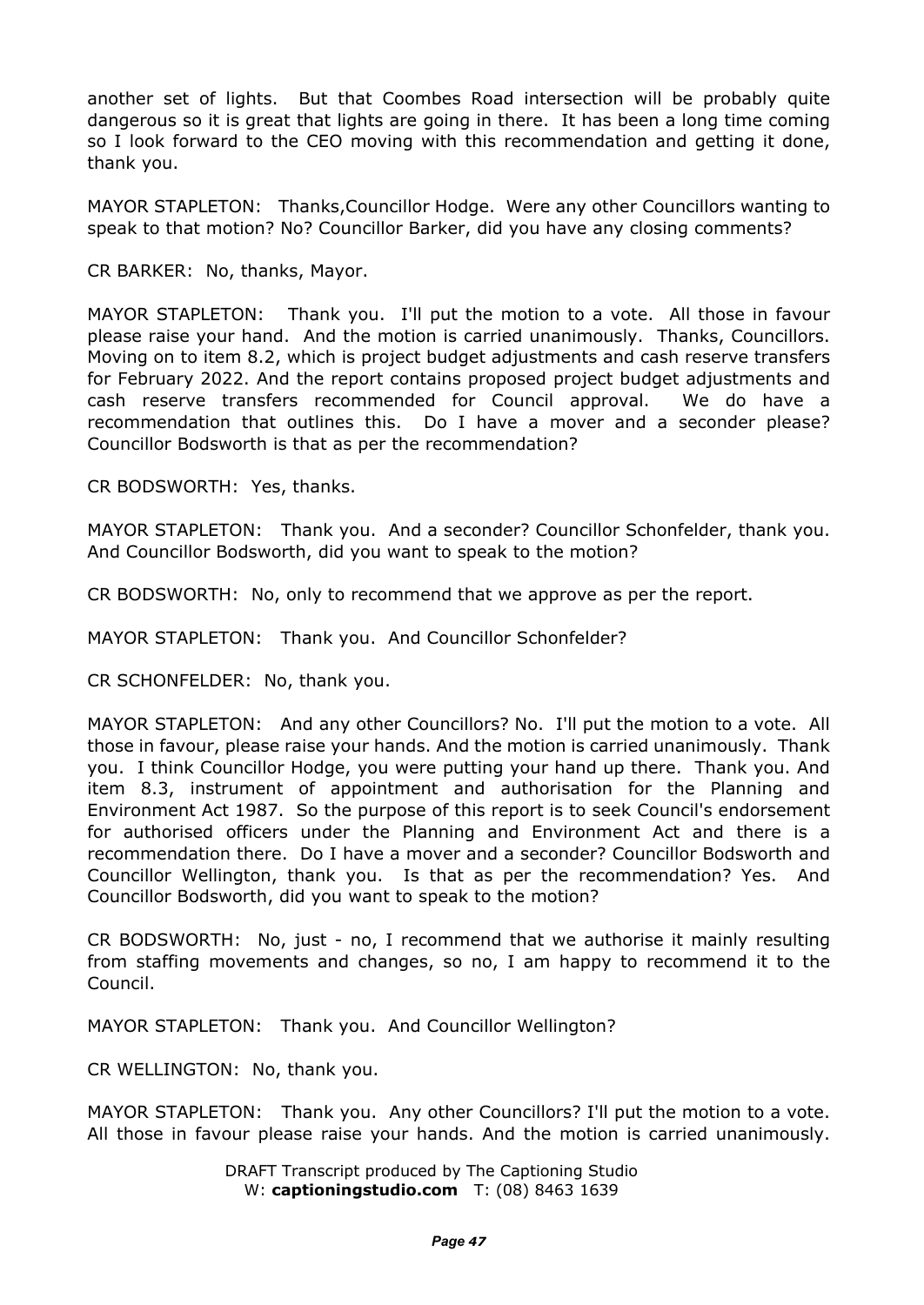Thank you, Councillors. And item 8.4 is the Municipal Association of Victoria rules review discussion paper, and this report is in relation to the MAV discussion paper, which was released in November 2021, signalling the start of the review of the MAVs rules of association. The discussion paper poses several important considerations for the MAV board and its member Councils, including the role of the board, the position of the President and the purpose and operations of state Council. The report before Council is recommending that Council supports the efforts of the MAV to modernise its rules of association and requests the CEO to communicate Council's support. Do I have a mover and a seconder for this recommendation? Councillor Schonfelder, is that as per the recommendation? Thank you. And seconded by Councillor Hodge. Councillor Schonfelder, did you wish to speak to the motion?

CR SCHONFELDER: Yes, please. I would like to just add that the discussions and briefings indicated a preference for the President, a two year or possibly a four year term, a two year term for the President, Council was also open to a four year term if there was a mechanism in the MAV rules for member Councils to replace an existing President. The notion of a two year membership commitment in order to ensure the Council of the elected President remained a member of the MAV for their term of office, also the inclusion of skilled based board members to complement board members elected from member Councils. Each member Council having one vote. Motions that are presented at MAV state Council having a formal resolution of Council, limiting the number of years an individual Council can serve as an MAV board member; for example, no more than eight years. And also a reduction in the number of motions considered by MAV state Council to ensure MAV's effective, strategic and targeted in its work. Thank you, Mayor.

MAYOR STAPLETON: Thank you, Councillor Schonfelder. And Councillor Hodge?

CR HODGE: Look, I will be quick, being a MAV rep, one of the things that I'm interested in and really wanted to push was that one vote per municipality. It is still in now that the bigger municipalities, especially Melbourne, had two votes to the hinterland's ones. And that doesn't happen in state or Federal politics. It is one vote. So I think 79 Councils all having one vote each is much more democratic and we can still advocate for our communities through MAV but I think having equal votes makes it much more easier too for the hinterland groups to actually put their points across, thank you.

MAYOR STAPLETON: Thank you, Councillor Hodge. Would any other Councillors like to speak to this motion? Councillor Allen?

CR ALLEN: Thank you, Chair. I would just like to give ourselves a pat on the back: I think that we were proactive in seeking consultation. We had the MAV officers come to us and present to us and our officers effectively coordinated our feedback into what I think is a very effective response to the MAV, and so congratulations to all concerned.

MAYOR STAPLETON: Thank you, Councillor Allen. Councillor Wellington?

CR WELLINGTON: Thanks. I just wanted to make a comment about the proposal to include skills-based board members to complement elected board members. I really - I strongly support that. I think a mix of people with different skills, training, expertise